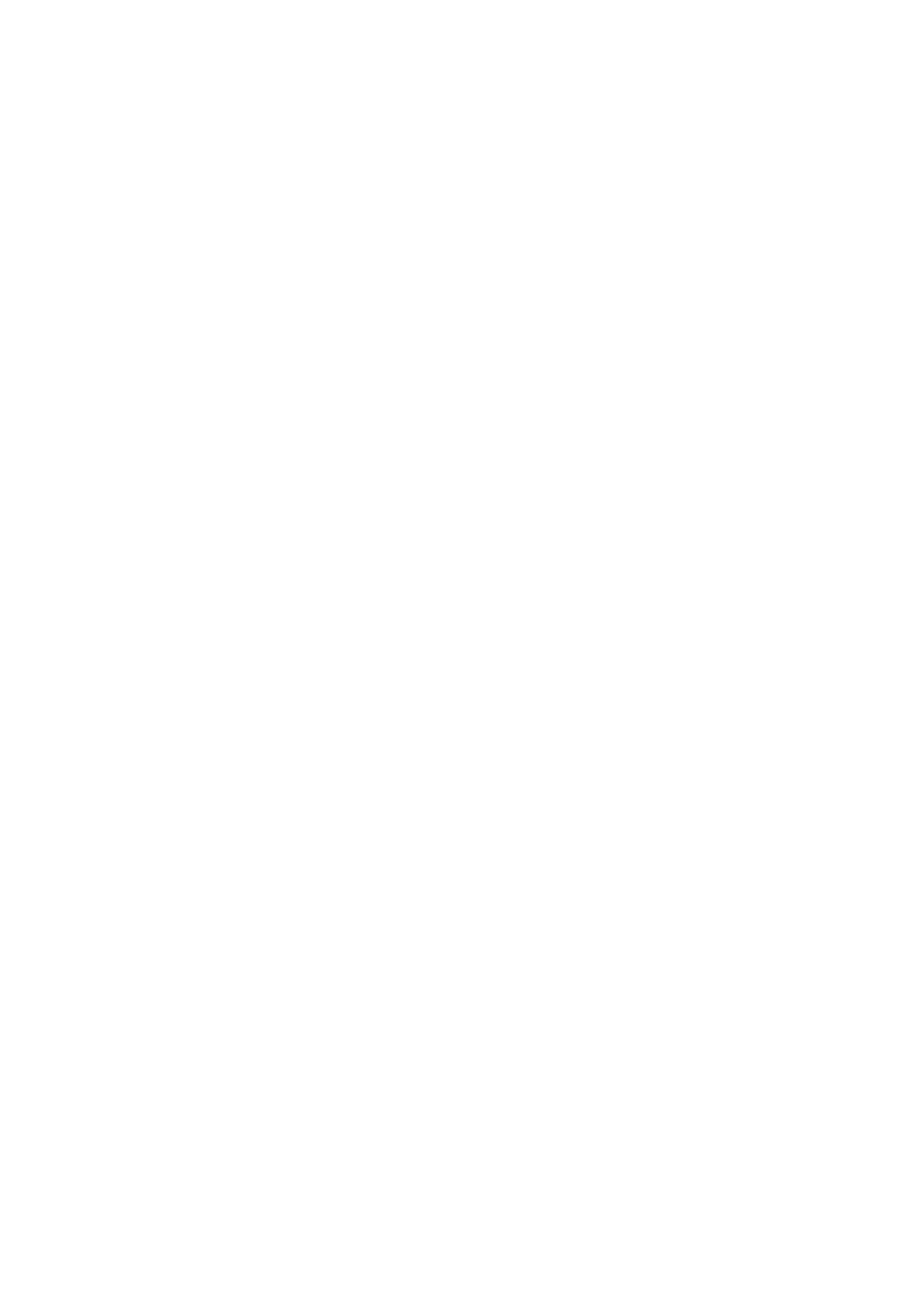### **WHAT**

#### **YOU GOING TO DO ABOUT IT?**

#### **CASE FOR CONSTRUCTIVE PEACE**

#### **BY ALDOUS HUXLEY**

**HARPER & BROTHERS—PUBLISHERS—NEW YORK**

 $\overline{\phantom{0}}$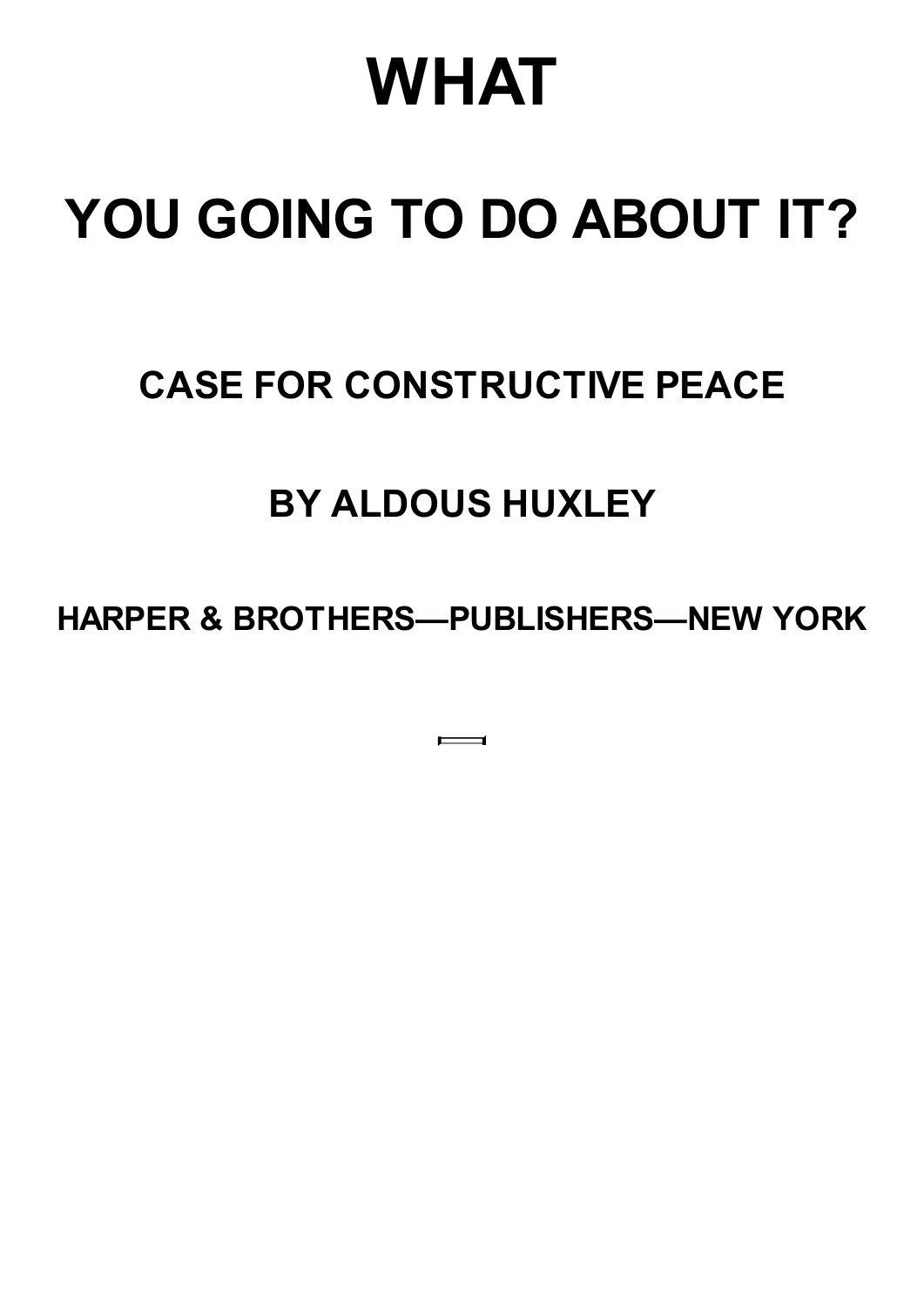#### **What are you going to do about it?**

#### **The case for constructive peace**

Feeling, willing, thinking—these are the three modes of ordinary human activity. To be complete, life must be lived simultaneously on all three planes. To concentrate on only one mode at the expense of the rest, or on two at the expense of the third, is to court immediate or postponed disaster. In any important vital situation it is never enough to feel, never enough to will, never enough merely to think. We must do all at once.

Many naturally sensitive and gentle people have an intense feeling that there should be no more war. In some of these, feeling is accompanied by a determination that there shall be no more war, a will-to-peace that is ready to translate itself into action. But feeling without will or thought is impotent and tends to degenerate into mere self-indulgence. Feeling accompanied by will may result in action; but if there is no guiding thought, it is likely that the action will be ineffective because blind and misdirected. In this pamphlet an attempt is made to provide all those who *feel* that war is an abomination, all who *will* that it shall cease, with an intellectual justification for their attitude; to show that their feeling and willing are essentially reasonable, that what is called the utopian dream of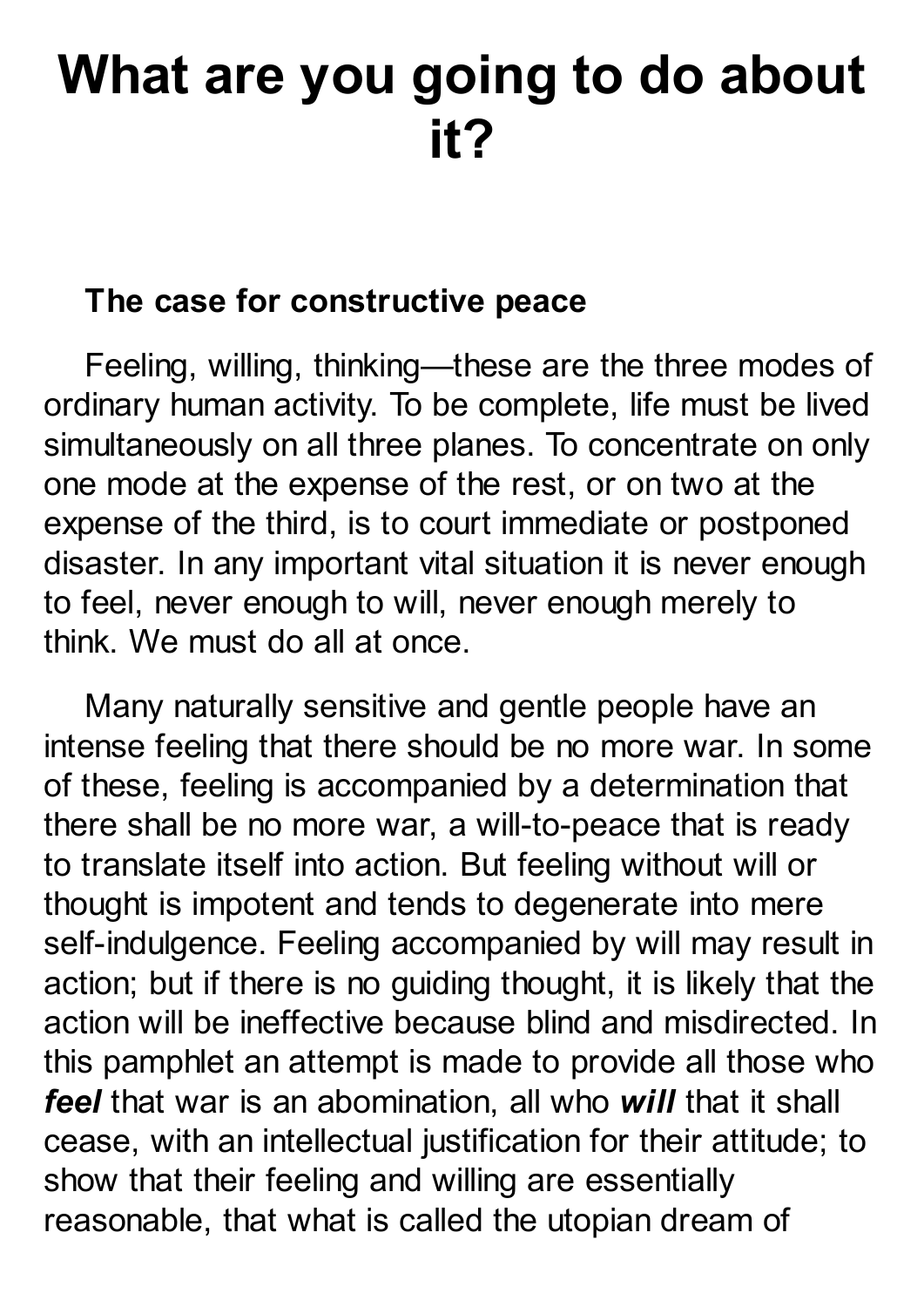pacifism is in fact a practical policy—indeed, the only practical, the only realistic policy that there is.

Pacifists are people who have broken with an oldestablished convention of thought and, like all innovators, find themselves constantly subjected, off the platform as well as on it, to a process of more or less intelligent heckling. This being so, it has seemed best to state the pacifist case in terms of a series of answers to common antipacifist objections. It is proposed to deal with these objections in order, beginning with the most general, based on considerations of biology, and proceeding to the most specific, based on a consideration of contemporary politics.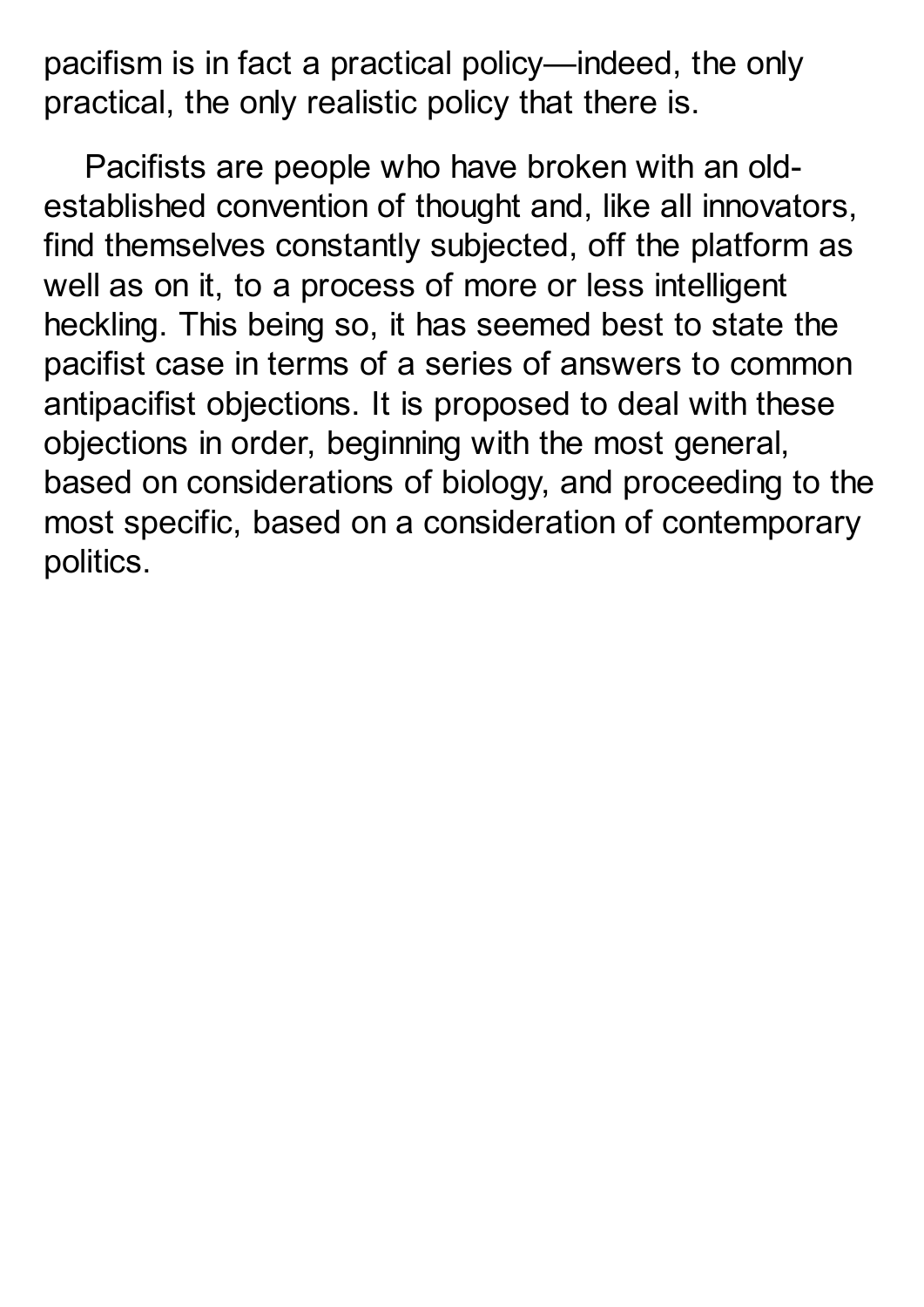The first objection raised by our imaginary heckler is that "war is a law of nature." Therefore, it is argued, we cannot get rid of it. What are the facts? They are these: conflict is certainly common in the animal kingdom. But, with very rare exceptions, conflict is between isolated individuals. "War" in the sense of conflict between armies exists among certain species of social insects. But it is significant that these insects do not make war on members of their own species, only on those of other species. Man is probably unique in making war on his own species.

**I**

Tennyson wrote of "Nature red in tooth and claw." But an animal can be bloodthirsty without being war-like. The activities of such creatures as tigers, sharks and weasels are no more war-like than those of butchers and sportsmen. The carnivores kill members of other species either for food or else, like fox-hunters and pheasantshooters, to amuse themselves. Conflicts between individual animals of the same species are common enough. But again they are no more war-like than duels or pothouse brawls among human beings. Like human beings, animals fight mainly for love, sometimes (as with the birds that defend their "territory") for property, sometimes for social position. But they do not make war. War is quite definitely not a "law of nature."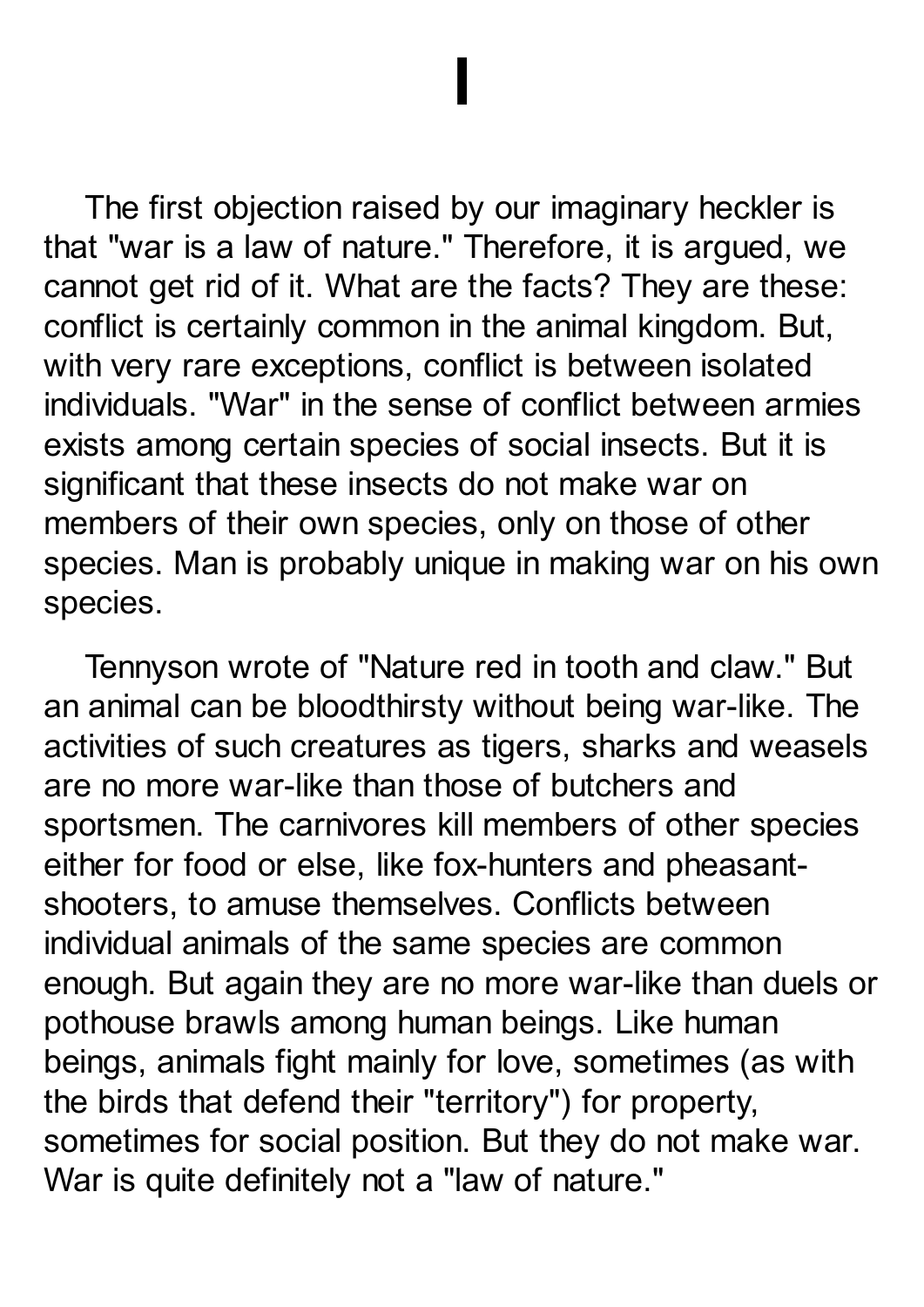**II**

Generals who inspect the O.T.C.'s of public schools are fond of telling their youthful audiences that "man is a fighting animal." Now, in the sense that, like stags, men quarrel for love, like white-throats, for property, and, like barn-door fowls, for position in society, this statement may be regarded as true. Like even the mildest animals and it is probable that our pre-human ancestors were gentle creatures something like the tarsias of to-day men have always done a good deal of "scrapping." In some places and at some epochs of history this "scrapping" was a violent and savage affair; at others, relatively harmless: it has been entirely a matter of convention. Thus, in Europe, three hundred years ago, "the best people" were expected to fight a duel on the slightest provocation; now they are not expected to do so. Within the life-time of men still with us, games of rugby football ended, and were meant to end, in broken legs. On the modern football field broken legs are no longer in fashion. The rules for casual individual "scrapping" and for those organized group-contests which we call sport, have been changed, on the whole, for the better. The rules of war, on the contrary, have changed in every way for the worse. In the eighteenth century Marlborough gave a day's notice before beginning the bombardment of a town. To-day even a formal declaration of war is coming to be regarded as unnecessary. (Italy, for example, dispensed with it completely when attacking Abyssinia.)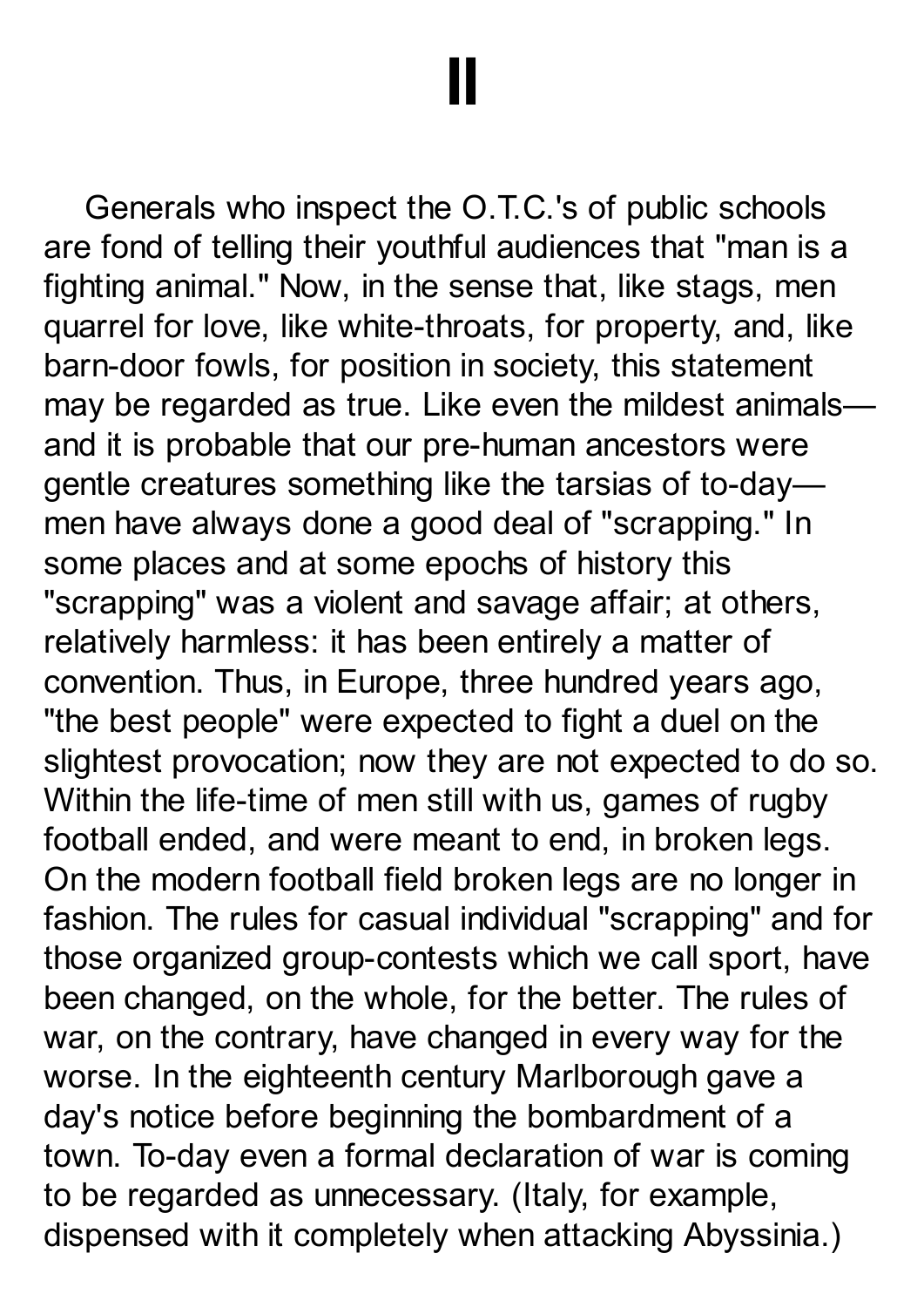"A declaration of war," writes General Ludendorff, "is a waste of time and also it sometimes unfortunately, brands the nation who makes it." Therefore, if we want to win and at the same time to avoid being stigmatized as aggressors, we should attack without warning.

To sum up, man is a fighting animal in the sense that he is a "scrapping animal." It is for man and man alone to decide whether he shall do his "scrapping" murderously or according to rules which limit the amount of violence used or even, as in the case of non-violent resistance, abolish it altogether. Mass murder is no more a necessity than individual murder. In 1600 duelling must have seemed to many intelligent people a law of nature. But the fact remains that we have abolished duelling. There is no reason why we should not abolish war.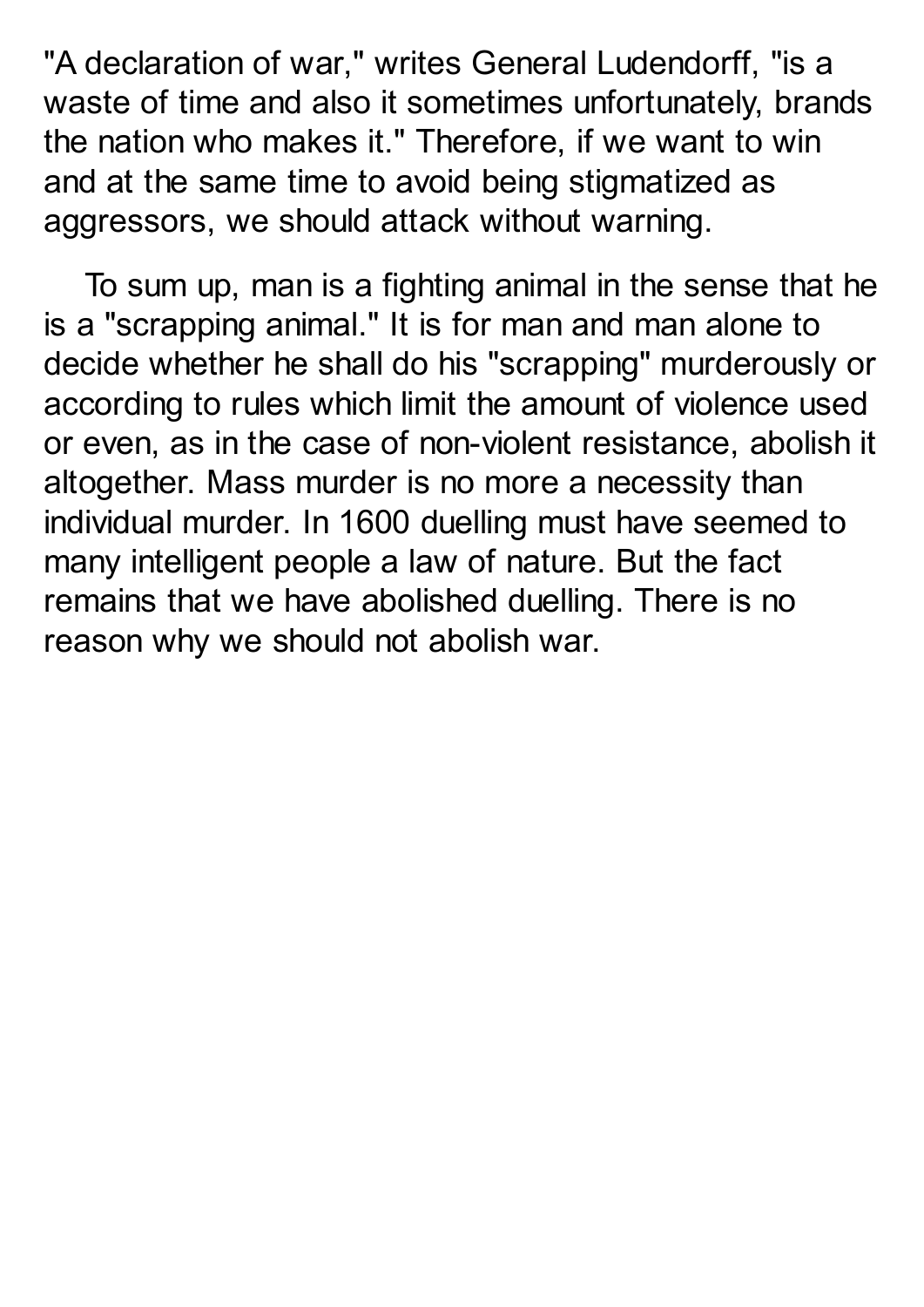## **III**

At this point the objector appeals to Darwin. "The struggle for existence," he insists, "goes on in the human as well as in the sub-human world. War is the method by which nature selects the fittest human beings."

But whom or what does war select for survival? The answer is that, so far as individuals are concerned, it selects women, children and such men as are too old or infirm to bear arms. The young and the strong, who do the fighting, are eliminated; and the larger the army and the more efficient the weapons, the greater the number of young, strong men who will be killed. War selects dysgenically.

The objector now falls back on a second line of defence. War may be a clumsy way of selecting individuals; but its real value lies in its power to select the best stocks, governments and cultures. But if we look at the records of history we see that war has done its selection in a very erratic way. Sometimes, it is true, victory in war does unquestionably lead to replacement of the defeated by the victorious stock. But this can happen only when the victors exterminate their enemies or else drive them out of the territories previously occupied by them. This was the case, for example, in North America a very thinly inhabited country. More often, however, the conquerors do not exterminate the conquered, but settle down among them as a ruling minority. Miscegenation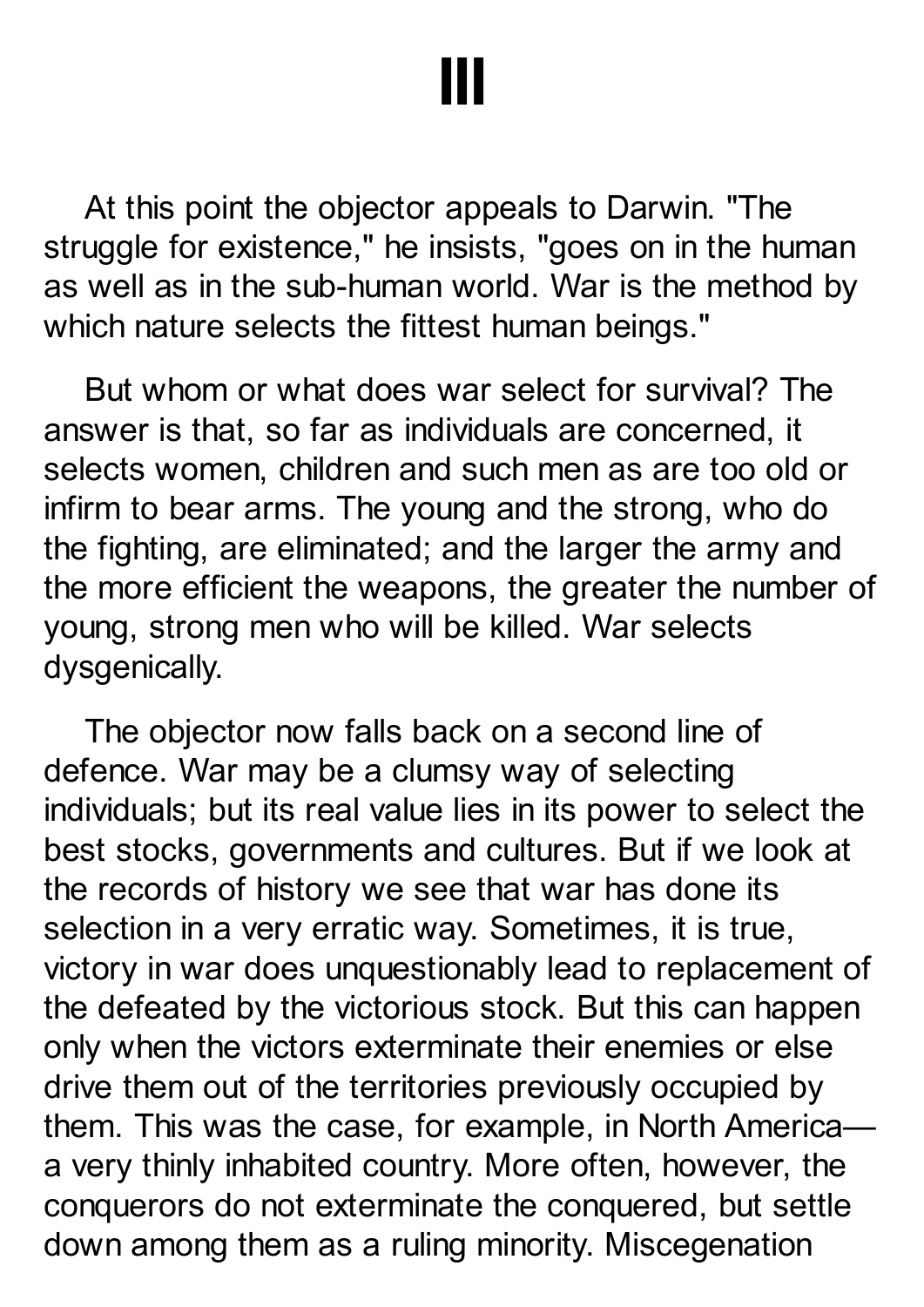takes place and the victors soon lose whatever racial purity they may have possessed and become ethnically assimilated to the vanquished. A stock may lose the military, but win the biological, battle.

What is true of race is true of cultures and governments. Sometimes conquerors impose their cultures and governmental methods on the vanquished. Sometimes they fail to do so. Of the cultures by which the modern world has been most profoundly influenced, two —the Hebrew and the Greek—were the cultures of peoples who suffered final and complete military defeat at the hands of their enemies. War, we may agree, selects races, cultures and governments. But with a fine impartiality it selects those of the vanquished at least as often as it selects those of the victors.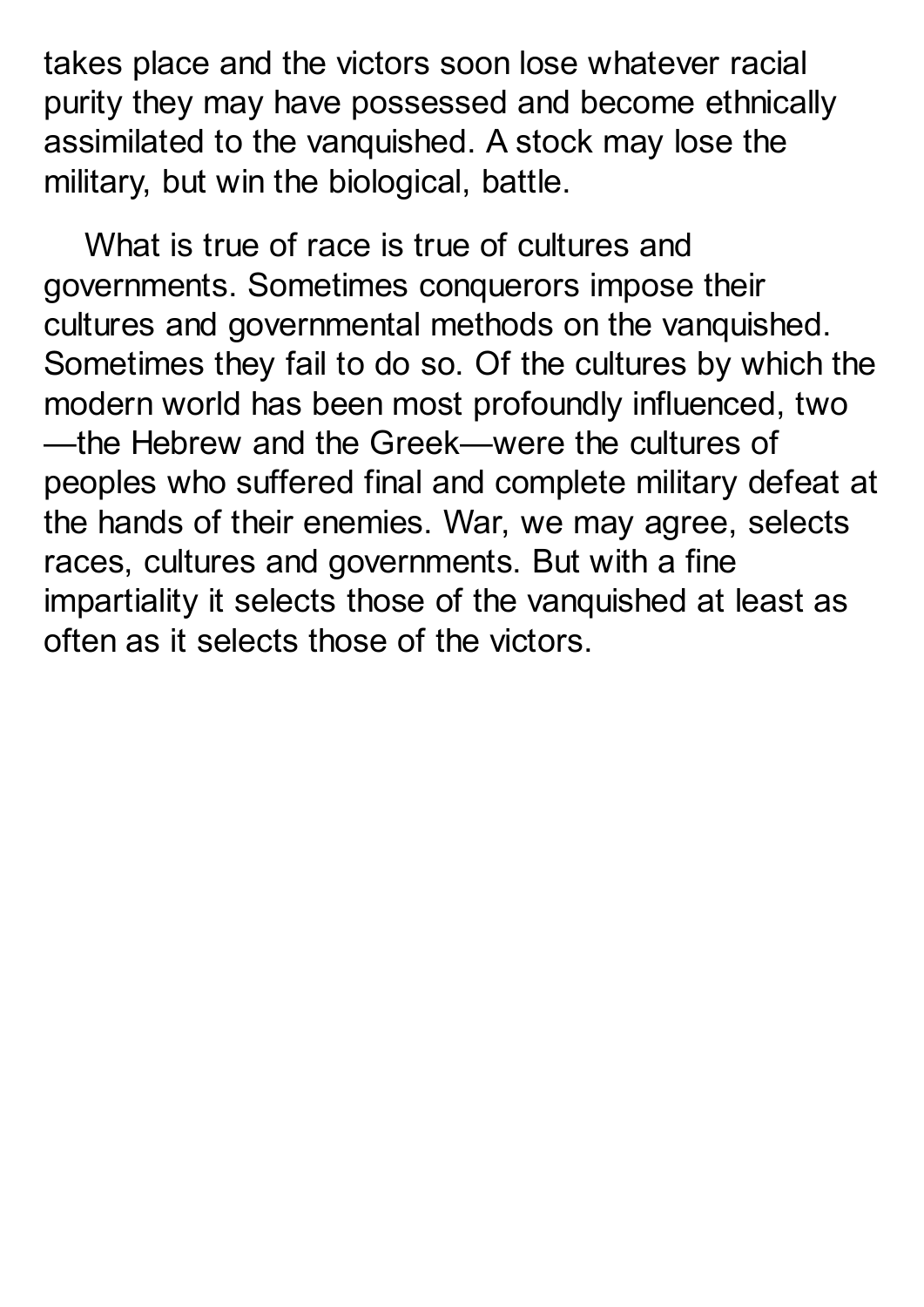## **IV**

So much for the third objection; now for the fourth. "We may dislike war," says the heckler, "but war has always been used as an instrument of policy and we must presume that it always will be so used. Consider the lessons of history and be resigned to the inevitable evil."

Now, until recent years, the lessons of history lent a certain support to the militarists. Romans, Greeks, Egyptians, Babylonians, Sumerians—all used war as an instrument of policy. The written records and archæological documents seemed to show that wars had been invariably correlated with civilization. Primitive peoples, like the Eskimos, might be ignorant of war and find the very idea of it inconceivable. But the civilized had always used it—and presumably would always continue to use it. Recent archæological research has shown that this correlation between war and civilization has not been invariable. The civilization of the Indus Valley was as rich and elaborate as those of Sumer and Egypt. But it was a civilization that knew nothing of war. No weapons have been found in its buried cities, nor any trace of fortification. This fact is of the highest significance. It proves that it is possible for men to enjoy the advantages of a complex urban civilization without having to pay for them by periodical mass-murders. What men have done, they can do again. History teaches us that war is not inevitable. Once again, it is for us to choose whether we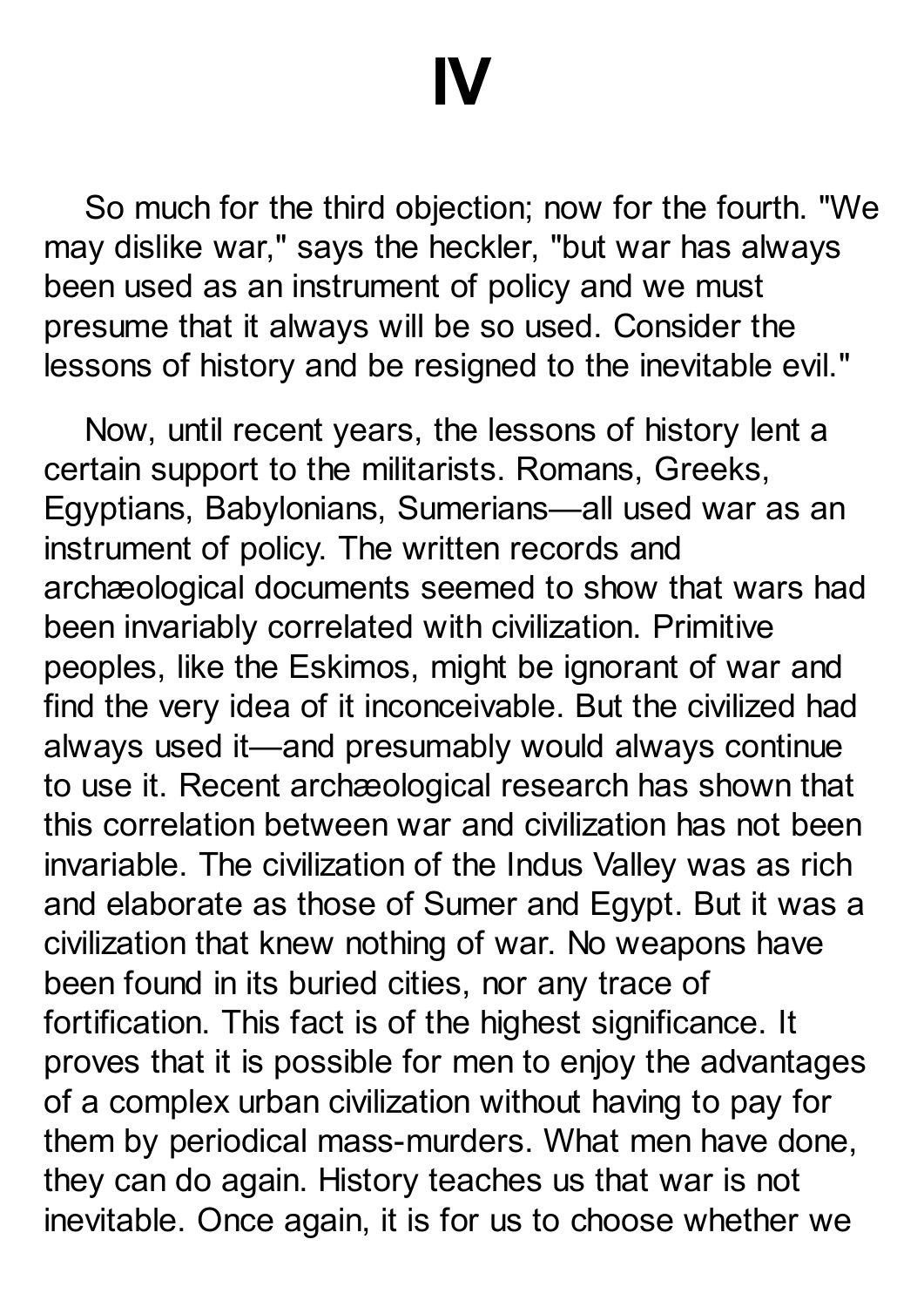use war or some other method of settling the ordinary and unavoidable conflicts between groups of men. Where there's a will—and, along with will, feeling and intelligence —there's a way. The nature of that way will be discussed later.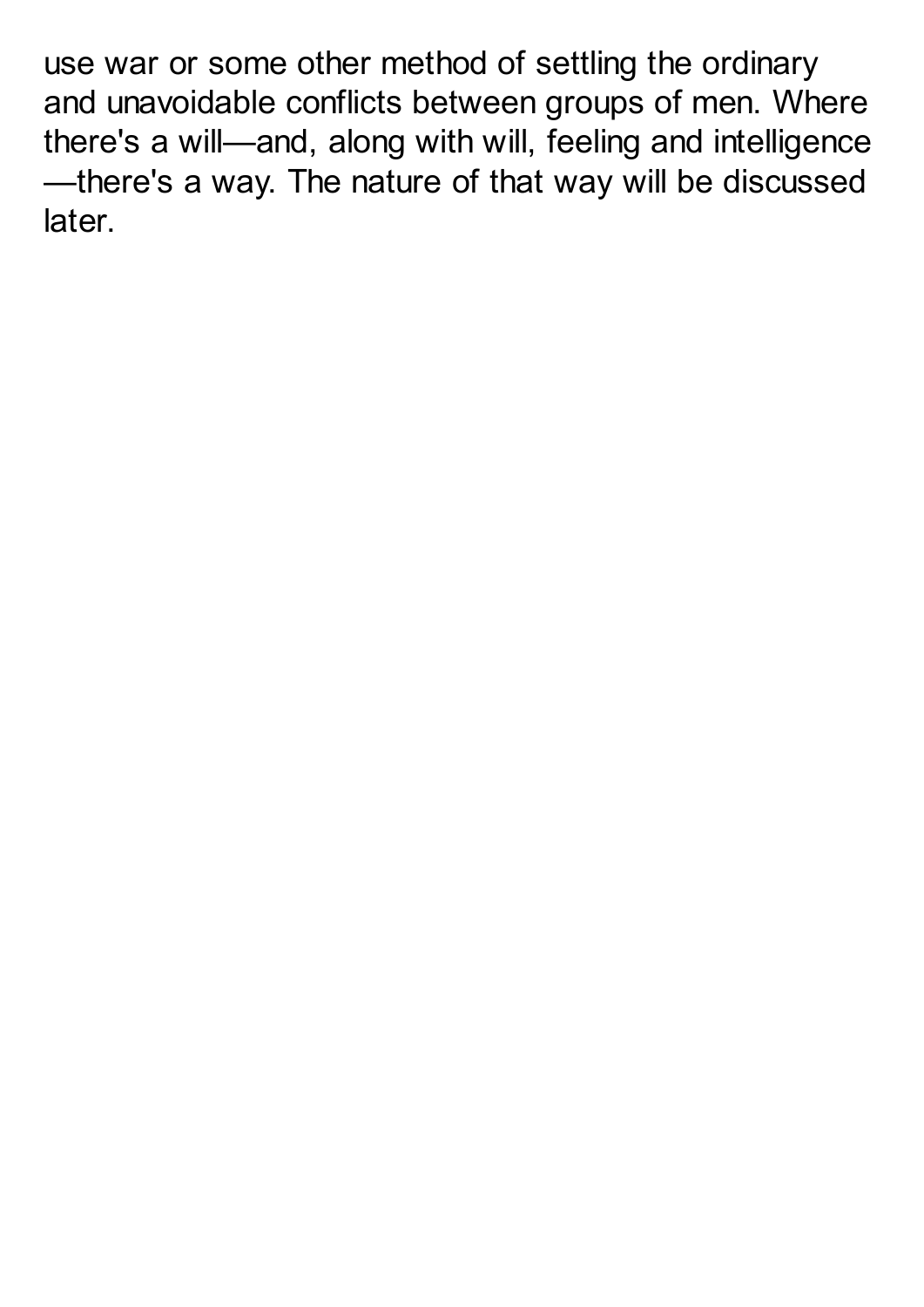The fifth objection comes from those who insist that the only sanction of social order is violence. "If there is to be peace or justice, it must be imposed by force. In the case of the international community of sovereign states, this peace-securing, justice-creating force is war. Therefore there must be war."

**V**

(i) This objection raises three points which must be dealt with separately. First, is it true that social order rests on force? When we come to look at the facts, we find that, though force plays a part in preserving order within a community, that part is extremely small. Moreover, the part played by force becomes proportionately smaller the longer peaceful methods have been used. The resolute refusal of the English to arm their police is one of the reasons why England is a law-abiding country, in which it is so seldom necessary to use force. But even in the least law-abiding of countries the real sanctions for order and justice are public opinion and the desire felt by every individual to be thought well of by his fellows. Force cannot impose permanent order on a people which is hostile to the wielders of force. There can be no stable government that is not government by consent. Even dictators realize that ruthlessness is not enough. Hence that flood of propaganda designed to make their regime popular, not only at home but also beyond their own frontiers. Even in prisons where the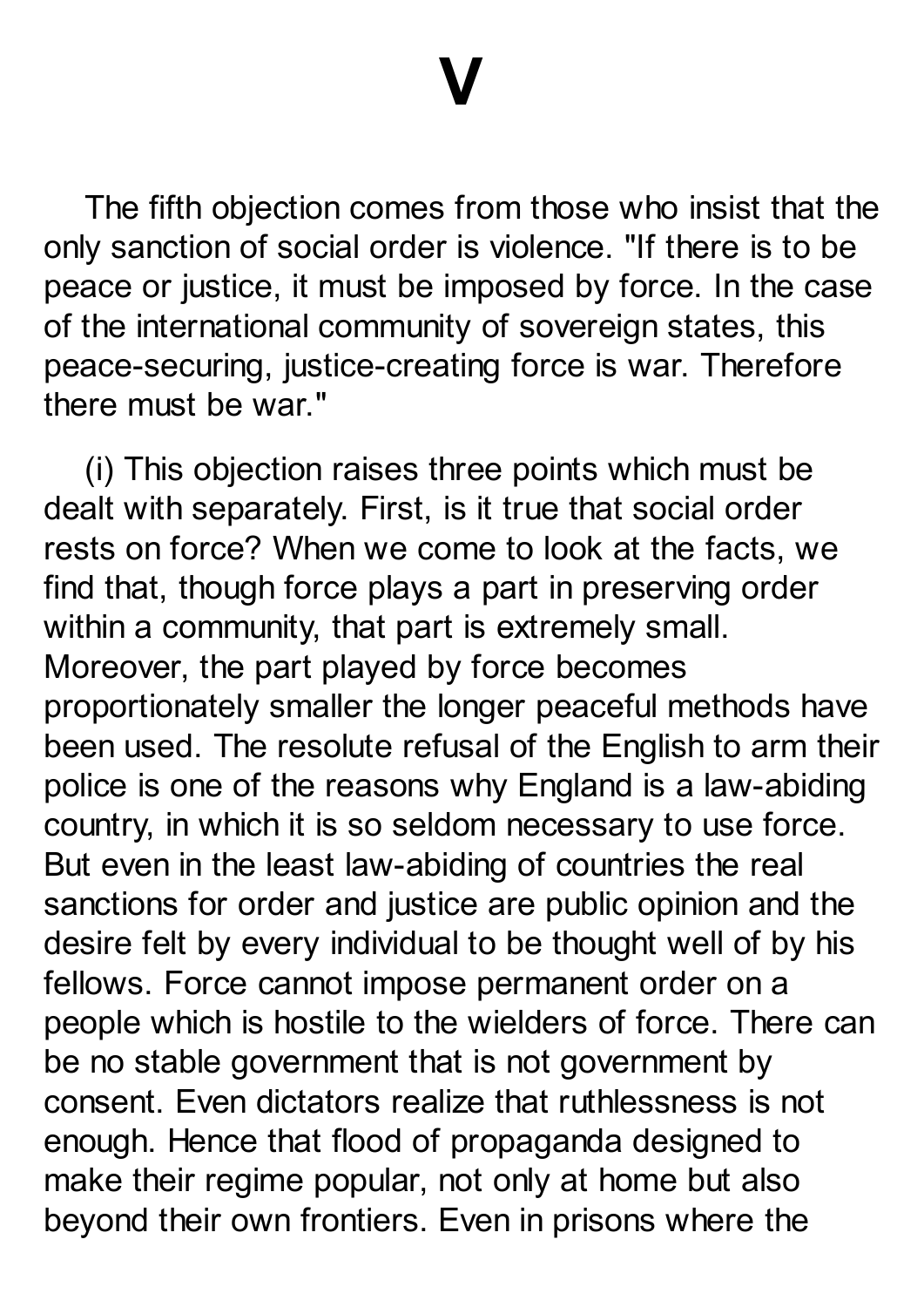governor has more absolute control over his subjects than any dictator, it has been found that a man who is unpopular with the prisoners cannot rule them. Societies exist and are orderly because, in the last resort, the forces in human nature making for co-operation are stronger than those divisive forces making for anti-social conduct. Incidentally, war itself presupposes this preponderance of co-operative over divisive tendencies. An army could not be raised or, once raised, held together, if it were not for the co-operative spirit in each of its members. Once more, the choice is ours: we may either arbitrarily limit the co-operative spirit within the boundaries of a clan or nation; or we may allow it to have free play over the whole world. To love one's neighbour as oneself may mean much or little, according to our interpretation of the word "neighbour." It is left to us to decide whether that interpretation shall be narrow or broad.

(ii) Now for the second point: Can the force employed by the police within a national community be assimilated to the forces used by armies in settling disputes between such communities? Certainly not. Except in times of revolutions, civil war or political anarchy, the amount of force employed within the national community is strictly limited by law and by public opinion. (In England policemen are unarmed, and their power to use force is thus physically reduced to a minimum.) Modern war, on the contrary, is the deliberate use of practically unlimited violence and fraud. A difference in degree, if sufficiently great, turns into a difference in kind. Moreover the aim of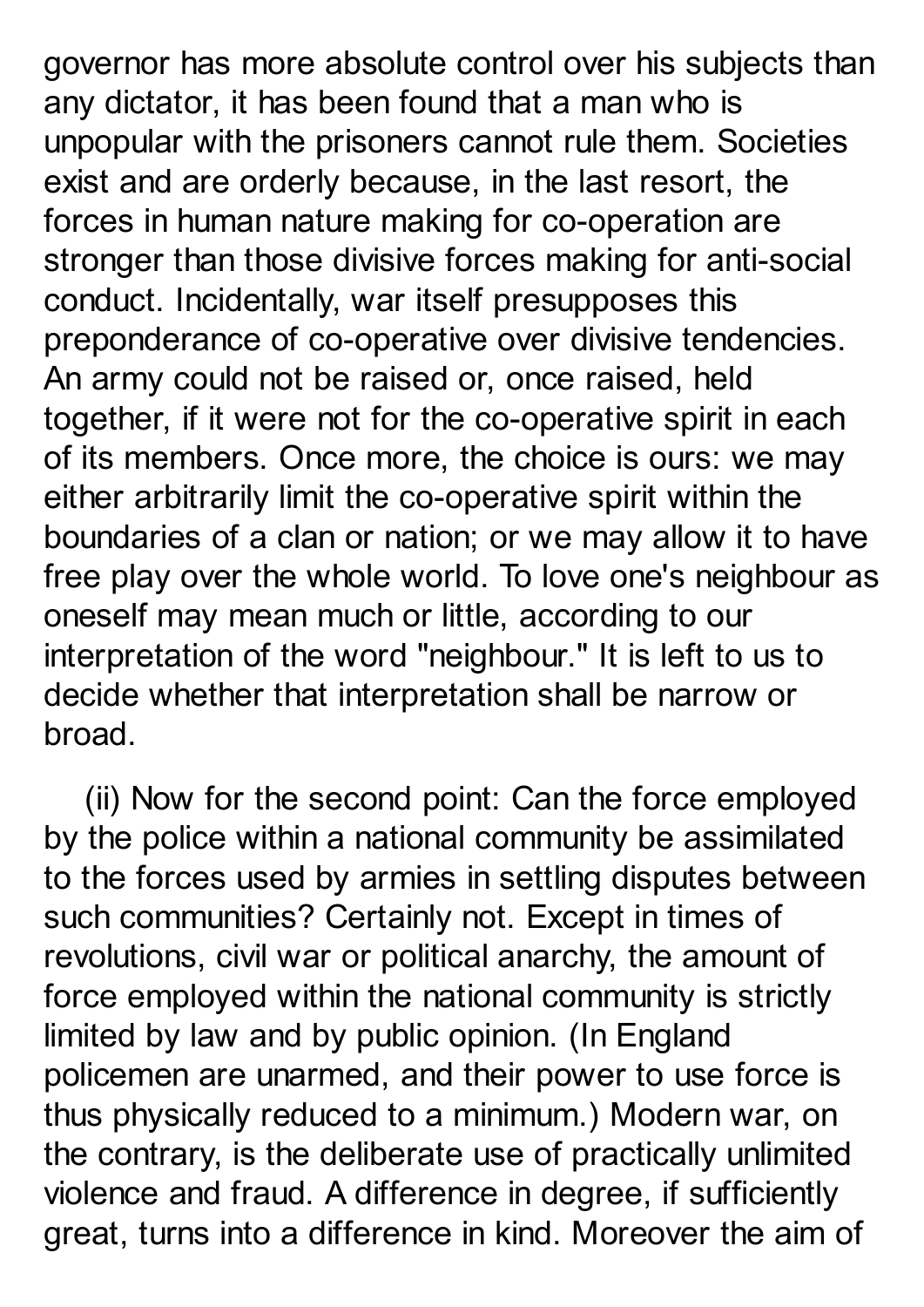war is radically different from the aim of police action. War aims at destruction. Police action does not. From the social point of view the "force" that is war is something quite different from the "force" that is police action. The end of war is destruction, and it employs unrestricted violence as its means. The end of police action is restraint, and its methods are to a great extent nonviolent.

(iii) The third point to be considered is this. Even the most ruthless militarists have generally proclaimed that the end they were pursuing was peace. Theologians and philosophers have often justified war on the same grounds: war is permissible because it is a method for securing peace and justice. But, in point of fact, have peace and justice ever been secured by war? Is it possible, in the nature of things, that they can be secured by war? In so far as we are scientists, technicians, or artists, we all admit that the means employed determine the ends achieved. For example, a village blacksmith may be earnestly and sincerely desirous of making a Rolls-Royce engine. But the means at his disposal fatally determine his ends and the thing which finally emerges from the smithy will be very different from the instrument of precision that he intended to make. What is so obviously true of technology and science is no less true of all human activities. The man who uses violence as a means for securing the love of his family will certainly achieve quite another end. The state which makes war on a neighbour will create, not peace, but the makings of a war of revenge. The means determine the ends; and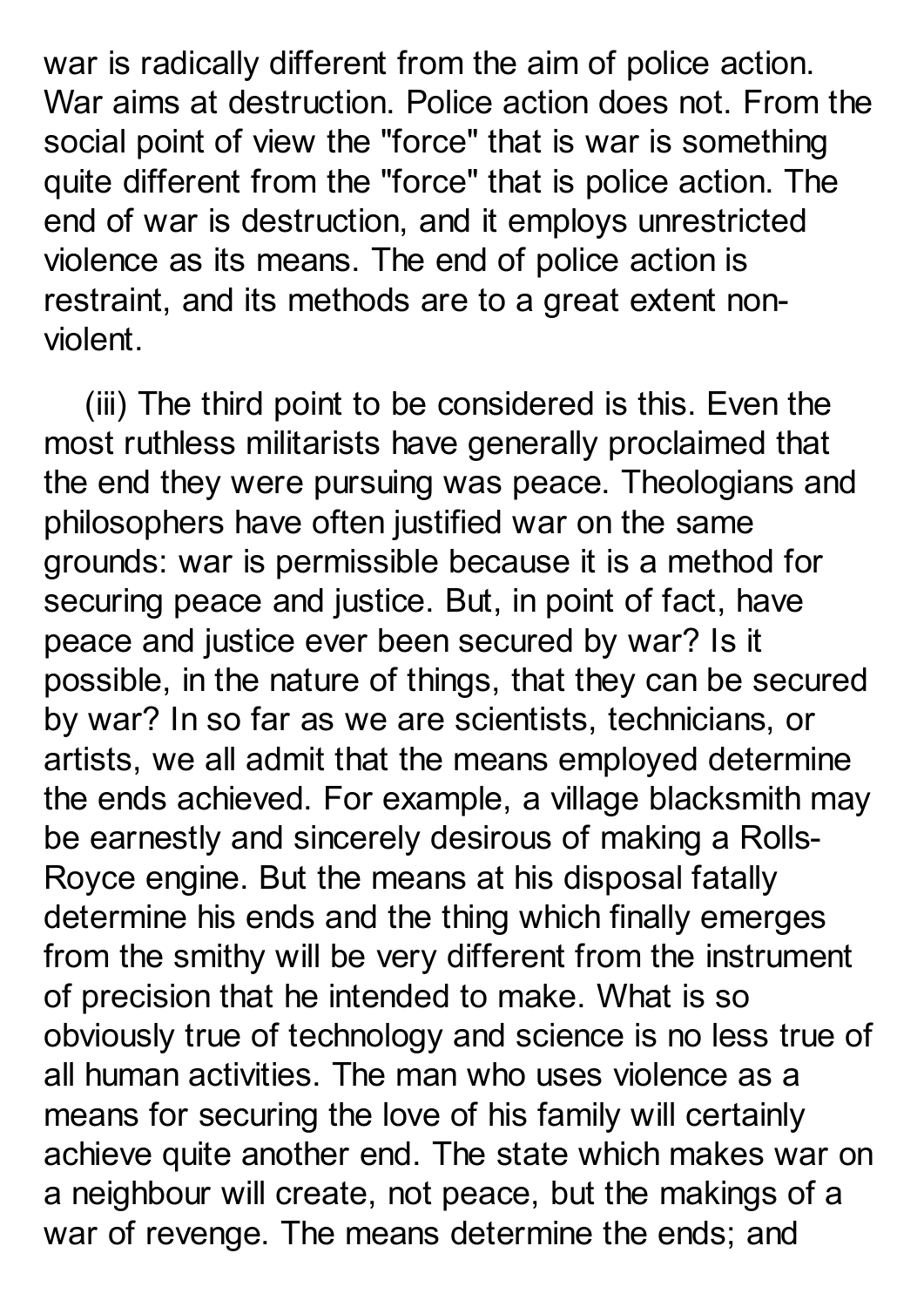however excellent intentions may be, bad or merely unsuitable means must inevitably produce results quite unlike the good ends originally proposed. The heckler who adjures us to consider the lessons of history is in fact adjuring us to realize that once war has been adopted as a regular instrument of policy, once the idea that violence is the proper way of getting things done has become established as a truism, there can be no secure and lasting peace, only a series of truces between wars. For war, however "just" it may seem, cannot be waged without the commission of frightful injustices; frightful injustices cannot be committed without arousing the resentment and hatred of those on whom they are committed, or on their friends or successors; and resentment and hatred cannot be satisfied except by revenge. But how can military defeat be avenged except by a military victory? The successive wars to which the historian points are the strongest possible argument against war as a method of securing peace and justice. The means determine the ends, and the end achieved by war is not peace, but more war.

In the past, very fortunately, the means for making war were inadequate. To-day they are so effective that, for the first time in history, indiscriminate and even unintentional massacre has become not only possible but even inevitable. There was a time when civil populations were not slaughtered except by the deliberate order of the conqueror. From this time forward, however humane the commanders of the opposing armies, civil populations can hardly fail to be massacred. Planes, gas, thermite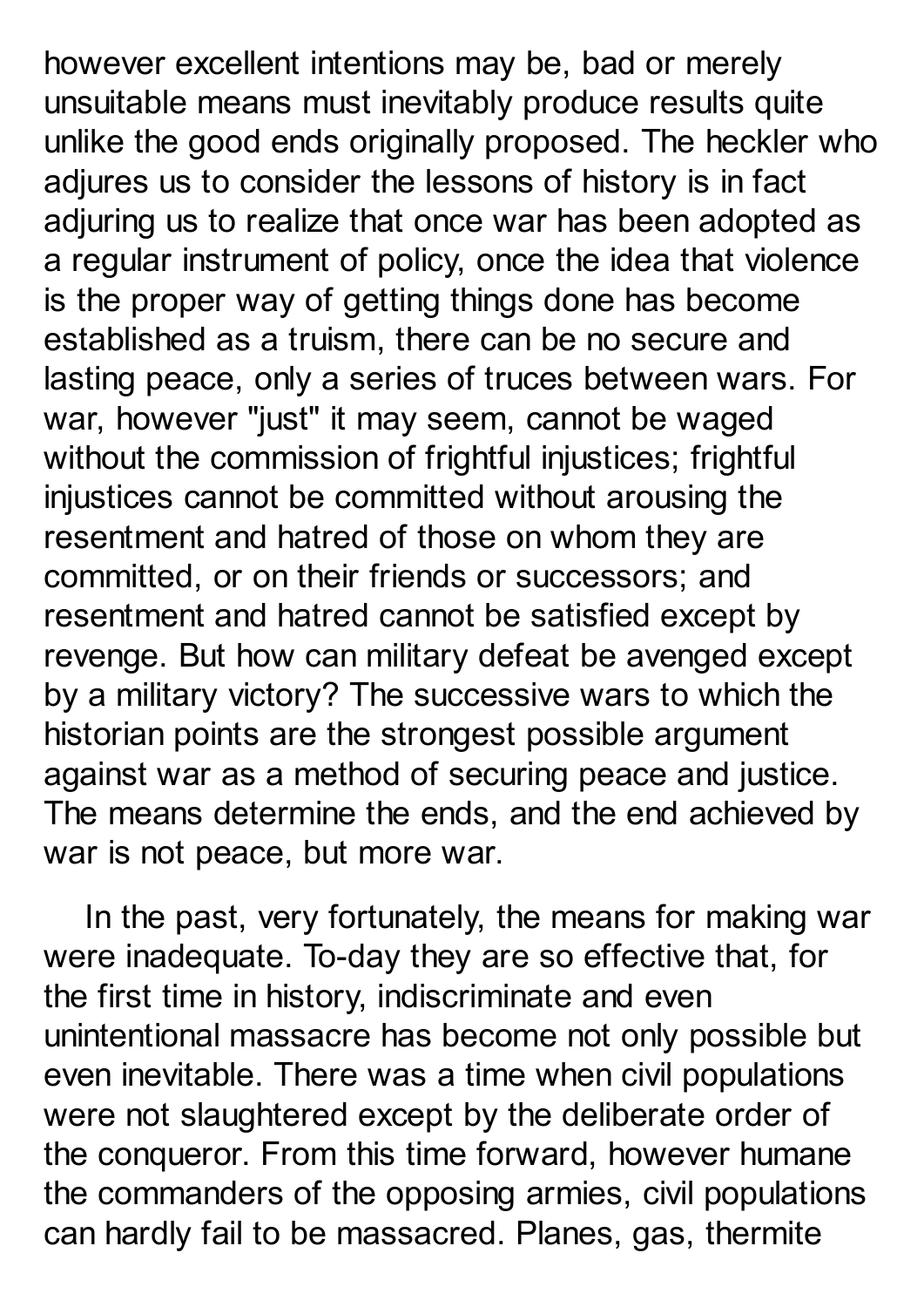make it all but inevitable. The means of destruction have become so efficient that destruction will be more complete and more indiscriminate than ever before. In clinging to war as an instrument of policy, we are running risks which our ancestors never ran.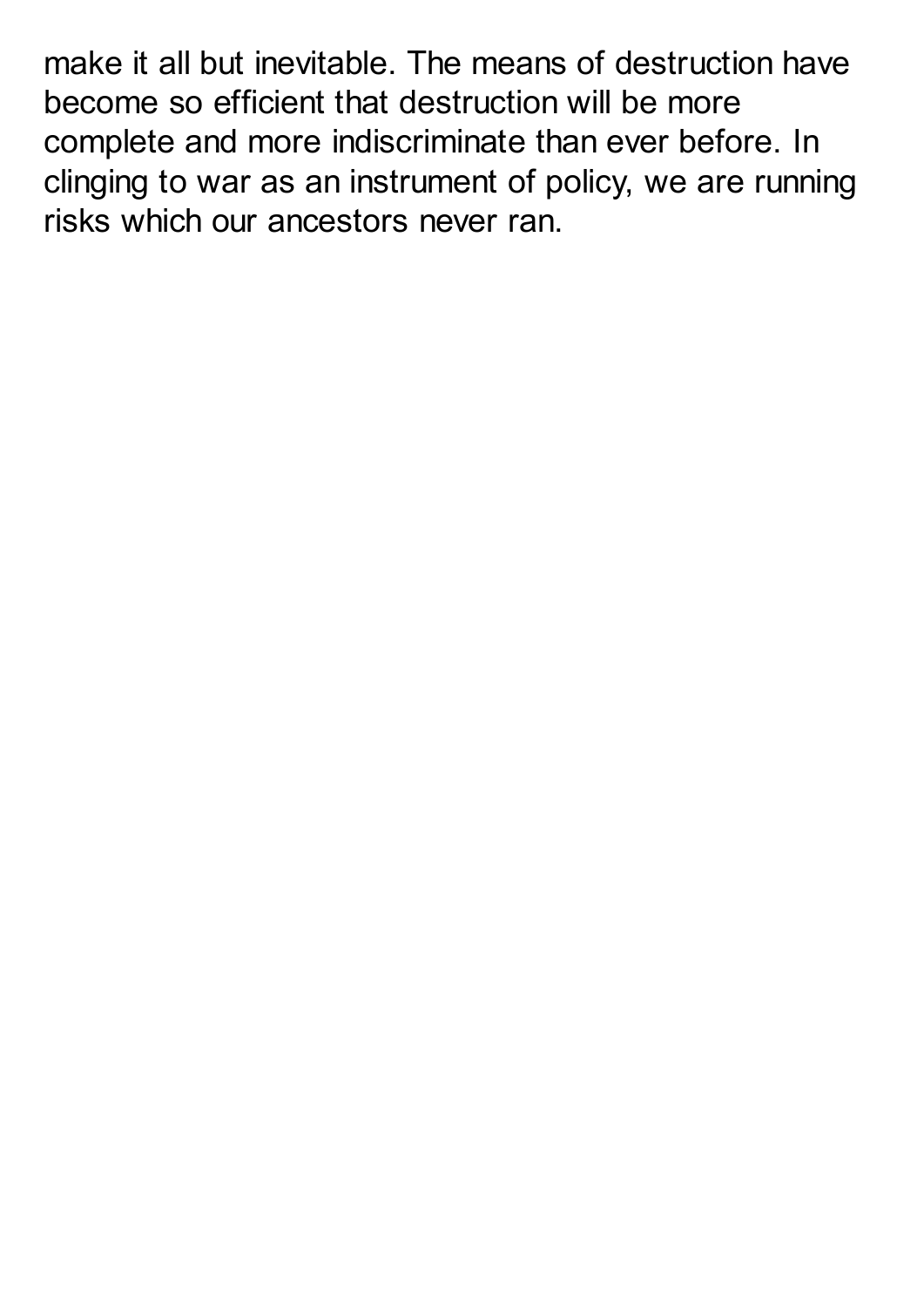# **VI**

The sixth objection to pacifism is based on moral grounds. "War," we are told, "is a school of virtues; peace, a school of effeminacy, degeneracy and vice."

In his *Philosophy of War* Steinmetz went much further than this and affirmed that war was not merely a school of virtues, but actually the source of all the virtues, even the most unwarlike. How did early men learn to cooperate with one another? By making war on their fellows. Where did love and mutual aid originate? On the battlefield, among brothers in arms. And so on. Steinmetz's views are so manifestly absurd that it is unnecessary to discuss them. But our theoretical heckler's more modest attempt to justify war on moral grounds deserves to be treated seriously. For that war is a school of virtues is in fact true. Courage, self-control, endurance, a spirit of comradeship, a readiness to make the sacrifice of life itself—these are the qualities without which men cannot become good soldiers, or at any rate good subordinate soldiers; for history shows that a man may become a brilliant commander and yet be almost a moral imbecile. The two greatest military geniuses of modern times, Marlborough and Napoleon, were despicable human beings. There was something almost diabolic in the character of Frederick the Great. At the end of the world war almost the only member of the German High Command who displayed the military virtues was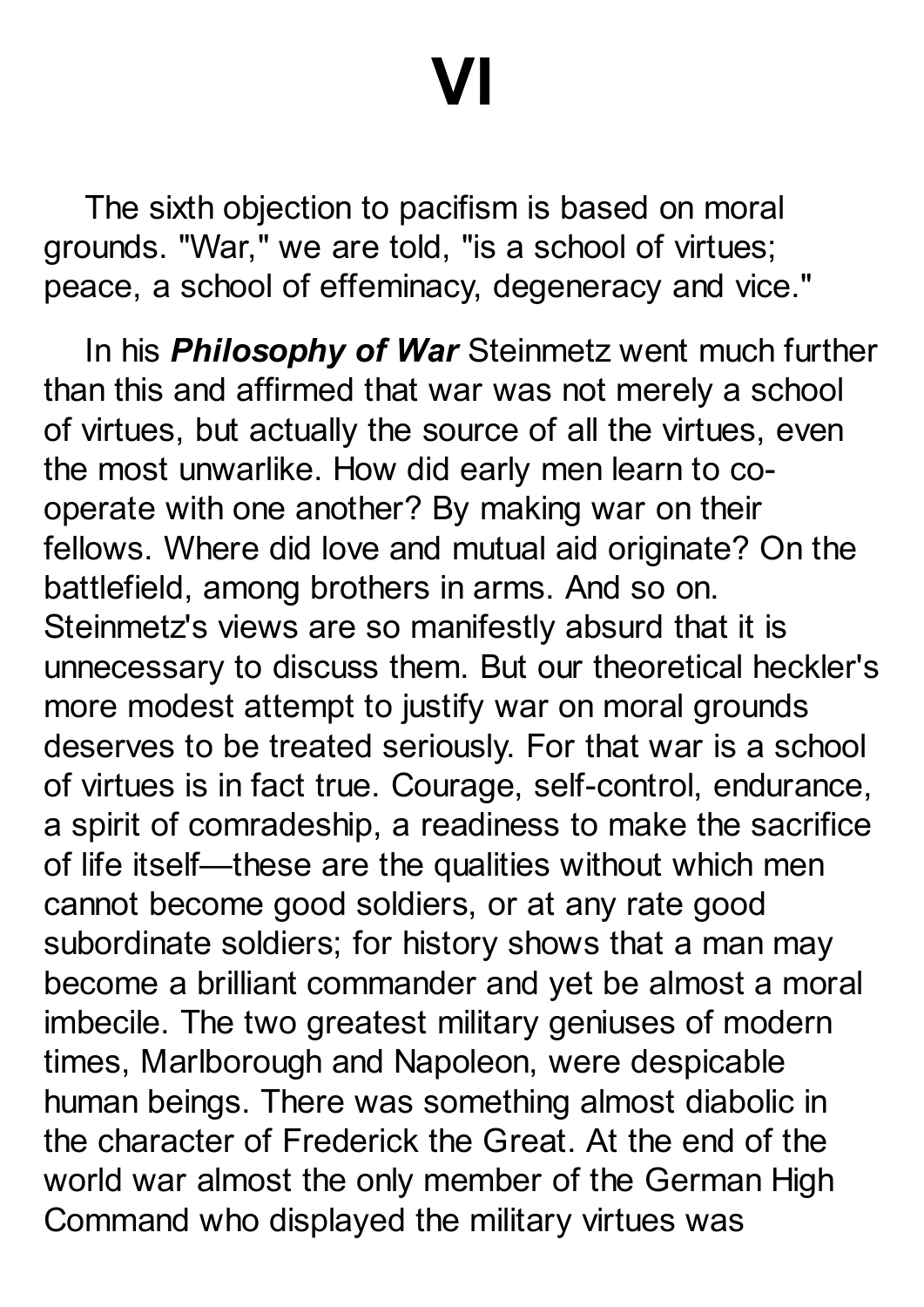Hindenburg. The others disguised themselves and hurried across the frontier into the safety of a neutral country. Such examples could be multiplied. "Great soldiers" have often lacked all the good qualities which we associate with the military profession.

To return to the virtues of the subordinate soldier: these are intrinsically admirable. But do they justify war? This question cannot be answered unless we know, first, what is the price of these virtues in terms of individual vice and social ruin, and, second, whether war is the only school in which they can be learnt.

Now, it is obvious that the soldier's characteristic virtues are accompanied by equally characteristic vices. The efficient soldier must hate and be angry, must know how to be inhuman, must be troubled, where his enemies are concerned, with no scruples or sensibilities. Moreover, his way of life tends to encourage in him a certain recklessness. He doesn't care for anything or anyone except his fellows and the traditions of his corps. Recklessness is a soil from which some good and much evil may spring—acts of uncommon generosity, but also acts of uncommon brutality.

Nor is this all. Military discipline demands unquestioning obedience. The subordinate soldier is a man who has handed over his reason and his conscience into the keeping of another. But a man who has given up reason and conscience is a man who has given up the most typically human characteristics of human beings. The government of an army is a special and extreme case of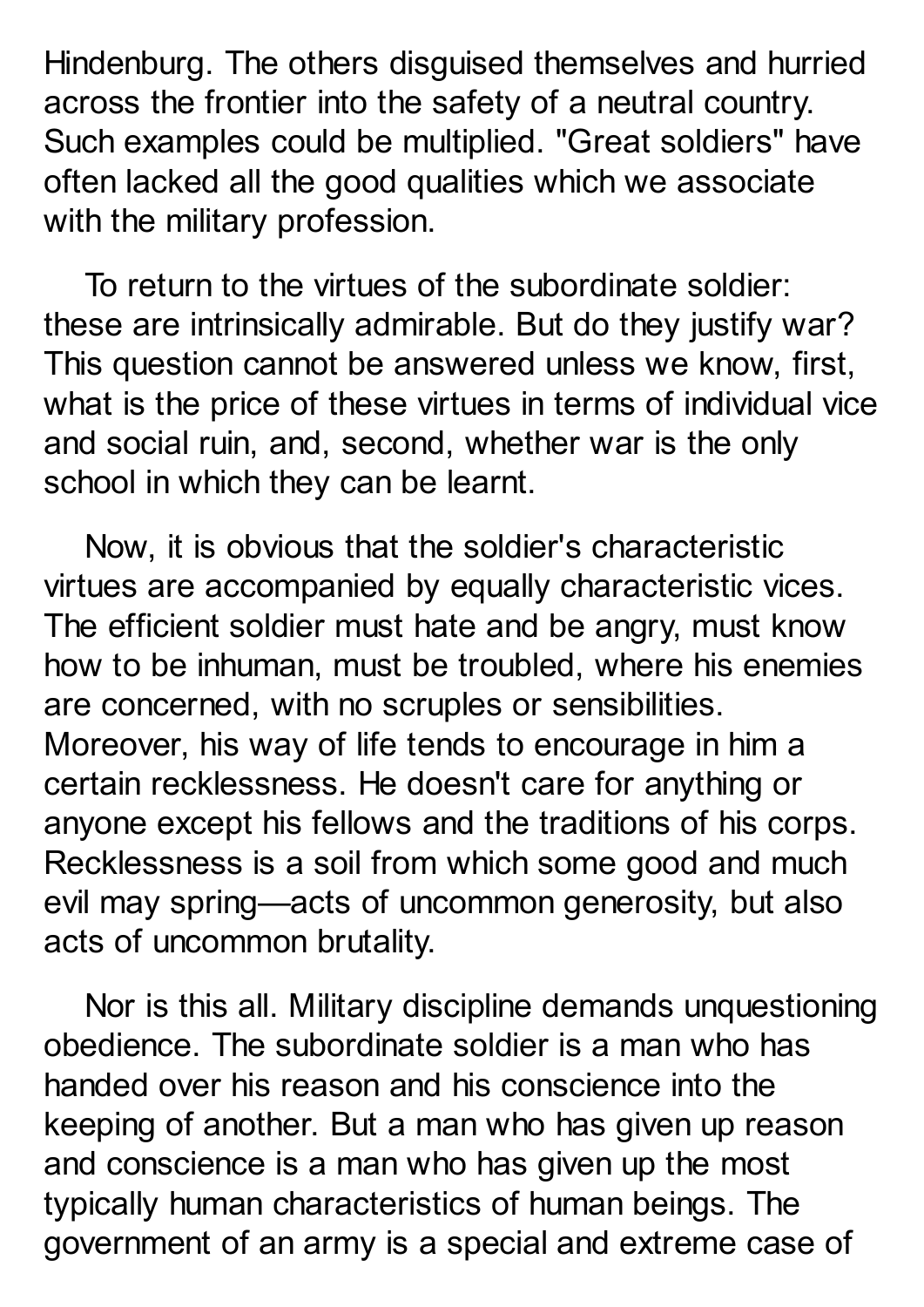that most soul-destroying of all forms of government, a tyranny or, as we now prefer to call it, a dictatorship.

War, then, exacts a gigantic price for the military virtues. Vice and crime are the conditions of their very existence. Can it be right to cultivate virtue by means of wickedness? Those who believe that there exists, apart from self-interest and social convention, a real and absolute goodness, will answer at once that it cannot be right. No man is justified in doing an evil thing that good, as he believes, may come of it.

This view of what ought to be is confirmed by our investigations into what is. For we find that the military virtues can and do exist in individuals devoted not to war, but to the furtherance of peace. The causes of religion and humanitarianism have had their noble soldiers soldiers whose courage, endurance and self-control were not set off by any personal vice, any crime against society. War is only one, and that the worst, of schools in which men can learn the military virtues.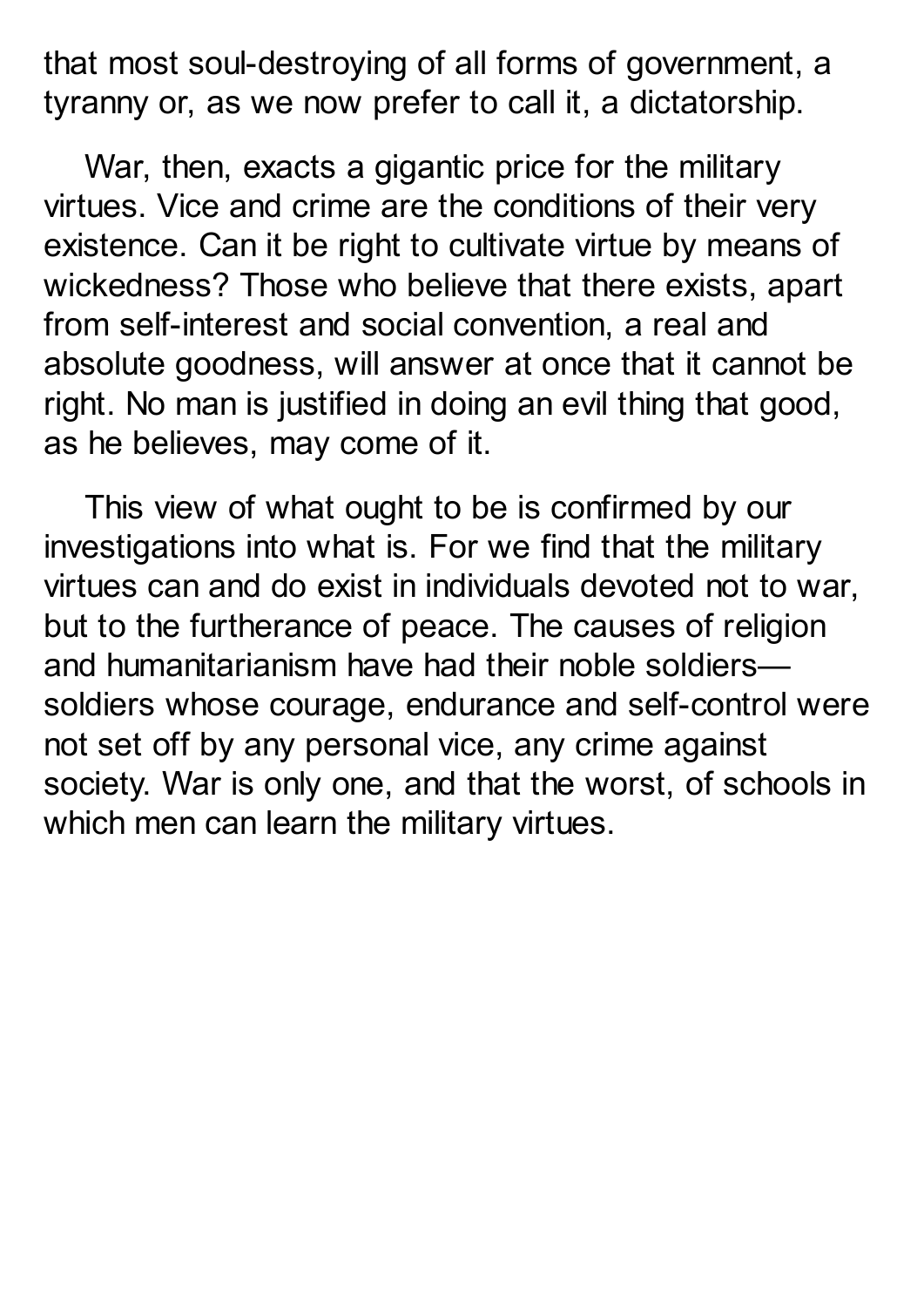# **VII**

"You have made a good case against war," says the objector; "but you have failed to show what is the practical alternative to war. Indeed, you can't do so, because there is no practical alternative. Pacifism doesn't work."

The answer to this is a flat contradiction. Pacifism *does* work. True, there is no pacifist technique for arresting shells in mid-trajectory or even for persuading the airmen circling above a city to refrain from dropping their bombs. Pacifism is in the main preventive. If the principles of Pacifism are consistently put into practice the big guns will never be let off and the airmen will never be ordered to drop their bombs. The best way of dealing with typhoid is not to cure it, but to prevent its breaking out. Pacifism is to war what clean water and clean milk are to typhoid; it makes the outbreak of war impossible. But though mainly preventive, pacifism is also, as we shall see, a technique of conflict—a way of fighting without the use of violence.

If you treat other people well, other people will generally treat you well. It is possible to go further and to say that, if you have the opportunity of going on treating them well, they will at last *invariably* reciprocate your treatment. Suspicious people may start by reacting badly; but in the long run, trust, affection and disinterestedness will always be answered by trust, affection and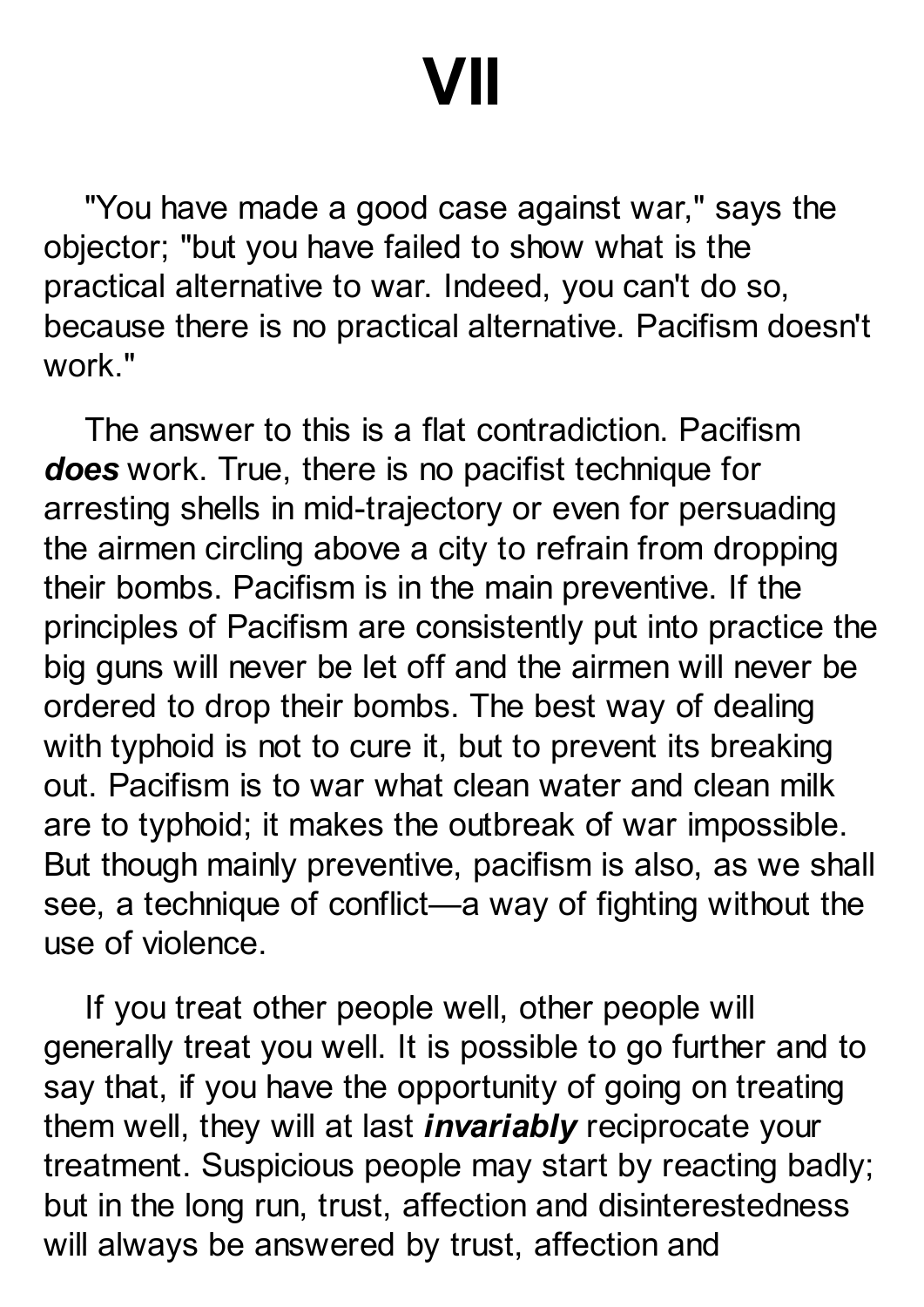disinterestedness. This fact, the truth of which we have all had occasion to demonstrate in our relations with our fellows, is the sure foundation upon which the theory and technique of pacifism are based.

The theory and technique of militarism are based on a psychological assumption that is self-evidently absurd. The militarist sets out to secure other people's good will by making war on them—that is to say by treating them as badly as he possibly can. But it is a matter of everyday experience that if you treat other people badly they will answer (unless, of course, they happen to be saints or trained pacifists) either by treating you badly at once, or, if the power to return evil for evil is lacking, by waiting in fear, anger and hatred for an opportunity to treat you badly later on. Unless followed by an act of reparation, war will always be answered by war. Hate breeds hate, and violence, violence.

In our relations with other human beings we have all of us, at some time or another, made use of the pacifist technique. By treating people well, we have prevented them from treating us badly or have persuaded them to change their malevolence into kindness. More consciously and consistently, preventive pacifism is employed by doctors when they treat lunatics, by anthropologists when they approach suspicious and unfriendly savages, by naturalists in their dealings with wild animals. On a large scale the methods, not only of preventive, but also of what may be called combative, pacifism were successfully practised by the early Christians in their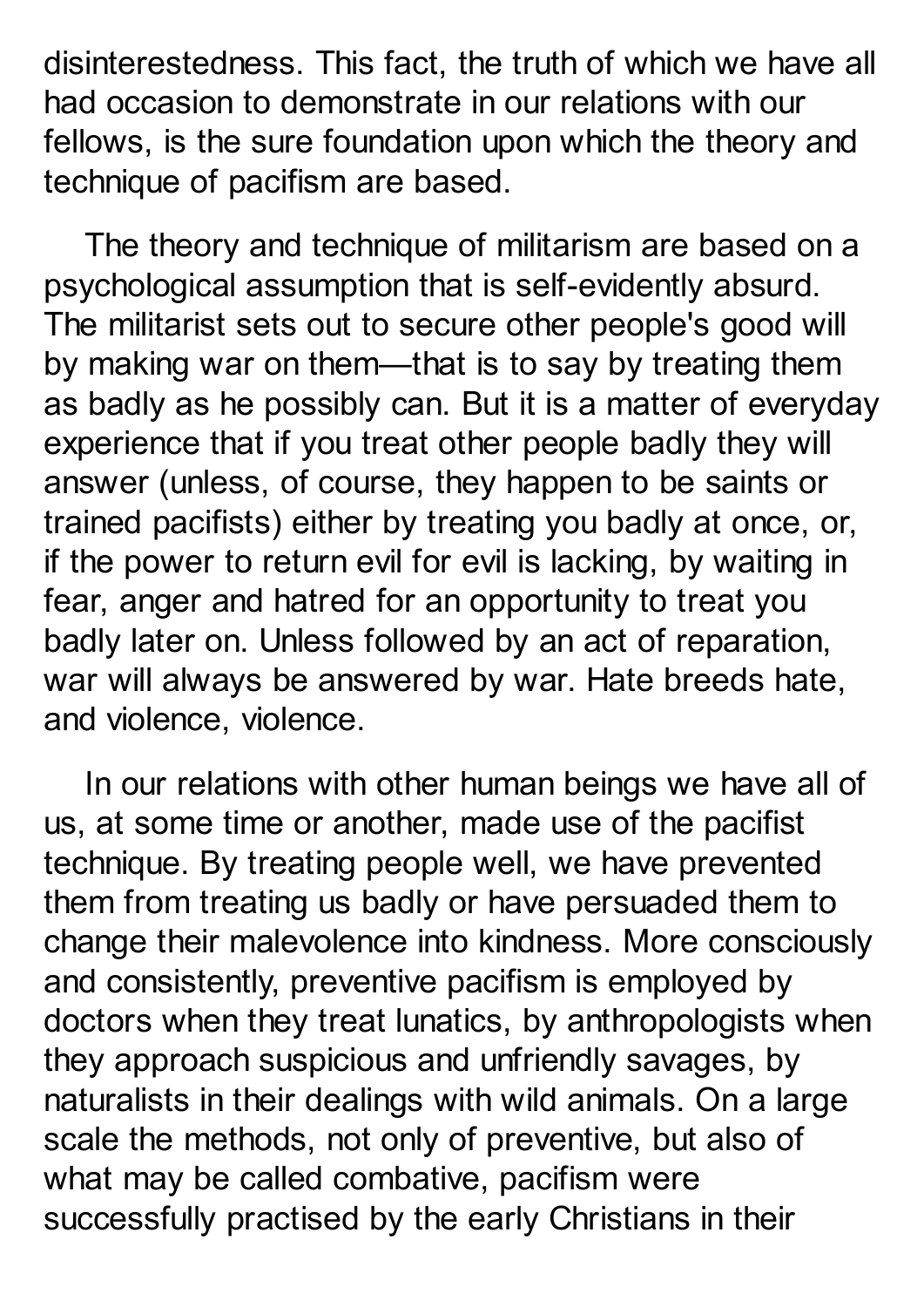conflict with the authorities of the Roman Empire; by William Penn and the first settlers of Pennsylvania towards the Redskins; by practically the whole Hungarian nation when, in the sixties of last century, the Emperor Francis Joseph was trying to subordinate that country to Austria in violation of the existing treaty of union; by Gandhi and his followers, first in South Africa and then in India. Furthermore, large numbers of industrial strikes have been conducted on strictly pacifist lines, often with remarkable success. There is enough historical evidence to show that the pacifist technique is unquestionably effective. Why, then, has it not been more widely used as an instrument of policy, a method for preventing the outbreak of disputes between individuals and groups or (once the conflict has begun) for conducting the struggle in a non-violent way? Once more it is a question, not of impossibilities, not of obstacles existing in the nature of things, but of our own free will. If pacifism has been used less frequently than war, the reason is simple. We have refused to take the trouble to anticipate impending evil, and so prevent its coming to pass; when the conflict has broken out, we have refused to control our passions of anger, hatred and malice, and have allowed them full rein in acts of violence. It is in our power to make a different choice.

In the following paragraphs we shall try to describe two kinds of pacifism, combative and preventive. Combative pacifism may be defined as the strategy and tactics of non-violent resistance to violence. Non-violent resistance is a technique which relies on the fact that it is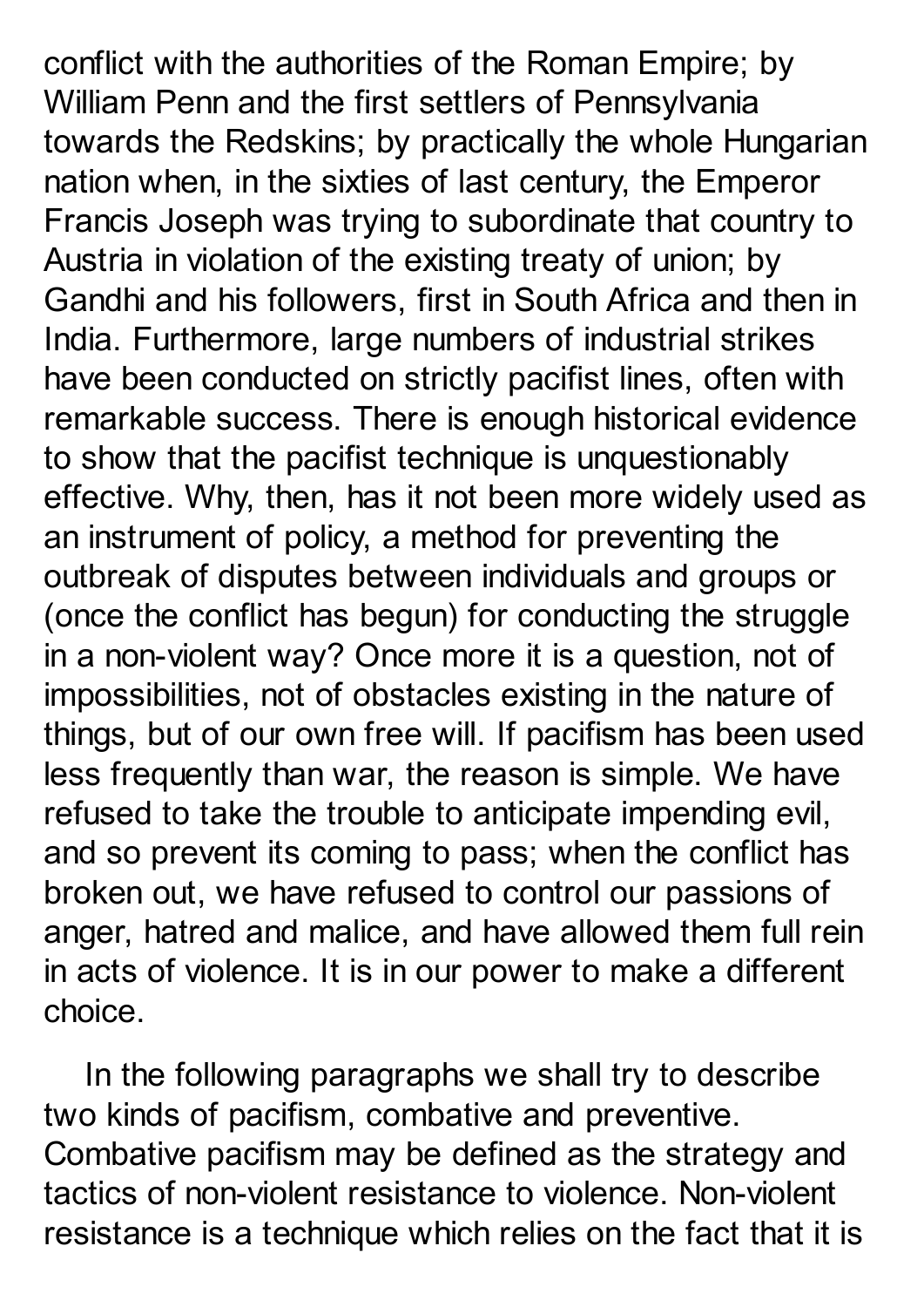impossible to display the virtues of courage, patience, devotion and disinterestedness without evoking sooner or later a response from even the most ardent and highly trained practitioners of the militaristic technique.

It takes two to make a quarrel. Most men find that they can be violent only towards people who show the appropriate reactions—fear, rage, or a mixture of the two. One can use violence on a man who angrily resists and one can use it on a man who shows terror. But when someone turns up who reacts to violence without anger and without fear, it becomes very difficult to go on using the violence. The non-violent resister is a man who refuses to play the part assigned to him by the rules of the game; the result is that the other player finds it difficult and at last impossible to go on playing his part. In mass movements of non-violent resistance, detachments of volunteers present themselves without fear and without anger to the forces sent against them. As one falls, another takes his place, until at last even highly disciplined soldiers or policemen find it impossible to go on using the militaristic technique in which they have been trained.

Meanwhile the spectacle of suffering voluntarily accepted creates in the minds of all who witness the scene or who read of it, a feeling of sympathy for the non-violent and indignation against the violent. Nor is that all. In the end it evokes from the violent themselves a reluctant feeling of respect and admiration for their victims. A situation arises in which it becomes relatively easy for violent attackers and non-violent resisters to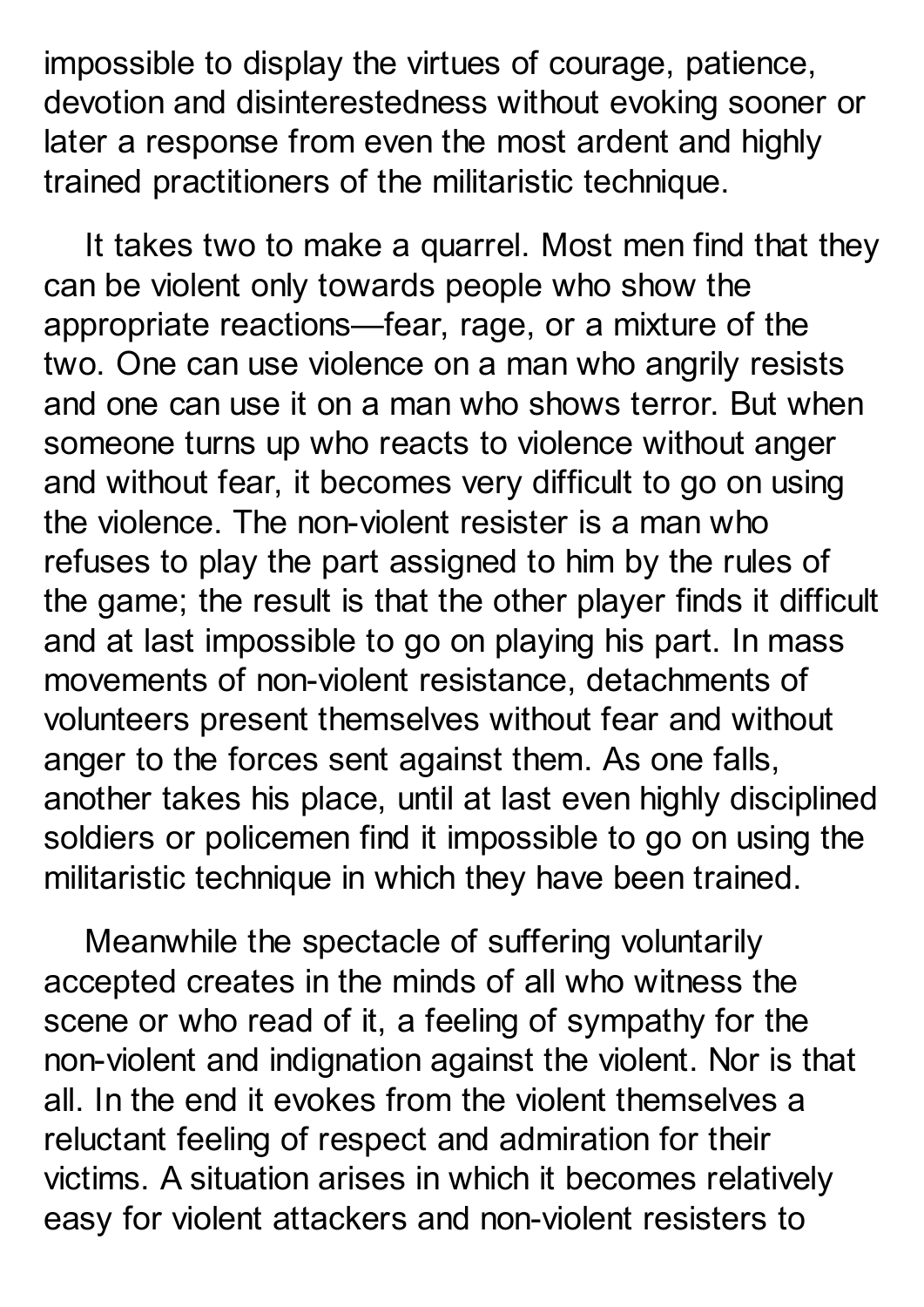negotiate an honourable settlement, reasonably satisfactory to both parties. All those who use violence instinctively recognize the peculiar power of non-violent resistance and do their best to prevent it from being used by their opponents. Faced by determined but peaceful strikers, industrialists have frequently made use of *agents provocateurs*, to foment a spirit of violence. They *want* to have their windows broken; they *want* stones to be thrown at the police. Why? Because they know that, once the strikers take to violence, their fate is sealed. They can be coerced, and public opinion will be on the side of the coercers.

A display of non-violent resistance has the effect of emphasizing among all concerned the great truth of human solidarity. The fact that noble behaviour should have power to evoke a response, even among the enemies of those who are so behaving, is a most reassuring reminder that all men are at one in a profound spiritual unity.

Non-violent resistance can be successfully undertaken only by trained troops. In a later paragraph the nature of the training required and the functions of these soldiers of peace will be discussed.

From this description of non-violence it must be fairly obvious that non-violent resistance cannot be used to any considerable extent in modern war, which is waged almost exclusively by means of long-range weapons inflicting indiscriminate destruction. Once war has broken out, pacifists are almost helpless. Therefore it must be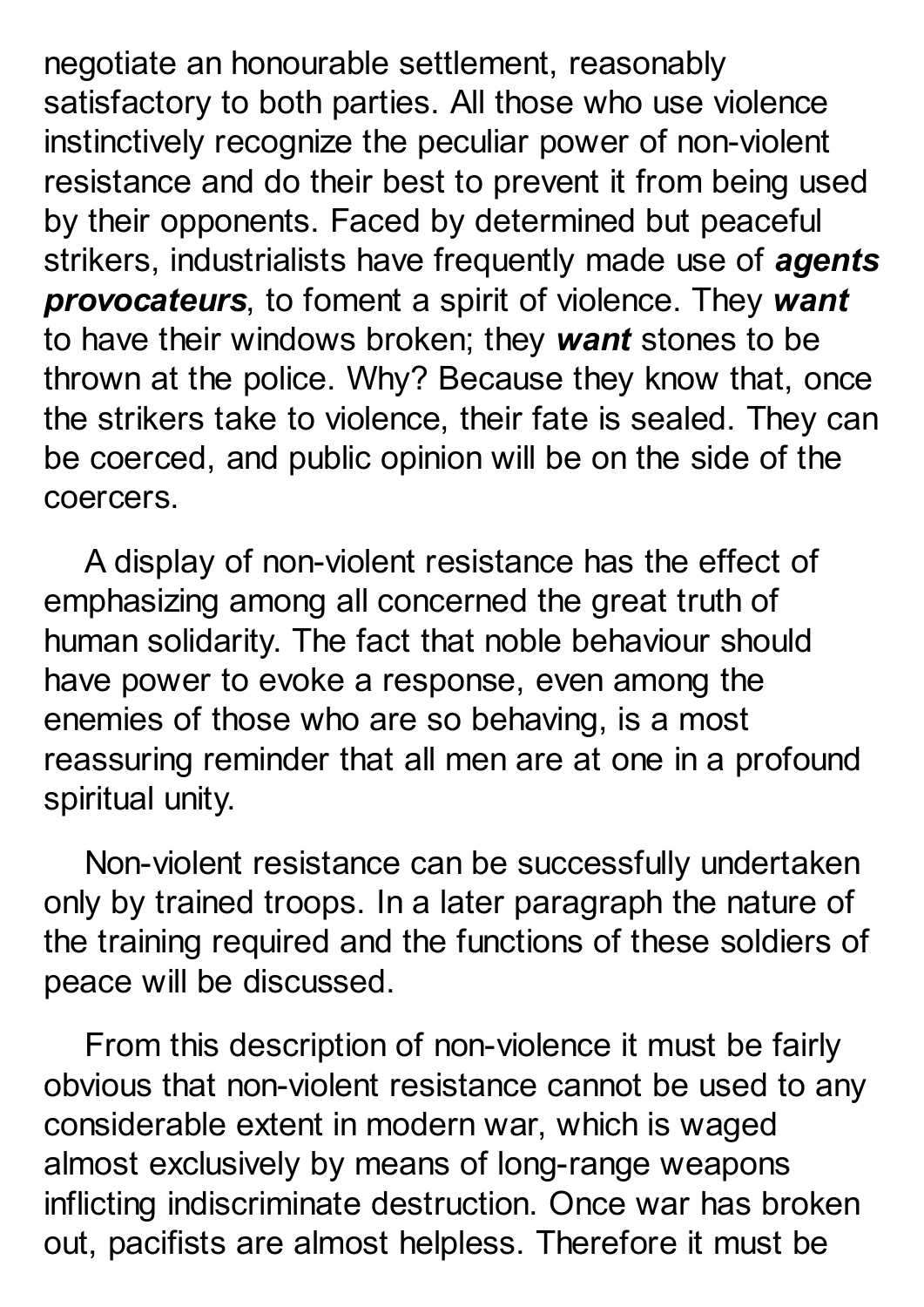prevented from breaking out. But it can only be prevented from breaking out if at least one government of an important sovereign state chooses to act pacifistically towards its neighbours. The practical task before pacifists in this country is to persuade the government to act pacifistically towards other governments. In later sections we shall discuss, first, the sort of policy that a government determined to prevent an outbreak of war should pursue (section X); second, the means by which individual pacifists should seek to induce their government to adopt such a policy (section XII).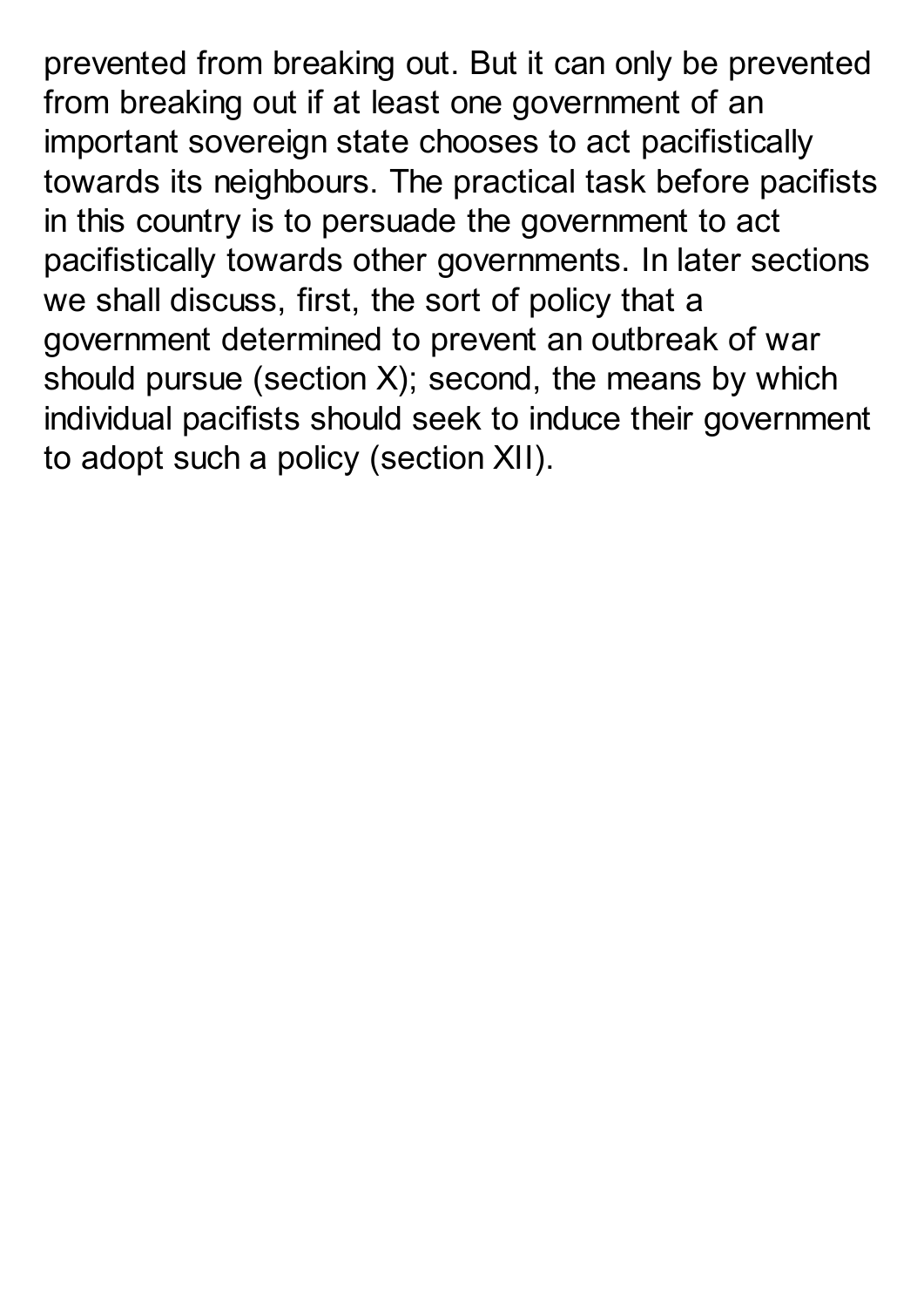## **VIII**

"The Church does not condemn war," says an orthodox heckler. "Why am I expected to be more pacifist than the bishops?"

The Church does not condemn war; but Jesus did condemn it. Moreover, the Christians who lived during the first three centuries of our era not only believed that Jesus had condemned war, but themselves repeated the condemnation in more specific terms. Here it is possible to give only the briefest summary of the historical evidence. Those who wish to study this subject in detail should consult the articles on war in Hastings' *Encyclopædia of Religion and Ethics* and in *The Dictionary of the Apostolic Church*. A fuller account is given by C. J. Cadoux, D.D., in his book *The Early Christian Attitude to War*.

Among the Early Fathers, Justin Martyr and Tatian in the second century, Tertullian, Origen, Cyprian and Hippolytus in the third, Arnobius, Eusebius and Lactantius in the fourth, all regarded war as organized iniquity. Here are a few characteristic quotations from their writings on the subject.

The first two are from the *Divinæ Institutiones* of Lactantius. "When God prohibits killing, He not only forbids us to commit brigandage, which is not allowed even by the public laws; but He warns us that not even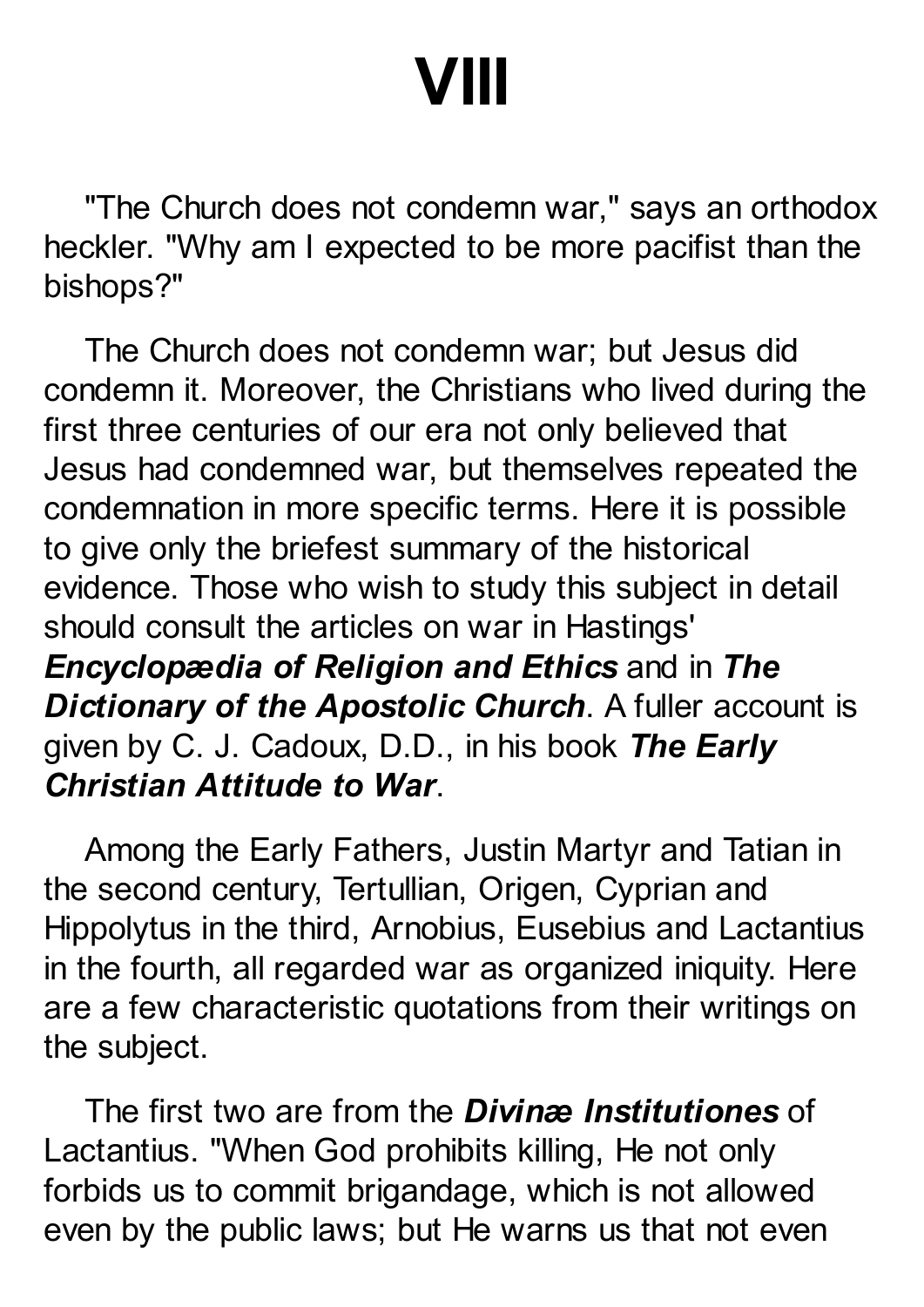those things which are regarded as legal among men are to be done. And so it will not be lawful for a just man to serve as a soldier . . . nor to accuse anyone of a capital offence, since it makes no difference whether thou killest with a sword or with a word, since killing itself is forbidden. And so in this commandment of God no exception at all ought to be made that it is always wrong to kill a man."

"How can he be just who injures, hates, despoils, kills? And those who strive to be of advantage to their own country (in war) do all these things."

Tertullian remarks that truth, gentleness and justice cannot be obtained by means of war. "Who shall produce these results with the sword and not rather those which are the contrary of gentleness and justice, namely deceit and harshness and injustice, which are of course the proper business of battles?" (An excellent statement of the almost invariably neglected truth that means determine ends and that good ends cannot be achieved by bad or even inappropriate means.)

Origen writes of his co-religionists that "we no longer take 'sword' against a 'nation,' nor do we learn 'any more to make war,' having become sons of peace for the sake of Jesus who is our leader, instead of following the ancestral customs in which we were strangers to the covenants."

In the Canons of Hippolytus we read that a soldier who professes Christianity is to be excluded from the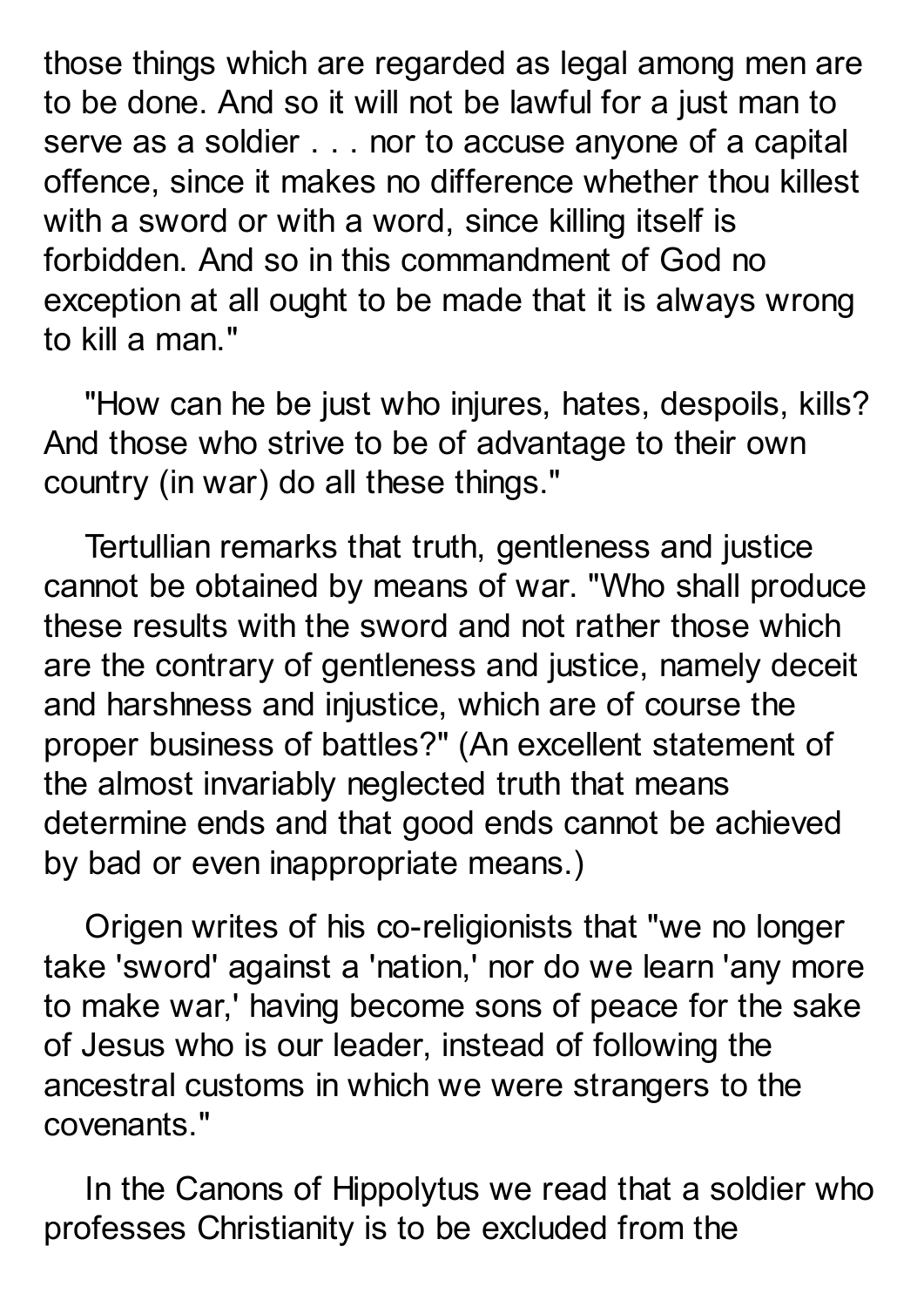sacrament, until such time as he has done penance for the blood he has shed.

In the early part of the fourth century Christianity became the official religion of the Roman Empire. The Cross was used as a military standard and the pious Constantine had the nails with which Jesus had been crucified converted into a helmet for himself and bits for his war-horse. The act was profoundly symbolical. In the words of Dean Milman, "the meek and peaceful Jesus had become a God of battle."

The new political situation soon found reflection in Christian theory. Already in the middle years of the fourth century, Athanasius, the father of orthodoxy, is saying that "to destroy opponents in war is lawful and worthy of praise." St. Ambrose thirty years later and St. Augustine at the beginning of the fifth century repeat and elaborate this argument. We find Augustine saying that "many things have to be done in which we have to pay regard, not to our own kindly inclinations, but to the real interests of others, and their interests may require that they should be treated, much as they may dislike it, with a certain benignant asperity." It is a justification in advance of the Inquisition and the wars of religion—indeed of war of every kind; for now that infallibility has been claimed by sovereign states, the rulers of each nation know exactly what is best for all other nations and feel it their duty, merely in the highest interests of their neighbours, to use a "certain benignant asperity" towards them.

Modern Christians have used a number of arguments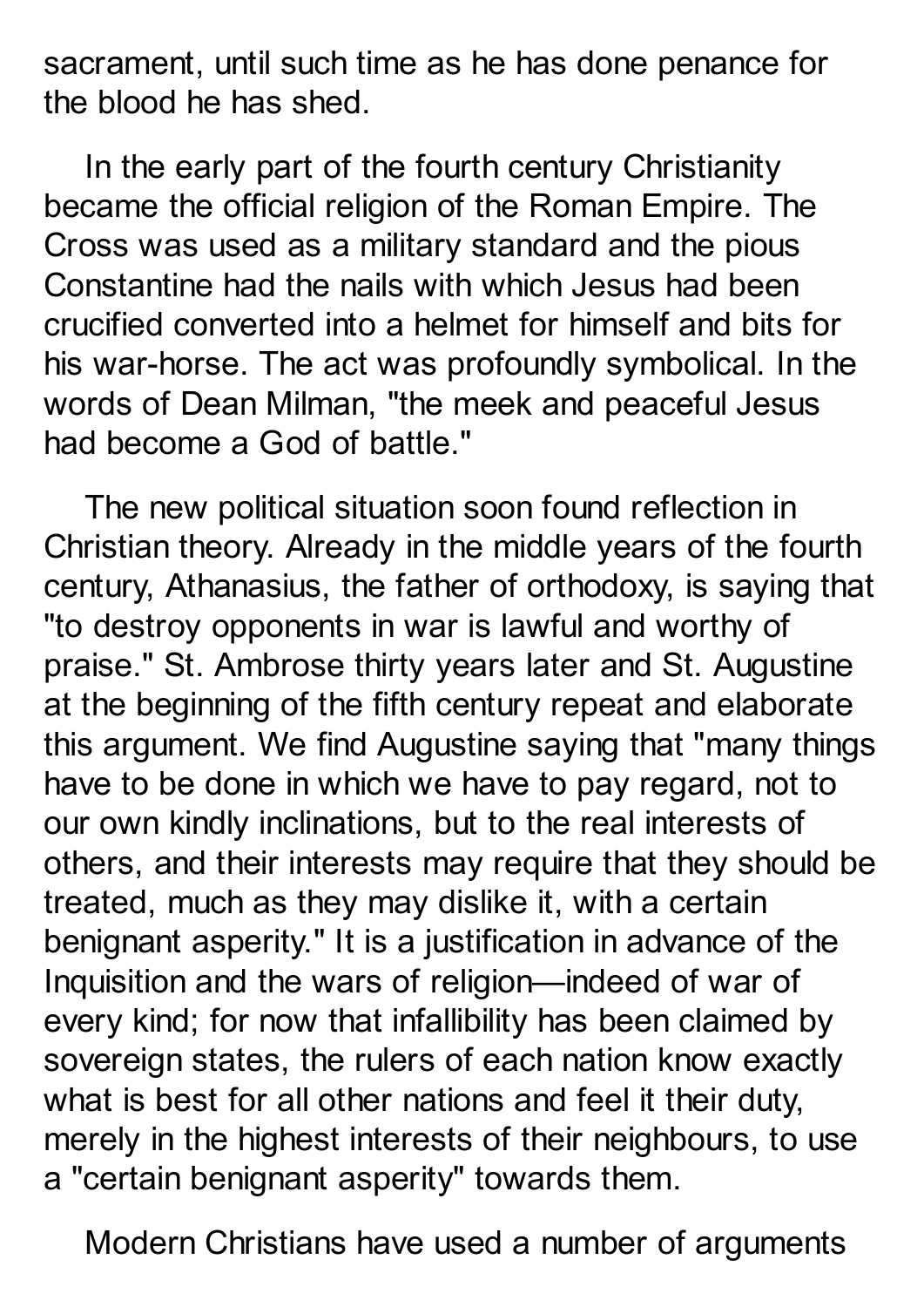to justify their complete disregard of the precepts of Jesus in regard to war. Of the two most commonly employed, the first is the argument which asserts that Jesus meant his followers to accept the "spirit" of his teachings, without being bound by the "letter." In other words, that he meant them to ignore his words completely and go on behaving, in all the practical details of life, as though they had never been uttered. The Pauline distinction between "letter" and "spirit" has been made the justification for every kind of iniquity.

The second argument is that Jesus meant his ethical system to apply only to relations obtaining between persons, not to those obtaining between nations. This is to imply that Jesus sanctioned mass murder between any two groups which at any given moment of history happen to regard themselves as autonomous and sovereign. It is hardly necessary to say that there is nothing in the gospels to substantiate such an interpretation of Christ's teaching.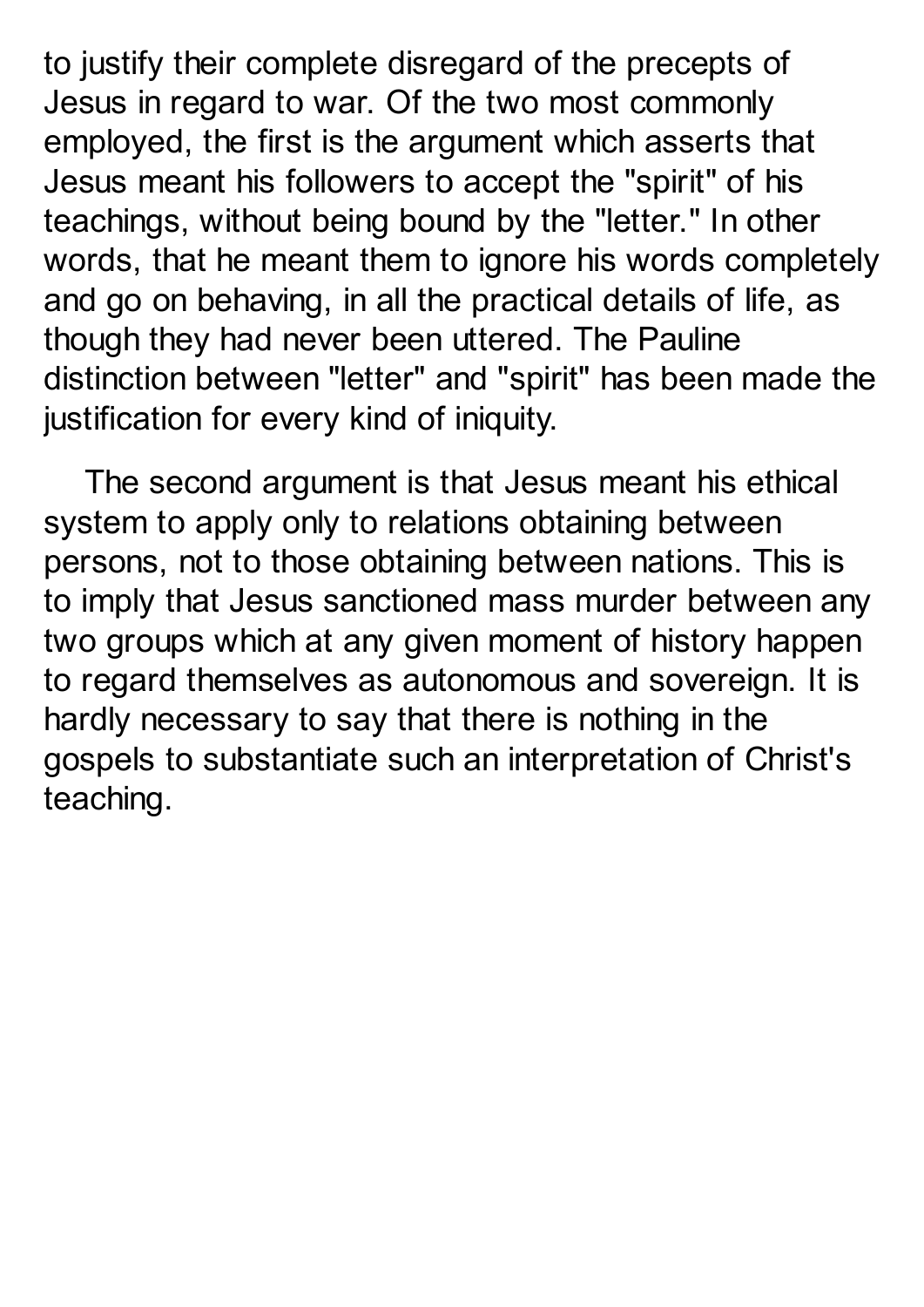#### **IX**

"The causes of war are economic and can be eliminated only by a change in the economic system."

First of all, the causes of war are not exclusively economic. There have been wars of religion, wars of prestige, even wars for the sake of destruction. In the second place, even in those cases where the immediate cause of conflict between nations have been economic in character the fact that nations exist and act as warmaking units cannot be explained in economic terms. Wars, we are told, are made by capitalists and armament makers for their own private interests. But capitalists and armament makers need troops to do the fighting, an electorate to back their policy. They get their troops and their electorate because the violent divisive passions of nationalistic pride, vanity and hatred are present in the masses of their countrymen. Hence the need for pacifist organizations pledged to the realization of human unity through non-violence.

Wars, then, are not exclusively economic in origin. Let us, however, admit for the sake of argument that the factors which make for war are mainly economic and that a suitable change in the existing economic system would eliminate those causes. We are still faced by the allimportant question: How do you propose to change the existing system? By violence, say the revolutionaries. But if violence is used as the means, the end achieved will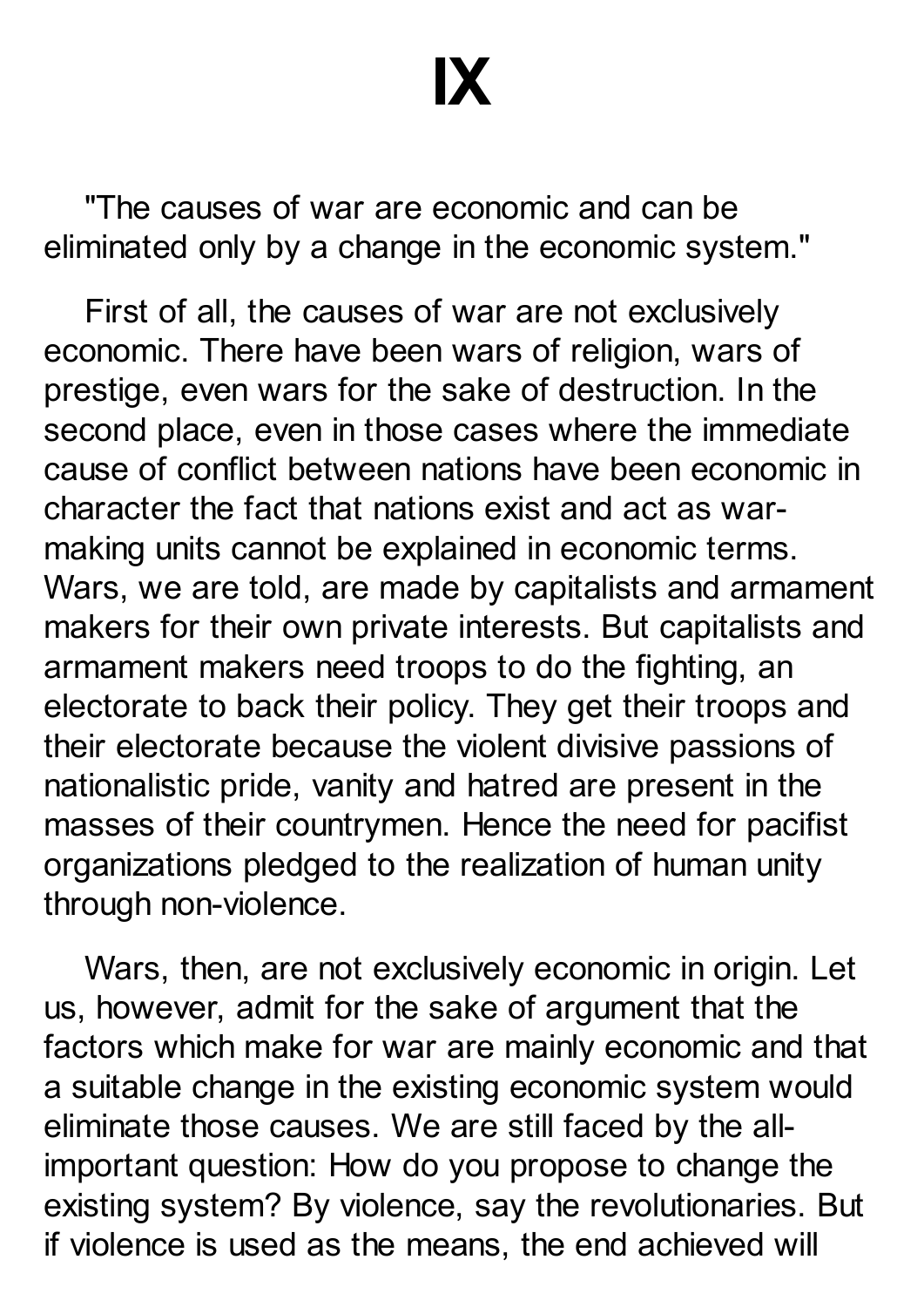inevitably be different from the end proposed. In Russia, the end proposed was Communism. Ruthless and prolonged violence was used to achieve that end. With what result? That contemporary Russian society is *not* communistic; it is an elaborately hierarchical society, ruled by a small group of men who are ready to employ the extremes of physical and economical coercion against those who disagree with their views; a society in which, according to reliable observers, the exclusive and ultimately bellicose spirit nationalism is growing in intensity; a society in which the principle of authority is accepted without question, and violence is taken for granted. Within Russian society the economic system has been changed to this extent, that individuals cannot own the means of production and are therefore unable, as owners, to coerce their fellow human beings. But though individuals cannot coerce as owners, they can coerce as representatives of the State. (Let us remember, incidentally, that "the State" is merely a name for certain individuals using power either lawlessly or else according to certain rules.) The principle of coercion has survived the revolution and is in fact still ruthlessly applied. As the revolution was violent and coercive, it could not be otherwise. The violent means so conditioned the end proposed that it was impossible for that end to be what the revolutionaries had intended it to be—that is, Communism within the country and international cooperation without its borders. True, other countries have not done anything to make such co-operation easy; but the fact remains that Russia possesses the largest army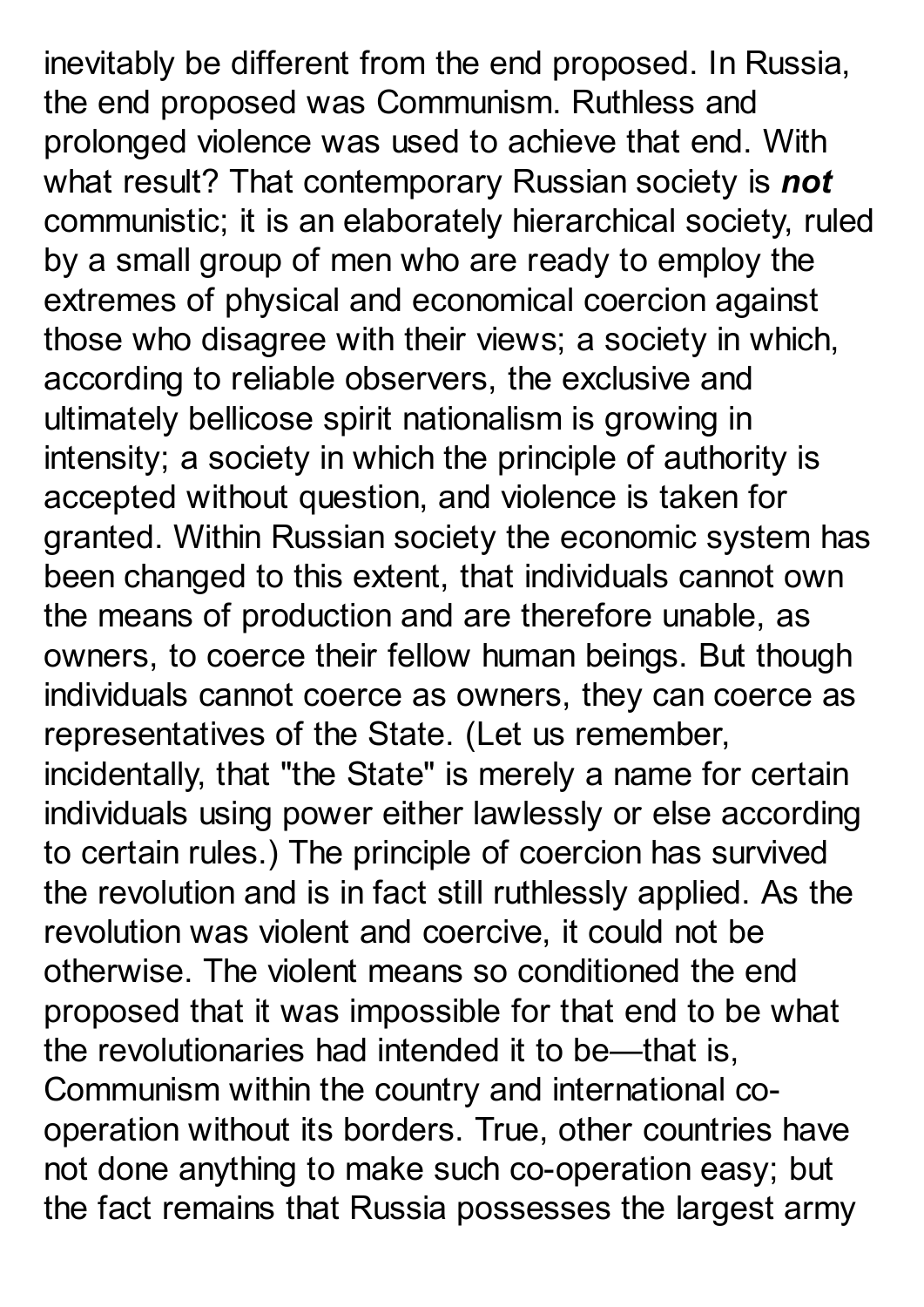in the world and that pride in this army is inculcated in Russian citizens from their tenderest years. Countries which possess and are proud of large armies almost invariably end, as history shows, by making use of them against their neighbours. To sum up, the economic system has been changed in Russia; but it was changed with violence; therefore it has remained natural for Russians to regard the use of violence, both within the country and without, as normal and inevitable. International war and coercion at home will continue to exist for just so long as people regard these things as suitable, as even conceivable, instruments of policy. The pacifist does not object to the ends originally proposed by the revolutionaries; on the contrary, he regards such ends as being intrinsically desirable. What he rejects is the means by which the revolutionaries set out to realize these ends. And he rejects them for two reasons; first, because he believes that an evil act is always evil, whatever the reason given for its performance; and, second, because he sees that, as a matter of fact, bad means make the good ends unrealizable. If Communism is to be achieved it can only be by non-violent means.

The pacifist differs from the Marxian revolutionary on another important issue. While the Marxian puts the whole blame for the present state of the world on the existing economic system and on those who profit by that system, the pacifist is prepared to admit that he also may be to some extent responsible. The pacifist does not believe that the Kingdom of God can be imposed on mankind from without, by means of a change of organization. He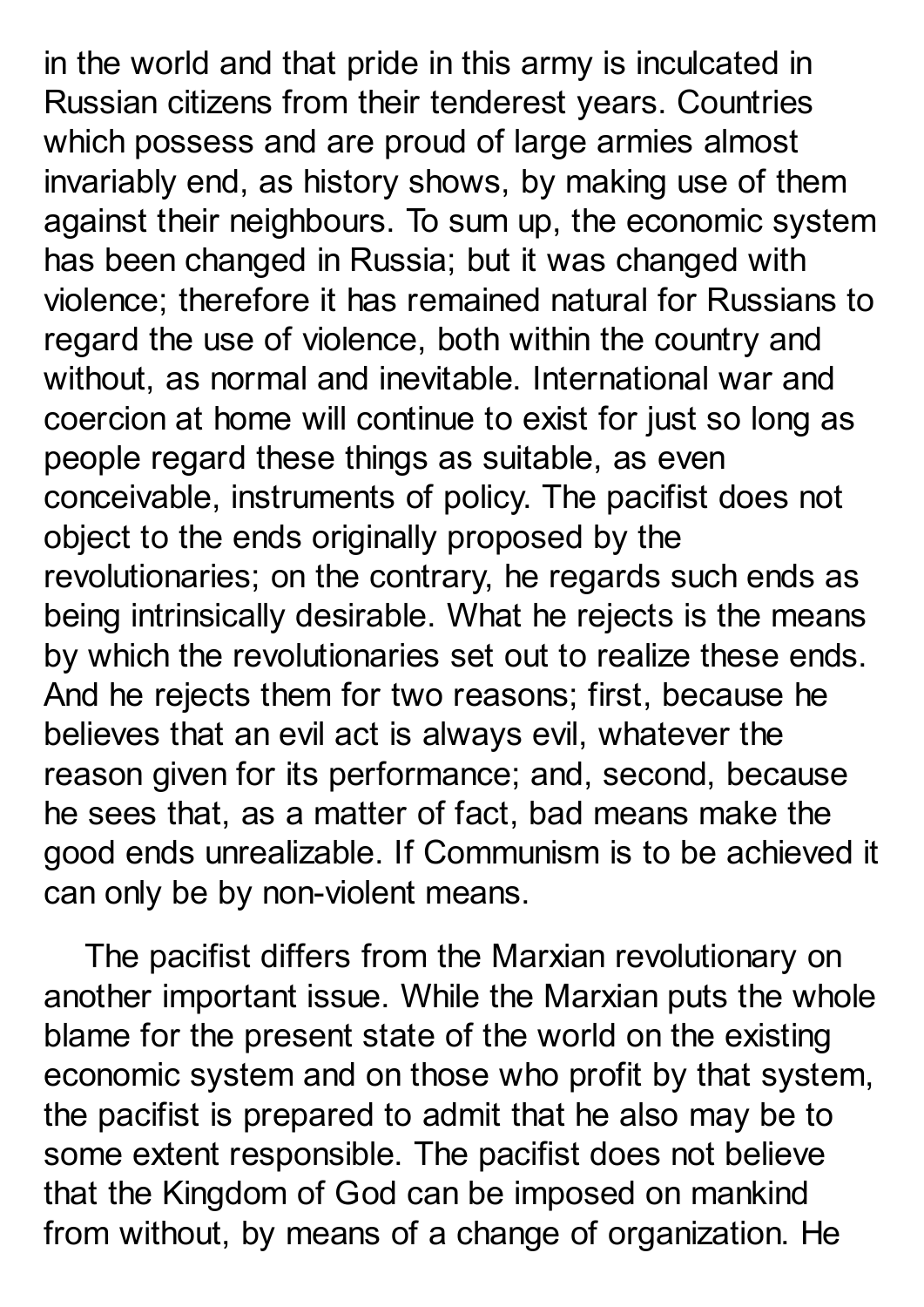believes that, if the Kingdom is to be realized, he himself must work for it, and work for it not only as a public figure, but also in his private life.

"It is not the munition makers but the masses, who by their votes elect and support governments and administrations committed to the pursuit of policies of economic nationalism, who are the real 'merchants of death.' Italian Fascists, German National Socialists and Japanese Imperialists, despite their common doctrine of violence, have done no more to make future wars inevitable than has the American Democracy by means of the Hawley-Smoot Tariff, the war debt policy and its performance at the London Economic Conference. It is, to be sure, unmistakable that a country as richly endowed materially as is the United States can, at least temporarily, achieve domestic prosperity by means of purely monopolistic economic policies. But it should be equally evident that a people which permits and encourages its government to pursue such politics, deliberately bolts and bars the door to world peace." These words are taken from the concluding chapter of *The Price of Peace*, a book published in 1935 by two American economists, Frank H. Simonds and Brooks Emeny. They are writing of the American Democracy; but every word of what they say applies *mutatis mutandis* to the British Democracy. In a later paragraph the authors specifically mention our country. The British and American people, they say, have resolved "to combine the profits of exclusive nationalism with the benefits of internationalism. . . . They have invited all peoples to join them in a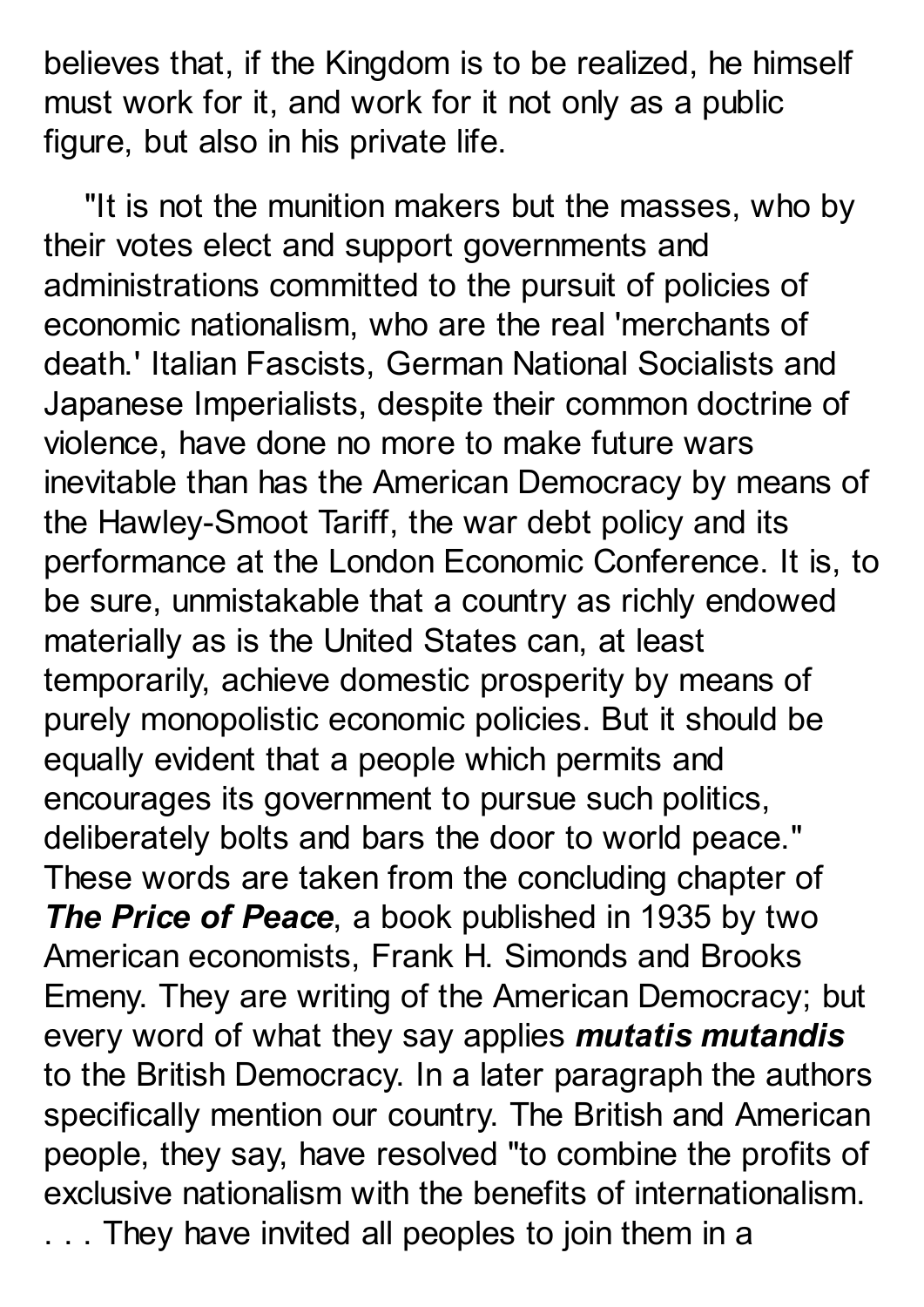partnership to preserve peace, but have reserved to themselves the profits of such peace, while leaving to the others the privilege of paying the costs." Not unnaturally the others are declining the invitation. The pacifist insists that if we want other people to make sacrifices we must begin by making sacrifices ourselves; that it is only by being generous (even at our own expense) and by telling the truth (even though that truth be to our own discredit) that we shall elicit generosity and truth from others.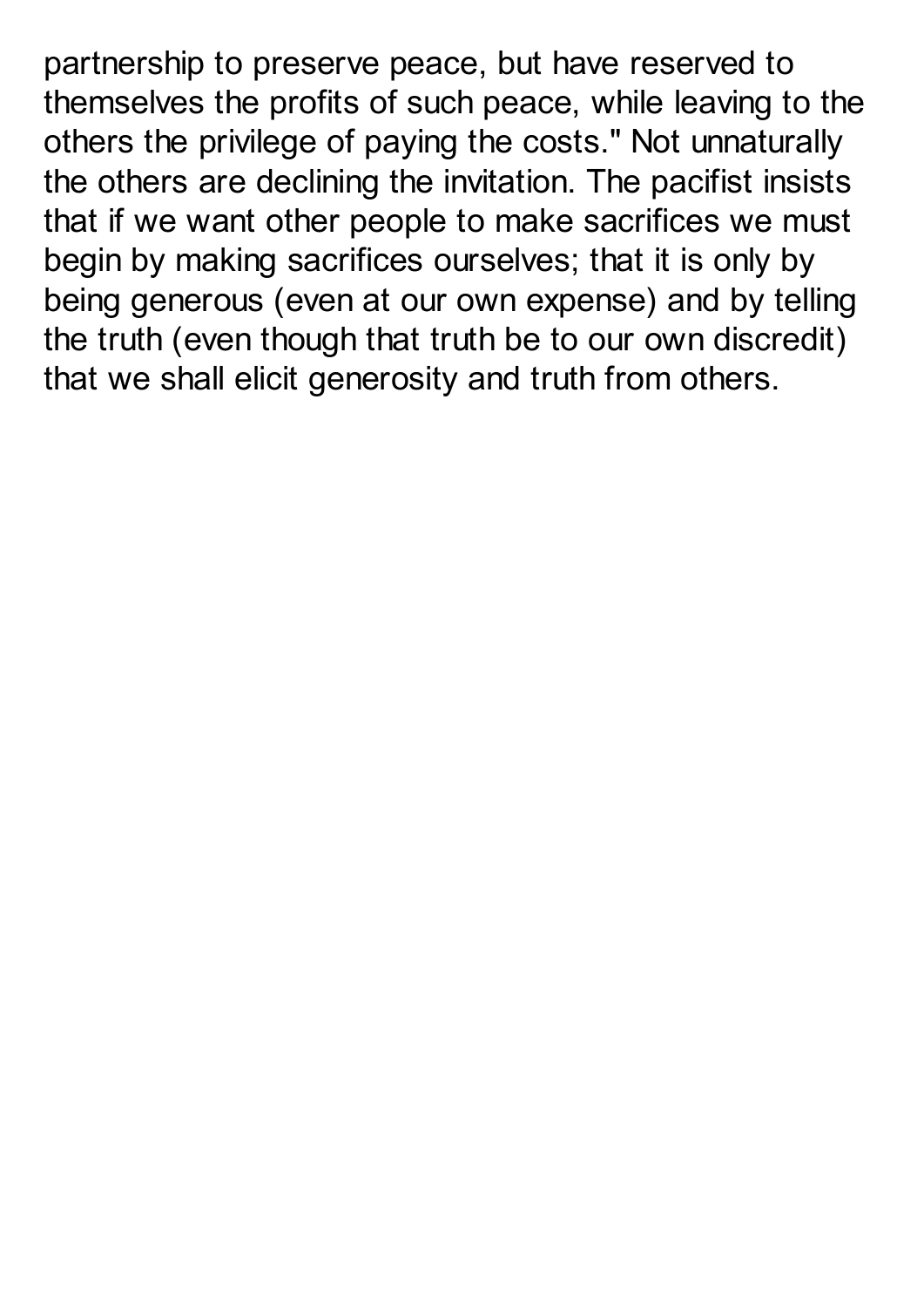## **X**

"General principles," says the objector, "are all very fine; but we live in a world of particular and specific realities. How do you expect your pacifism to work in the circumstances of the present moment? What about Italy and Abyssinia, for example? What about sanctions? What about Germany? What about Japan?"

The pacifist solution to these pressing contemporary problems can be outlined quite briefly. Let us begin by describing the historical antecedents which have led up to the present situation. Germany, Italy and Japan are three countries whose position in the post-war world is fundamentally similar. All suffer from a sense of grievance —of grievance, moreover, which the existing circumstances of the world very largely justify. Germany suffered military defeat and prolonged humiliation at the hands of her conquerors. During the boom years, she was helped, for purely commercial motives, by Allied and American capitalists, who helped to earn large profits by financing German industry; then came the slump; as much foreign capital as could be withdrawn was withdrawn, tariff barriers were everywhere set up or, if they already existed, raised still higher. It became more and more difficult for German industrialists either to sell what they had manufactured or, owing to monetary difficulties and the absence of colonies, to procure raw materials. The Nazis have promised to extricate Germany from this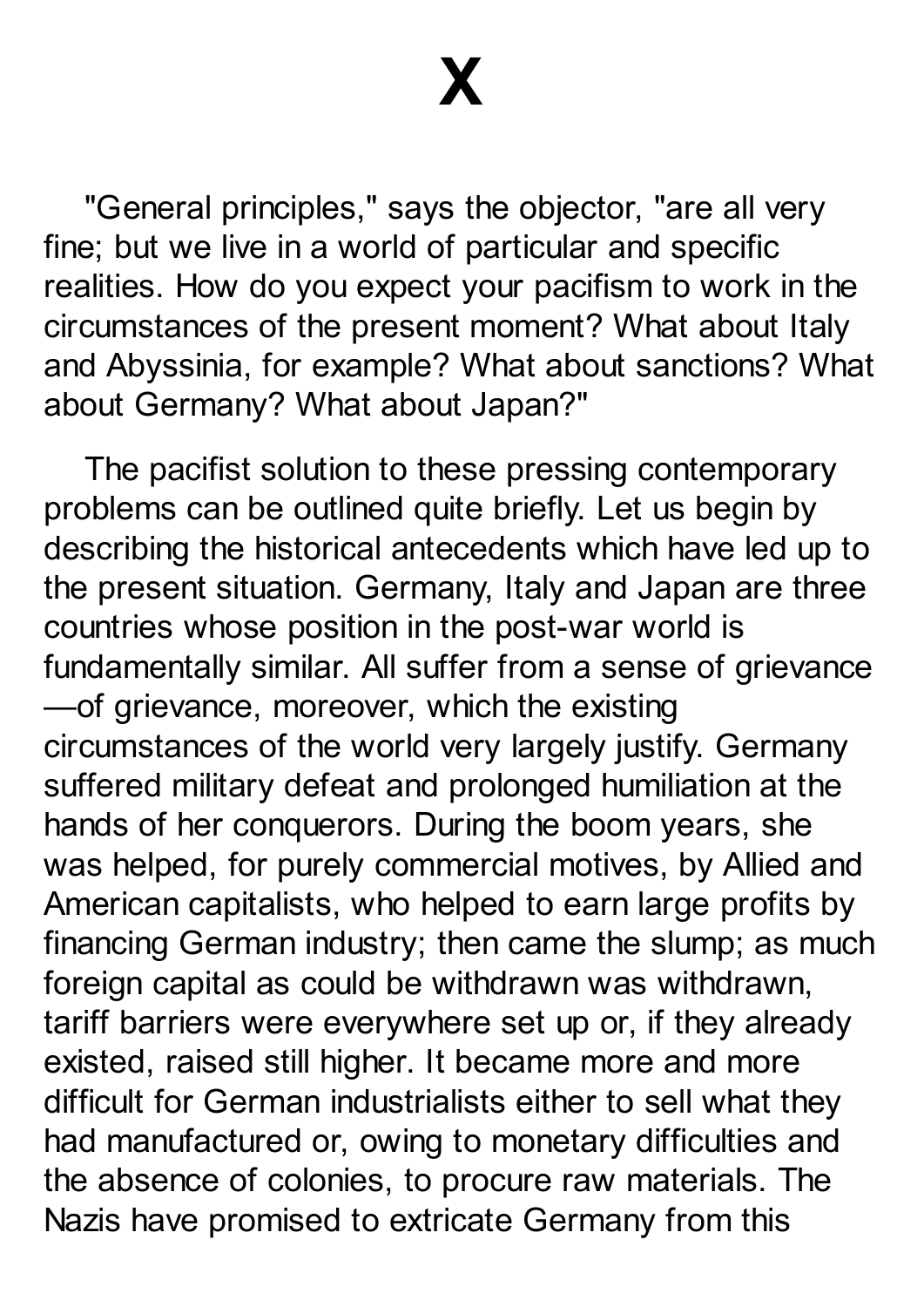intolerable situation by force of arms, if necessary.

Italy emerged from the War nominally a victor, but in fact little the better off for her espousal of the Allied cause. The clauses of the disgraceful Secret Treaties were not, because they could not be, fulfilled, and the Italians received no colonial mandates. Emigration of Italians was progressively restricted until during the slump it fell almost to zero. For more than thirteen years the Fascists have been promising to make Italy great and prosperous. Since October, 1935 they have been attempting to keep that promise at the expense of Abyssinia.

At the Versailles Peace Conference, the Japanese were collectively insulted by President Wilson, who insisted that a nation of yellow men could not be treated on the same terms as a nation of white men. During the succeeding years tariff barriers have everywhere been raised against cheap Japanese goods, while America and the British Dominions have completely prohibited the immigration of Japanese citizens. Meanwhile, in Japan, population has rapidly increased. In Japan the army has done what the Nazis and the Fascists did in Germany and Italy; it has promised to rescue the country from its present plight by force of arms. What is more, it has begun to fulfil this promise—at the expense of China. What the Japanese have done in Manchuria, the Italians are at present trying to do in Abyssinia and the Germans are hoping to do in Middle Europe and possibly Russia.

Over against these three hungry and thwarted powers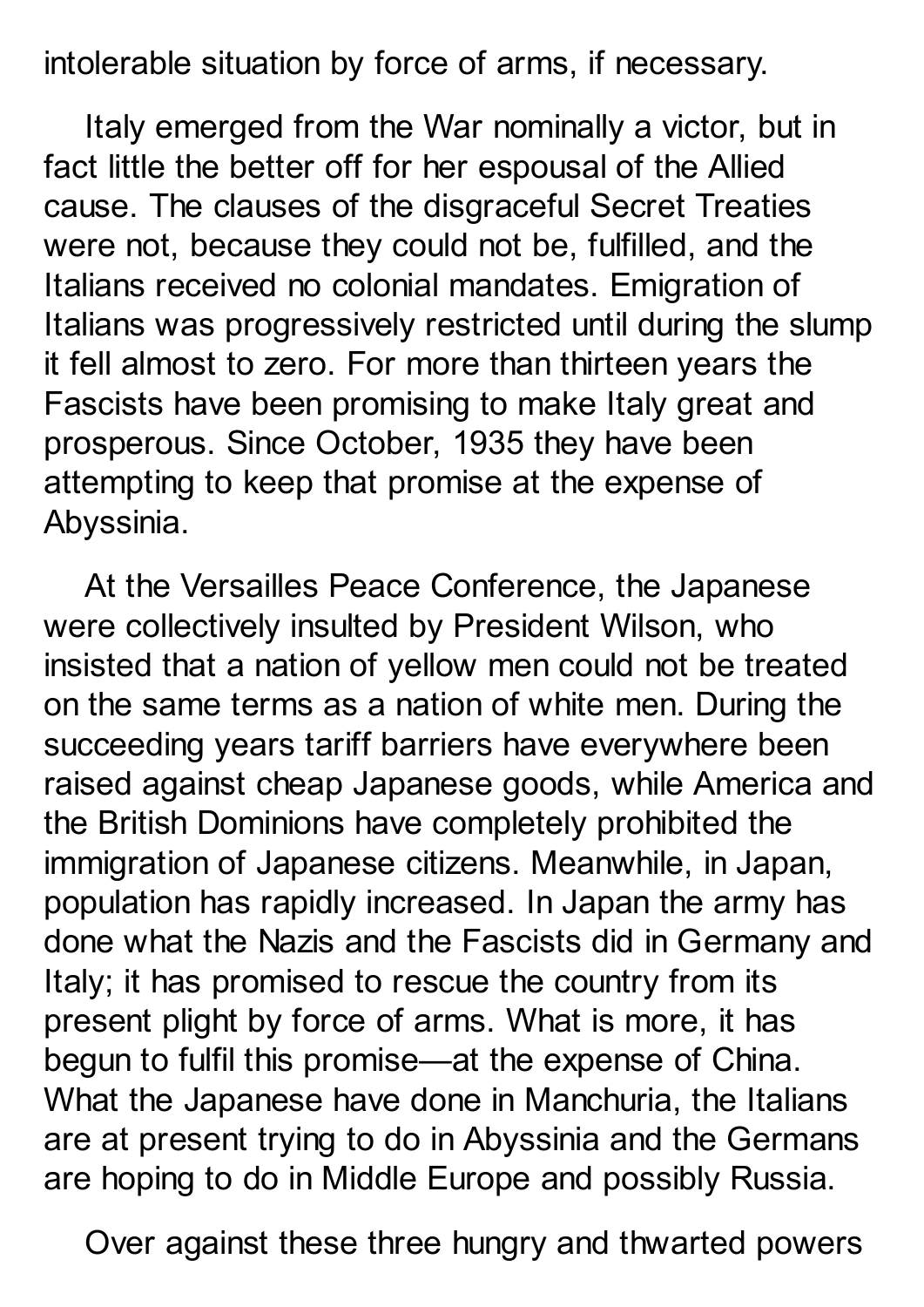stand four satiated powers, possessing between them the greater part of the world's surface and most of the raw materials indispensable to modern industry. These four powers are the British Empire, the United States, France and Russia. To these must be added Holland, Belgium and Portugal—three small powers whose considerable colonial possessions are guaranteed (for as long as it suits them to do so) by England and France. The satisfied powers enjoy their present privileged position in regard to materials, land and markets, partly as a result of historical accident, partly in virtue of a policy of conquest pursued above all during the nineteenth century. So long as these four powers remain possessed of what they now own and so long as they persist in their present monopolistic policies, the three great unsatisfied powers must of necessity remain unsatisfied. Objectively, this means that the standard of living among the unsatisfied must continue steadily to decline; subjectively, it means that they will cherish a feeling of intense resentment against the satisfied, together with a passionate conviction that they have been given less than justice.

The re-distribution of territory after the Napoleonic wars was ethnically unsound. Ruled by alien governments, large bodies of men and women—Italians, Greeks, Poles and many others—felt that they were being treated unjustly; and this sense of injustice was so intense that people preferred the risks and horrors of war to a peace which they felt to be humiliating. The peace of Versailles was, ethnically speaking, a tolerably good peace. Economically, however, it was a thoroughly bad peace.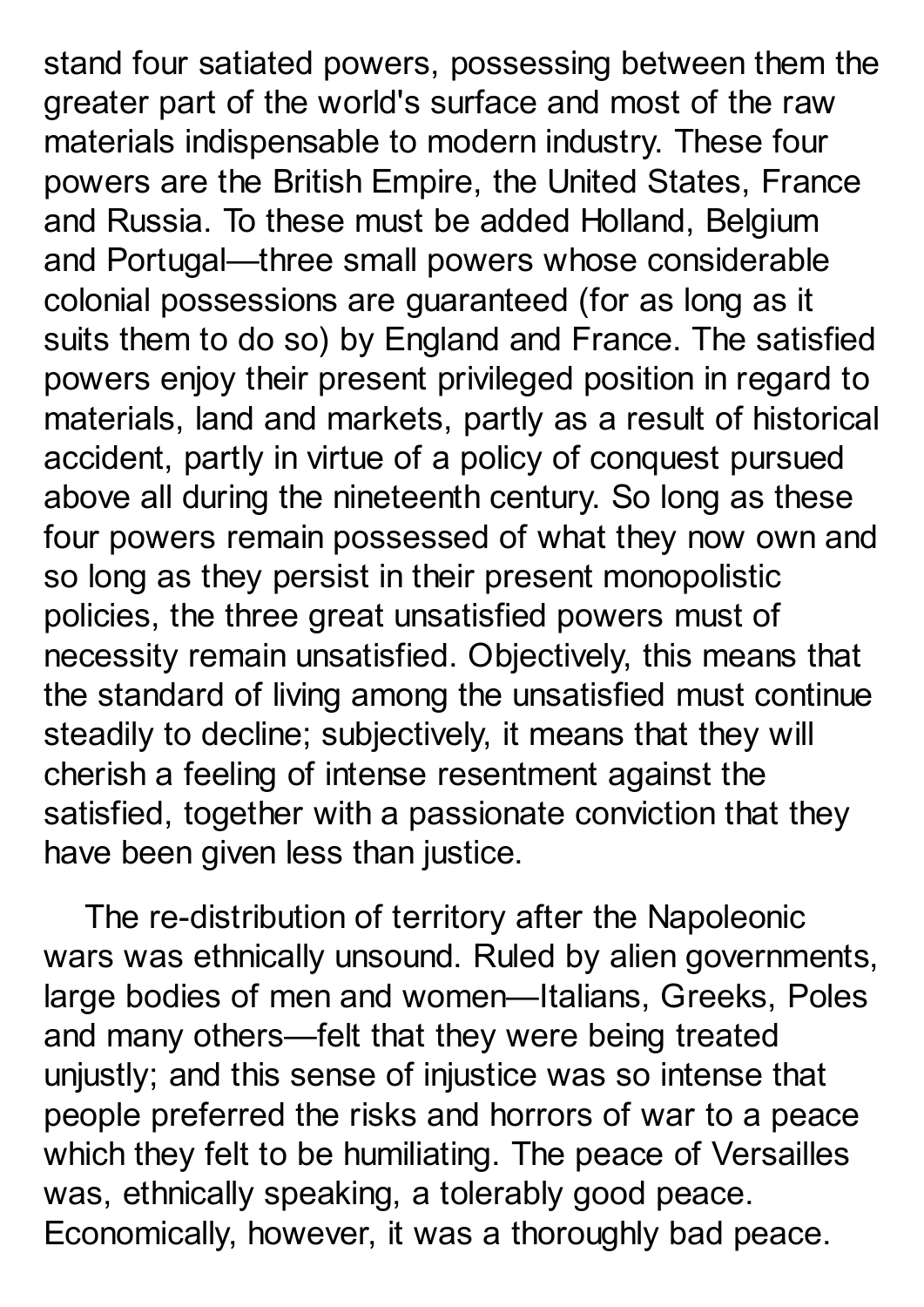The peoples of three great countries (as well as of numerous small countries) feel that they have been and are being treated unjustly. And so intense is this feeling, so painful is the process of gradual and steady impoverishment to which they are being subjected, that for great masses of these people war—even modern war —seems preferable to peace, as they know it to-day.

That the existence of unsatisfied powers represents a source of constant danger to world peace is clearly recognized. To guard against this danger the monopolistic powers spend ever-increasing sums on armaments. They hope by this threatening display of force to frighten the unsatisfied powers into renouncing their claims for justice. In the event of the unsatisfied powers refusing to renounce these claims and going to war, the monopolistic powers expect to be able to win.

Militarists are incurably romantic, constitutionally incapable of facing facts. To the realistic pacifist it is obvious that the present policy of the monopolistic states is hopelessly chimerical. For, first of all, the peoples of the unsatisfied countries are so desperate that threats will not deter them from resorting to a war which to them may seem actually preferable to peace, as they know it at present. And, secondly, once war is made, it is quite impossible to predict what will happen. The monopolistic powers may emerge victorious—that is if anyone emerges at all. Or they may not. And even if they win, victory may be obtained at a cost too great for men to pay. Up till now militarism has been a policy, bad indeed,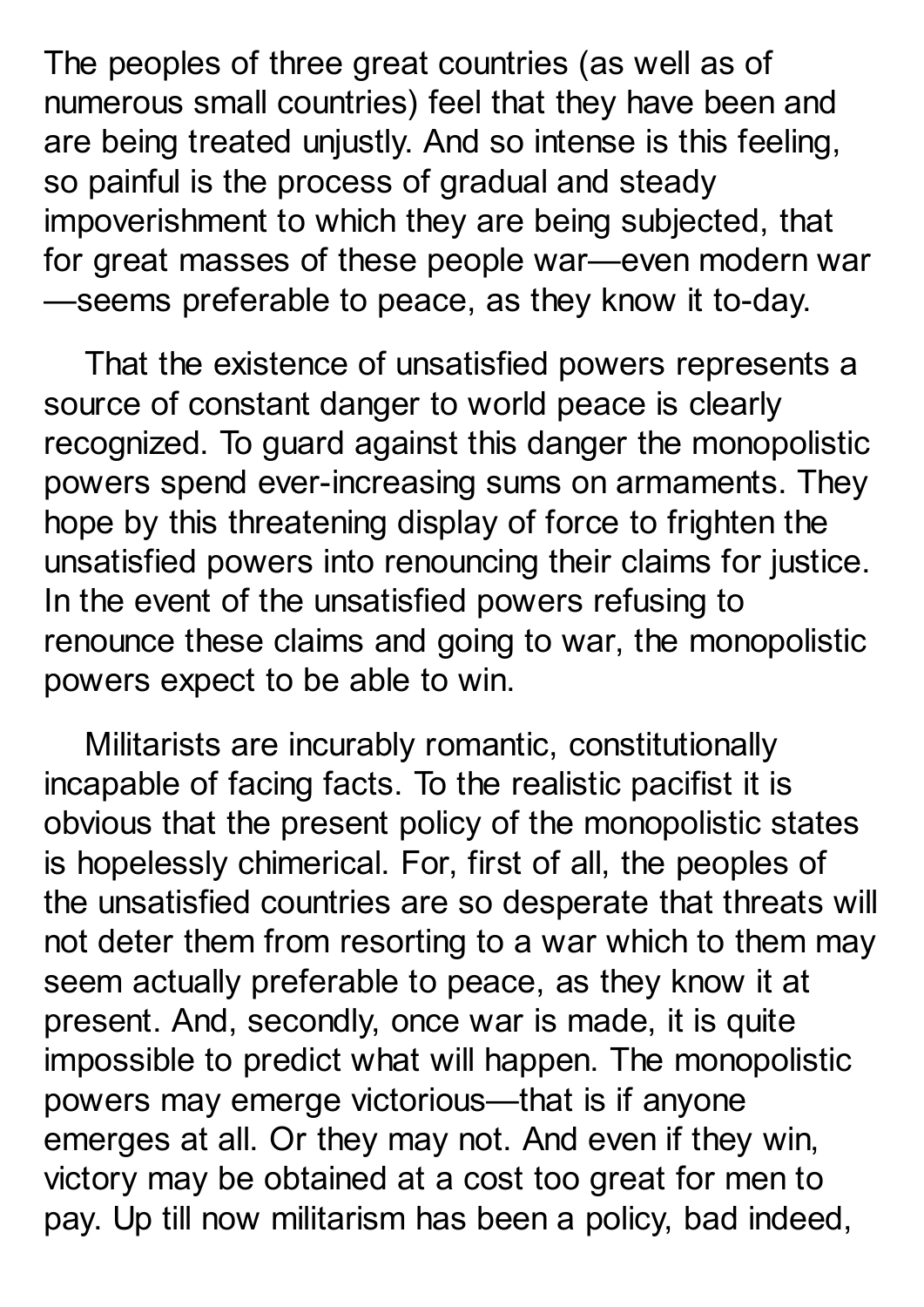but, thanks to the inefficiency of armaments, not so destructive as many conquerors would doubtless have liked it to be. One war, it is true, inevitably led to another; but in the interval the warring countries and their cultures managed to survive. Where societies are highly complex and weapons extremely destructive, militarism ceases to be a policy of anything but mass suicide.

The pacifist's alternative to militarism is a policy that has the double merit of being not only morally right, but also strictly practical and business-like. Guided by the moral intuition that it can never in any circumstances be right to do evil and by the two empirically verified generalizations, first, that means determine ends and, second, that by behaving well to other people you can always, in the long run, induce other people to behave well to you, he lays it down that the only right and practical policy is a policy based on truth and generosity. How shall such a policy of truth and generosity be applied to the particular circumstance of the present time? The answer is clear. The great monopolistic powers should immediately summon a conference at which the unsatisfied powers, great and small, should be invited to state their grievance and claims. When this has been done it would be possible, given intelligence and good will, to work out a scheme of territorial, economic and monetary readjustments for the benefit of all. That certain immediate sacrifices would have to be made by the monopolistic powers is inevitable. These sacrifices would be in part sacrifices of economic advantages, in part, perhaps mainly, of prestige—which is the polite and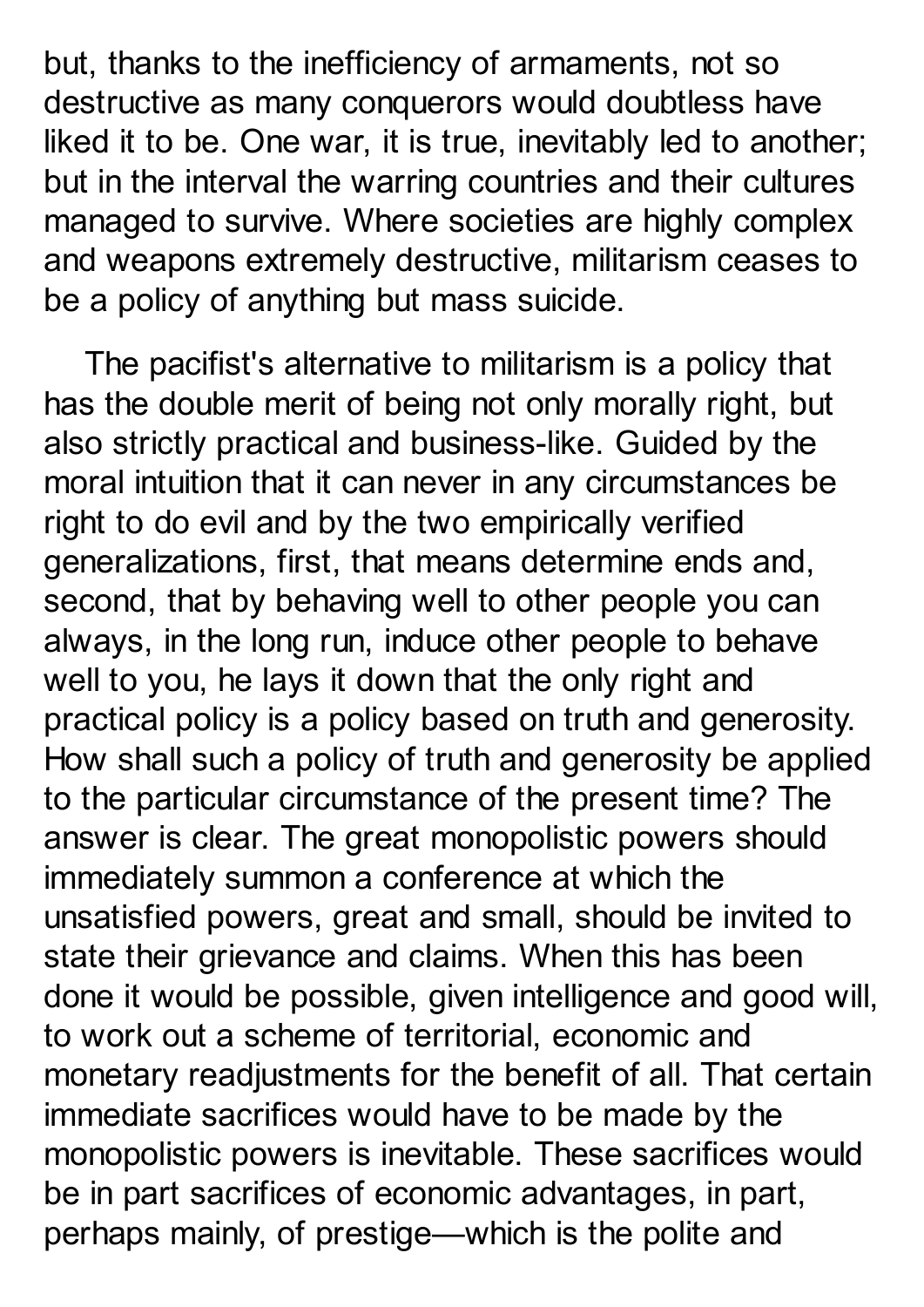diplomatic word for pride and vanity. It is unnecessary to go into details here. Suffice it to say that there would have to be agreement as to the supply of tropical raw materials; an agreement on monetary policy; an agreement with regard to industrial production and markets; an agreement on tariffs; an agreement on migration.

The calling of such a conference as has been described above constitutes the only practical solution of the difficult problem of sanctions against Italy. People of good will are painfully perplexed because it seems to them that sanctionist countries are on the horns of a dilemma. Either sanctions must be intensified, in which case it is probable that Italy will in desperation, precipitate a European war; or else Abyssinia must be sacrificed, in which case a wanton act of aggression will have been rewarded at the expense of the victim. In fact there is a third and better alternative, a more excellent way between the horns of the dilemma. A world conference can be called immediately for the permanent settling of the justifiable claims, not only of Italy, but of all the other dissatisfied powers. The immediate application of pacifist principles offers the hope of the solution of problems which, if they are left to complicate themselves, may become almost insoluble.

To reach any kind of international agreement is difficult, for the simple reason that nations are regarded by their representatives as wholly immoral beings, insanely proud, touchy, fierce and rapacious. In spite, however, of this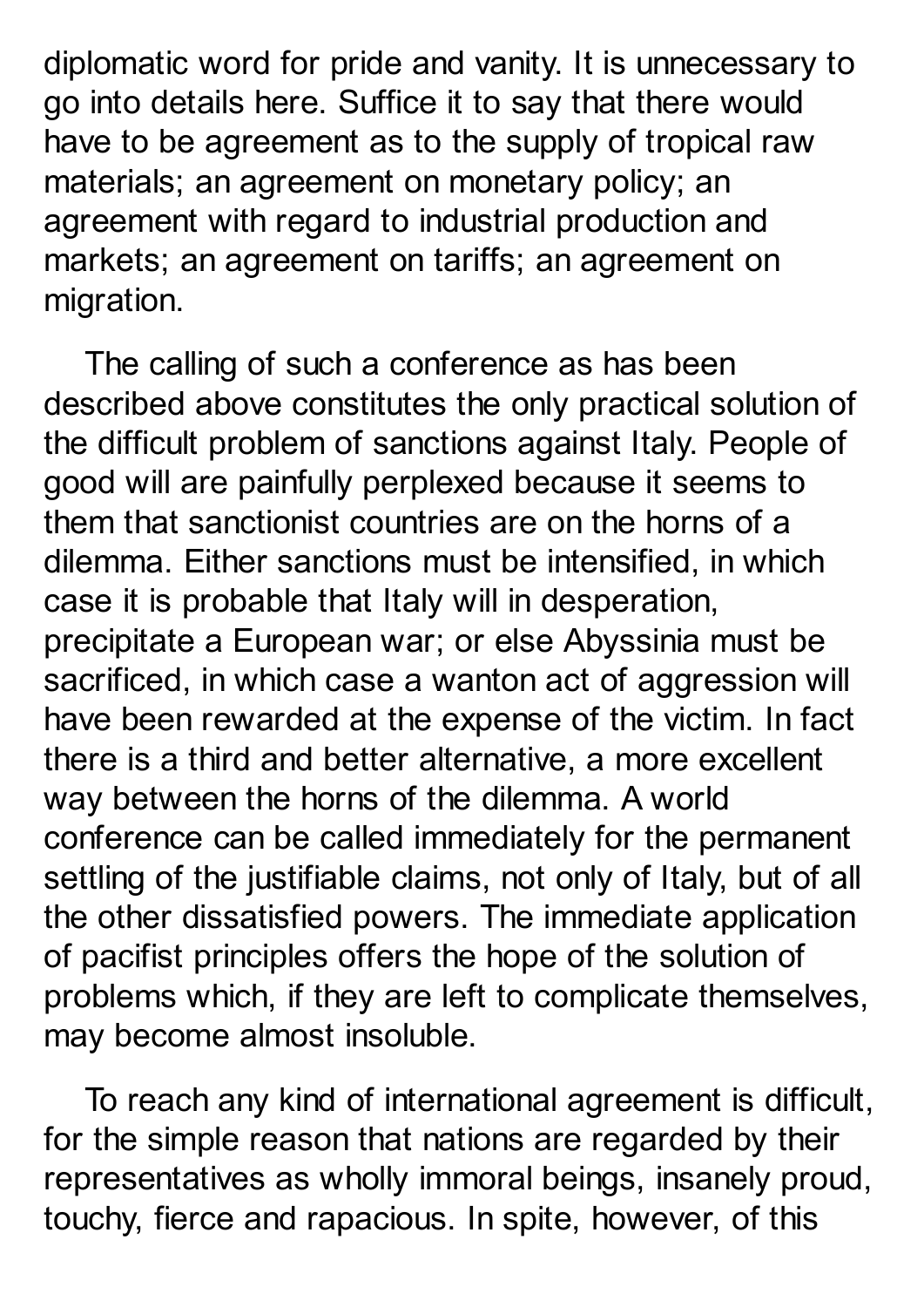monstrous conception of sovereignty, agreements do in fact get made and, what is more remarkable, are often observed, at any rate for a time, quite honourably. What can be and has been done piece-meal and on a small scale can be done, if we so desire, on a large scale and consistently.

The greatest immediate sacrifices, as has been said before, will have to come from those who possess the most. These sacrifices, however, will be negligible in comparison with the sacrifices which will be demanded from us by another war. Negligible in comparison even with those which are at present being demanded by the mere preparation for another war.

What of the League of Nations? There is, unhappily, much truth in the Italian contention that the League in its present form is an instrument for preserving the *status quo*. The League is in fact controlled by the two great monopolistic nations of Western Europe, England and France. These nations are unwilling to sacrifice their present superiority and, though this superiority was won by the use of violence in the past, they prefer to seem righteously indignant (and in fact since successful nations always have short memories, *are* righteously indignant) at the use of violence by unsatisfied countries at the present time. To be of value, the League must continue permanently the work begun by our proposed conference and become an instrument for securing equality of opportunity for all nations through the international control of raw materials, markets, production and currency.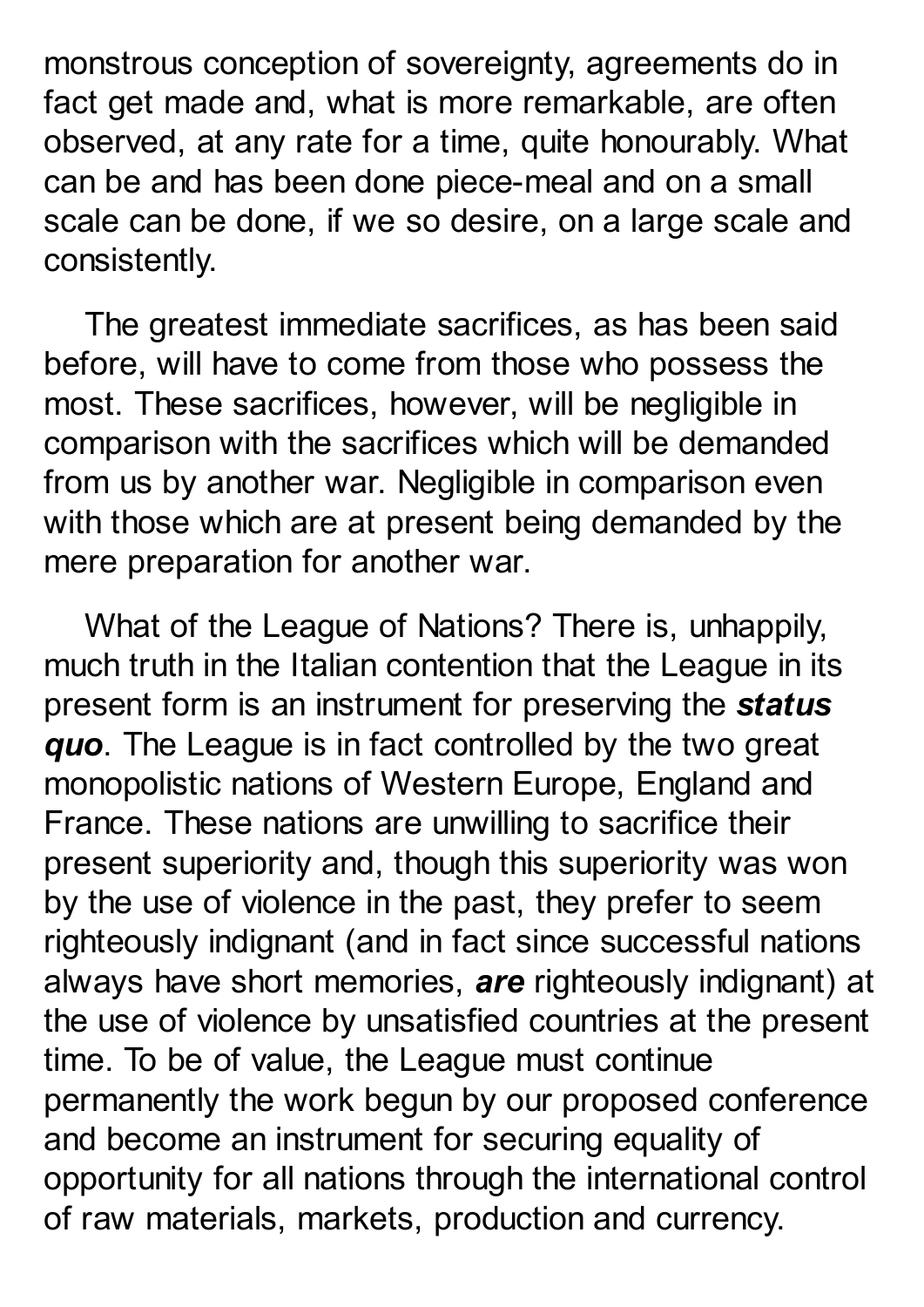## **XI**

"Talking about Leagues and Conferences in the present crisis," objects the heckler, "is like fiddling while Rome burns. Our civilization is in danger; our political system, one of the few democracies left in the world, is menaced. We must be prepared to fight for their preservation and, in order to fight, we must be well armed. Ours is a sacred trust, and we therefore have no right to take the risks of pacifism."

That time presses is, alas, only too true. Pacifists must act quickly. The sooner they can persuade their government to summon a conference of the kind described above, the better its chances will be. During recent months official spokesmen have several times stated the government's intention of some day summoning a preventive conference of all the nations. Unhappily they have always gone on to make nonsense of this profession of good intentions by insisting that the moment for putting them into practice had not yet arrived. The government's peace policy may be briefly stated as follows: "We agree that a preventive conference should be summoned; but we think that the international situation is not at present auspicious. Therefore we shall not summon the conference now. Meanwhile we propose to treble our air force, strengthen our navy and increase our military effectives." But if, in existing circumstances, international feeling is too bad for it to be possible to call a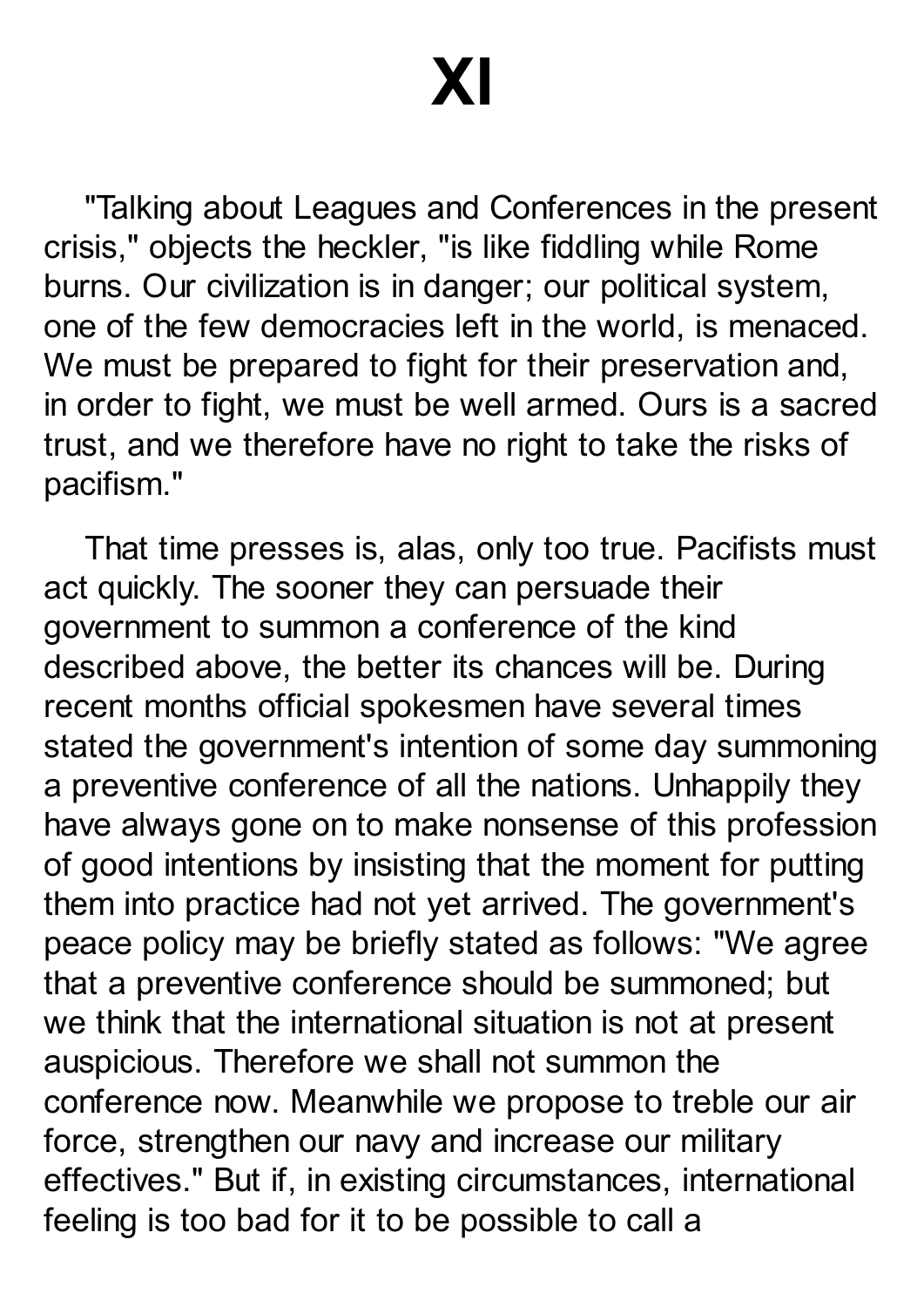conference, what will it be after we have increased our armaments? Incomparably worse; for the unsatisfied powers will see in our military preparations only another threat to themselves, an attempt to perpetuate by force of arms the present injustices. Many people who genuinely desire peace believe that large-scale rearmament will bring peace nearer. The theory is that potential peace-breakers will be frightened by our display of force into good behaviour. Such belief is wholly at variance with the facts of history. Accumulation of armaments by one power has always led, first, to accumulation of armaments by other powers and then, when the financial strain became unbearable, to war. As usual, it is a matter of relating means to ends. Armaments, as history shows, are *not* appropriate means for achieving peace.

Let us consider the other objections made by our heckler. Pacifism certainly has its risks. But so has militarism; and the risks of militarism are far greater than those of pacifism. Militarism cannot fail to lead us into war, whereas pacifism has a very good chance of preventing war from breaking out.

The nations of the world live within a malevolently charmed circle of suspicion, hatred and fear. By pursuing a policy of pacifism, and only by pursuing a policy of pacifism, we can break out of the circle. One generous gesture on the part of a great nation might be enough to set the whole world free. More than any other nation, Britain is in a position to make that gesture. "To make it,"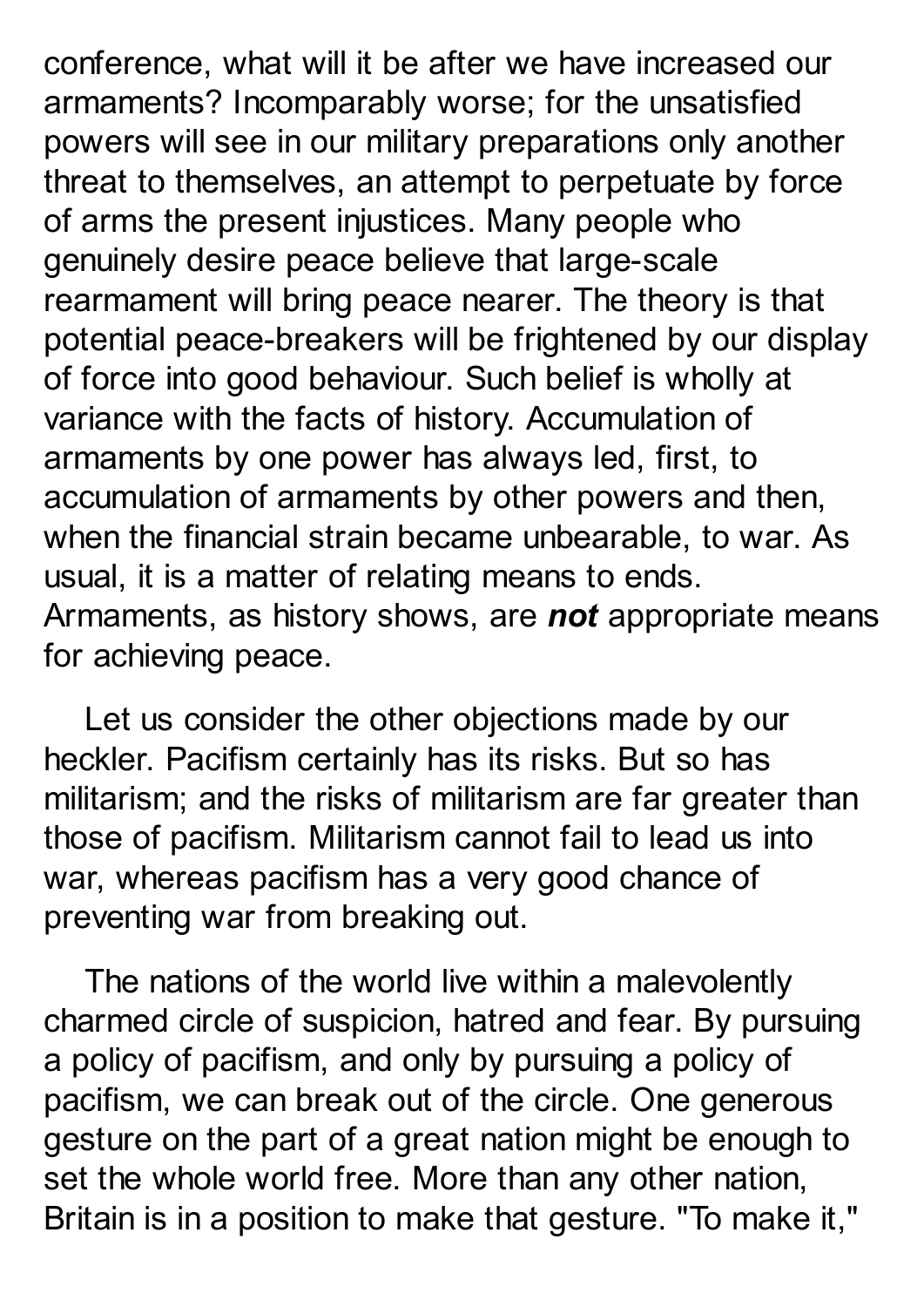protests the militarists, "is to court disaster." But to go on preparing for war and thereby rendering war inevitable is also to court disaster—disaster more certain and more complete.

Which is better, to take a risk for a good cause, or to march to certain perdition for a bad one?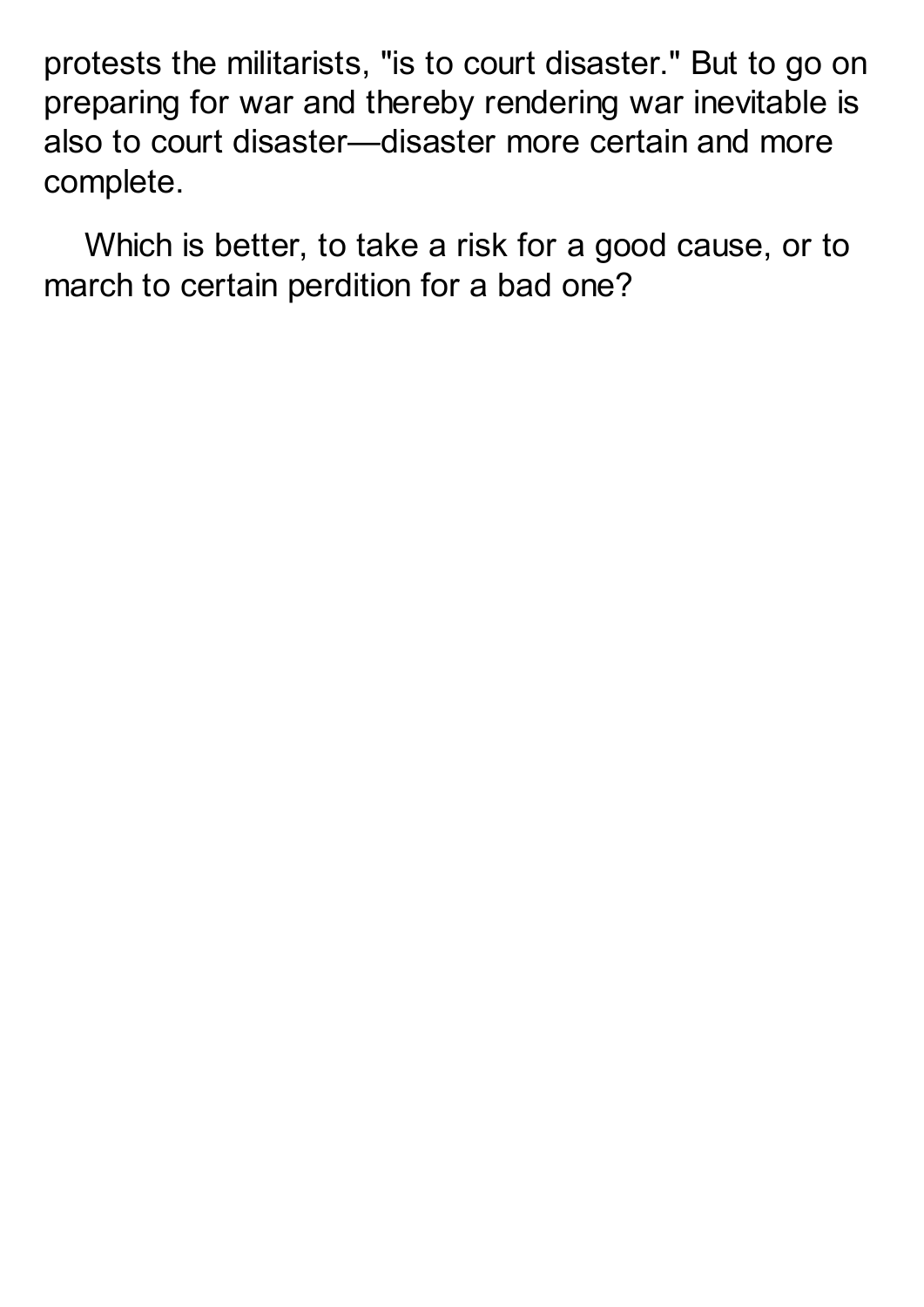## **XII**

This time the questioner is not hostile. "I am a convinced pacifist," he begins, "I have signed a pledge that I will take no part in another war. But war is still in the future, I want to do something now—something that will prevent the war from breaking out. What can I do?"

Let us try to answer this as briefly as possible. To sign a pledge refusing to take any part in another war is commendable. But it is not enough. Prevention is always better than cure; and where modern war is concerned it is in fact the only course open. For the next European war will begin without warning, will be waged at long range by scientific weapons capable of spreading indiscriminate destruction. Pacifists may have the best will in the world; but in these circumstances they will be able to do very little to cure the disease once it has broken out. Therefore, while there is yet time, they must do all in their power to prevent the disease from breaking out.

In a vague way practically everyone is now a pacifist. But the number of those who are prepared to put themselves to inconvenience for their opinions is always small. Most pacifists will go to the trouble of voting for peace; for the rest, they will be what the pun upon their name implies—merely passive. Active or Constructive Pacifists are, and must be content to remain, a minority. How is this minority to make itself effective? By uniting, first of all. But there are unions and unions. The formation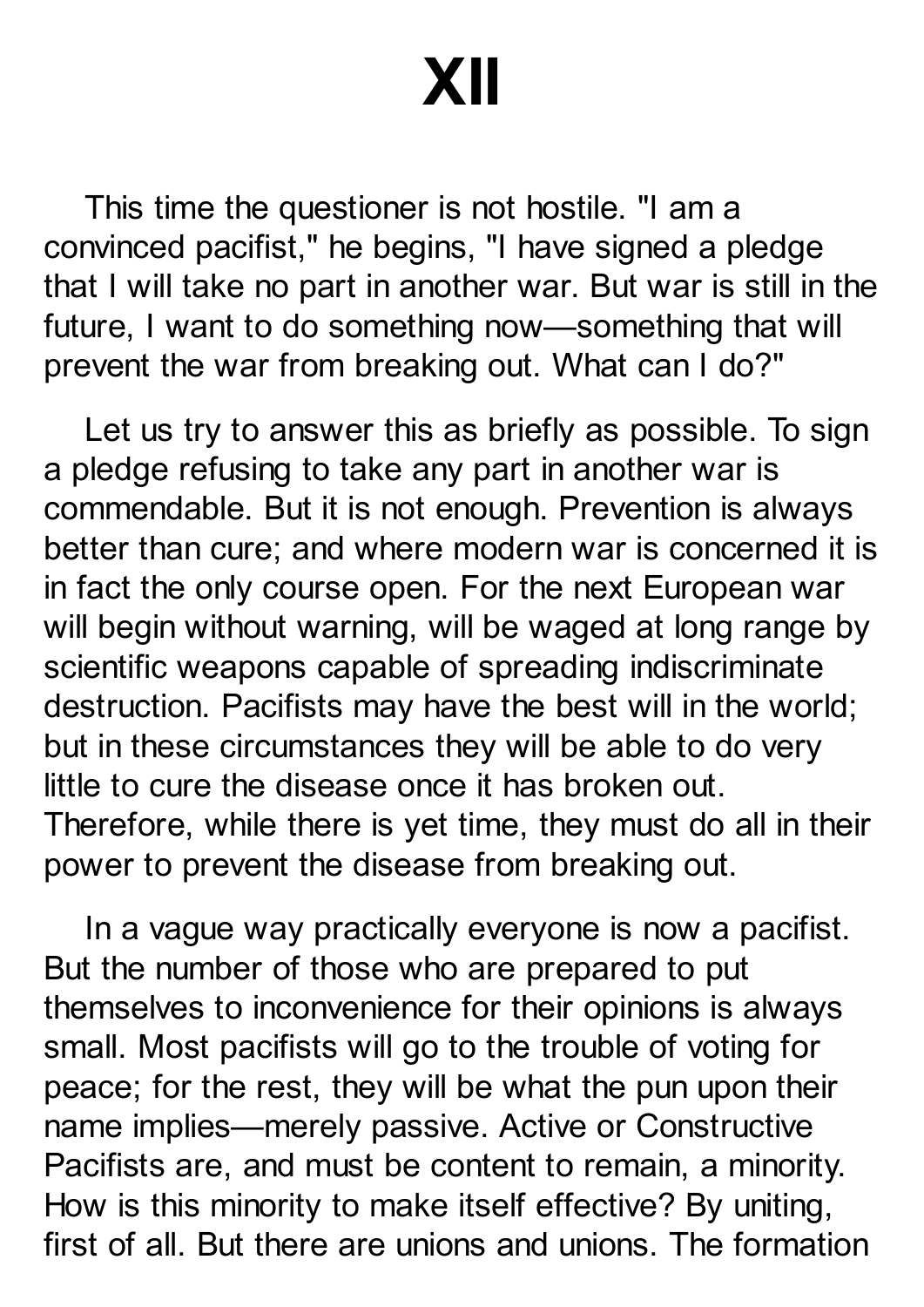of yet another subscription-collecting, literaturedistributing and possibly pledge-signing society is not enough. The Constructive Peace Movement must be all these things; but it must be something else as well. It must be a kind of religious order, membership of which involves the acceptance of a certain way of life, and entails devoted and unremitting personal service for the cause.

What is the best form for such an organization to take? History leaves us in no doubt. The Early Christians, the founders of the monastic and mendicant orders, the Quakers, the Wesleyans, the Communists (to mention but a few of those responsible for important social movements)—all used fundamentally the same type of organization: an affiliation of small groups. Here are a few tentative suggestions for the organization of the Constructive Peace Movement. The local unit is a small team of not less than five or more than ten members. These teams meet at least once a week for discussion, for mutual help and criticism, for mutual strengthening in the common faith, for the performance in common of spiritual exercises. In any district where a number of teams exist, particular tasks may be assigned to each. Some teams should undertake propaganda; others should form themselves into study circles to investigate particular aspects—whether personal, social or international—of the general problem of peace. All should attempt to put the principles of Constructive Peace into regular practice. Thus, every group should be an unlimited liability company, in which each member assumes responsibility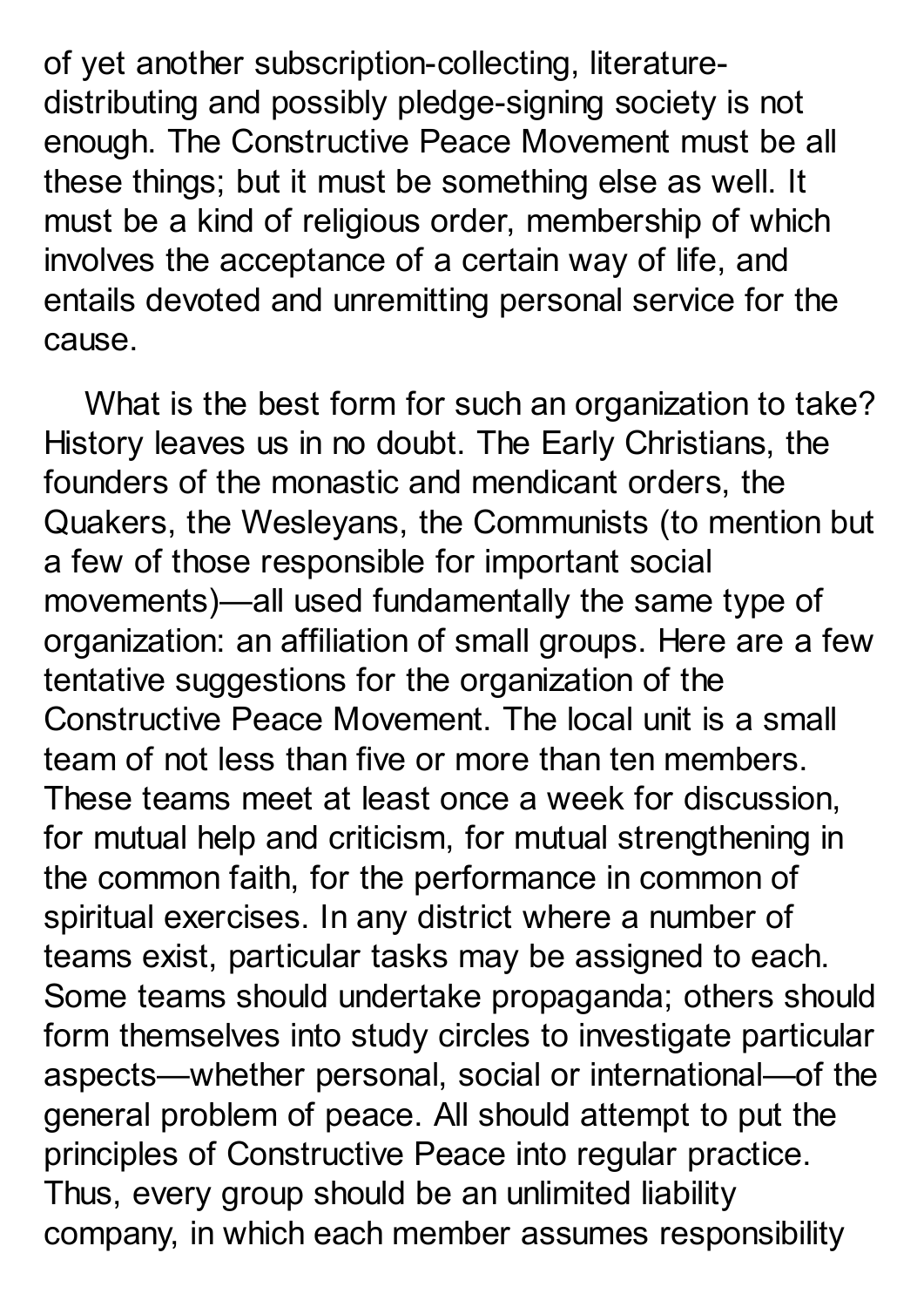for all the rest. In some cases groups may feel inclined to assume special social responsibilities, as for example, towards a particular destitute family or a certain category of people, such as released prisoners, patients in a local hospital and the like. At monthly intervals all the groups of the district should meet to pool information and experience. Larger meetings and demonstrations would be organized from time to time by a central office.

At the present time Constructive Pacifists have one immediate task to which they should devote a good part of their energies. This immediate task is to persuade the government of this country to apply the obvious principles of preventive pacifism to the present international situation. This it can do by calling at the earliest possible date a conference for the discussion of the economic and political causes of war and the elaboration of a worldwide scheme for eliminating those causes. Constructive Pacifists must try to get the eleven millions of wellmeaning but passive pacifists who voted for the Peace Ballot to implement their rather vague aspirations by a signature in favour of this particular policy—the only policy that is in the least likely to give them the peace for which they expressed their desire last year. Time will show what other tasks must be undertaken; but for the moment this is certainly the most important.

So much for the organization and immediate policy. In these concluding paragraphs we shall offer a few haphazard remarks of a more general nature.

The philosophy which underlies Constructive Pacifism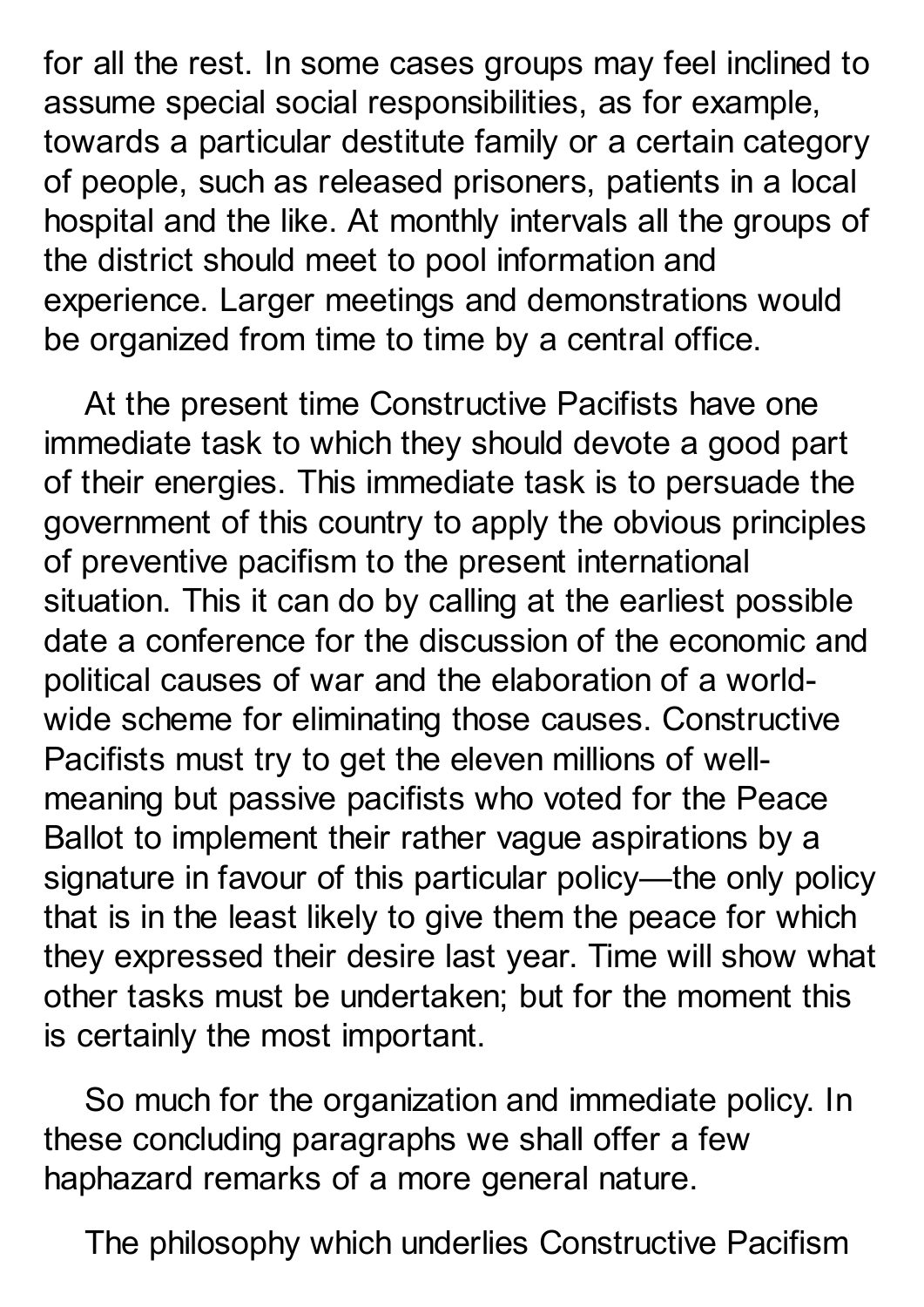has been described by implication in an earlier paragraph. But it seems advisable to state it more explicitly here. The philosophy of Constructive Pacifism proceeds from a consideration of what is to a statement of what ought to be—from empirical fact to idea. The facts upon which the doctrine is based are these. First, all men are capable of love for their fellows. Second, the limitations imposed upon this love are of such a nature that it is always possible for the individual, if he so desires, to transcend them. Third, love and goodness are infectious. So are hatred and evil.

The Constructive Pacifist formulates his belief in some such words as these. The spirit is one and all men are potentially at one in the spirit. Any thought or act which denies the fundamental unity of mankind is wrong and, in a certain sense, false; any thought or act which affirms it is right and true. It is in the power of every individual to choose whether he shall deny or affirm the unity of mankind in an ultimate spiritual reality.

The political, social and individual ideals of Constructive Peace follow logically from its doctrine. The pacifist's social and international policy have already been sufficiently described. It is necessary, however, to say a few words about his individual way of life. The whole philosophy of Constructive Peace is based on a consideration of the facts of personal relationship between man and man. Hence it is impossible that Constructive Pacifism should be merely a large-scale and, so to speak, abstract policy. It must also be a way of life.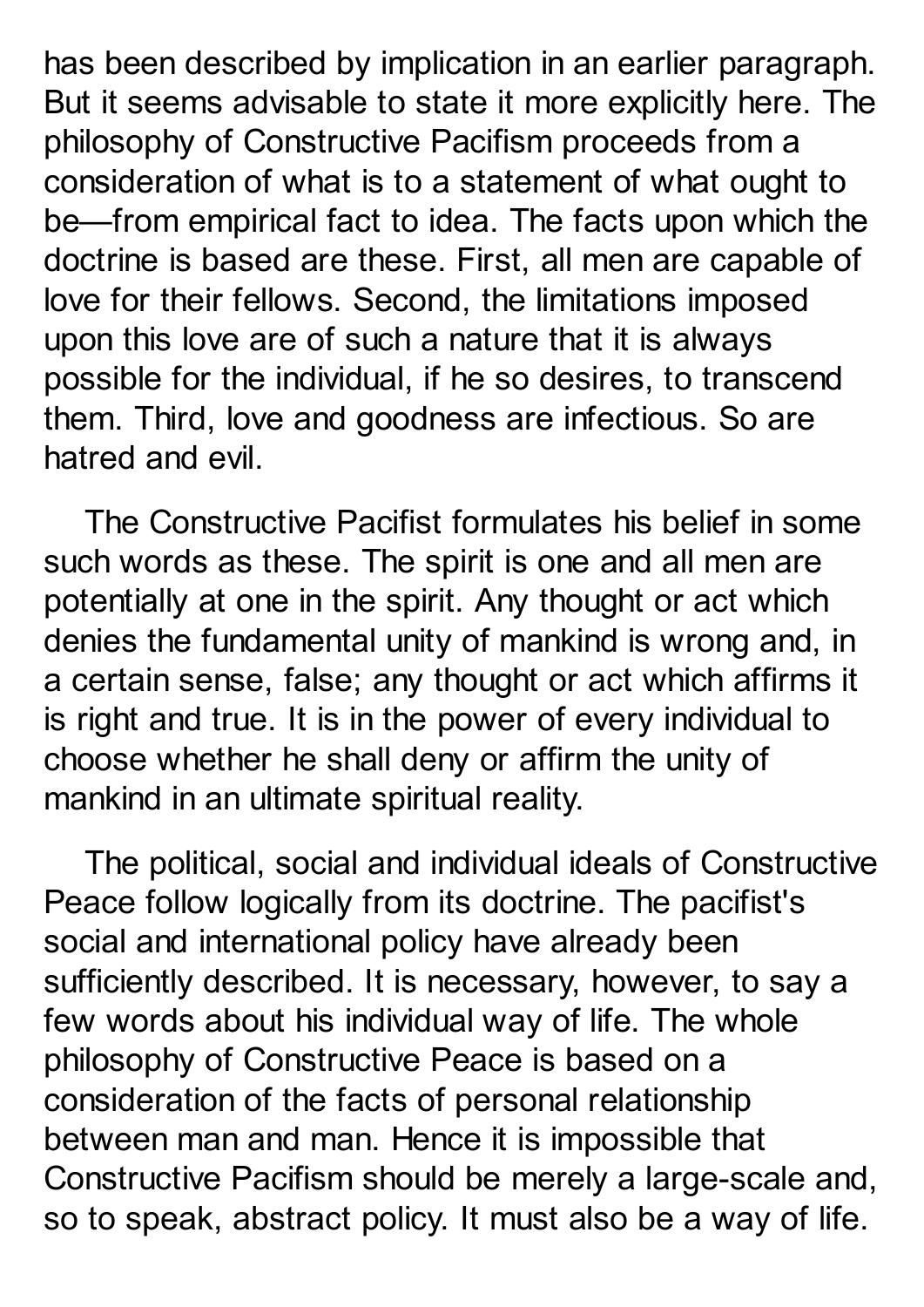There are men who profess to be pacifists in international politics, but who are tyrants in their families, bullying employers, ruthless and unscrupulous competitors. Such men are not only hypocrites; they are also fools. Nobody but a fool can suppose that it is possible for a government to behave as a pacifist, when the individuals it represents conduct their private affairs in an essentially militaristic way. Constructive Peace must be first of all a personal ethic, a way of life for individuals; only on that condition will it come to be embodied, permanently and securely, in forms of social and international organization. There is another, immediately cogent reason why those who accept the doctrines and responsibilities of Constructive Peace should do their best to conform to the pacifist way of life. The finally convincing argument in favour of any doctrine is personal example. By their fruits ye shall know them; and unless the moral fruits of Constructive Peace are good, its doctrine will not be accepted. Soldiers are admired for their courage, their endurance, their selfsacrifice; the military virtues are the best propaganda for militarism. The Constructive Pacifist must exhibit all the finest military virtues together with others that the soldier cannot possess; if he does, his life will be his best propaganda.

It is easy to talk about a more excellent way of life, immensely difficult to live it. Five Latin words sum up the moral history of every man and woman who has ever lived.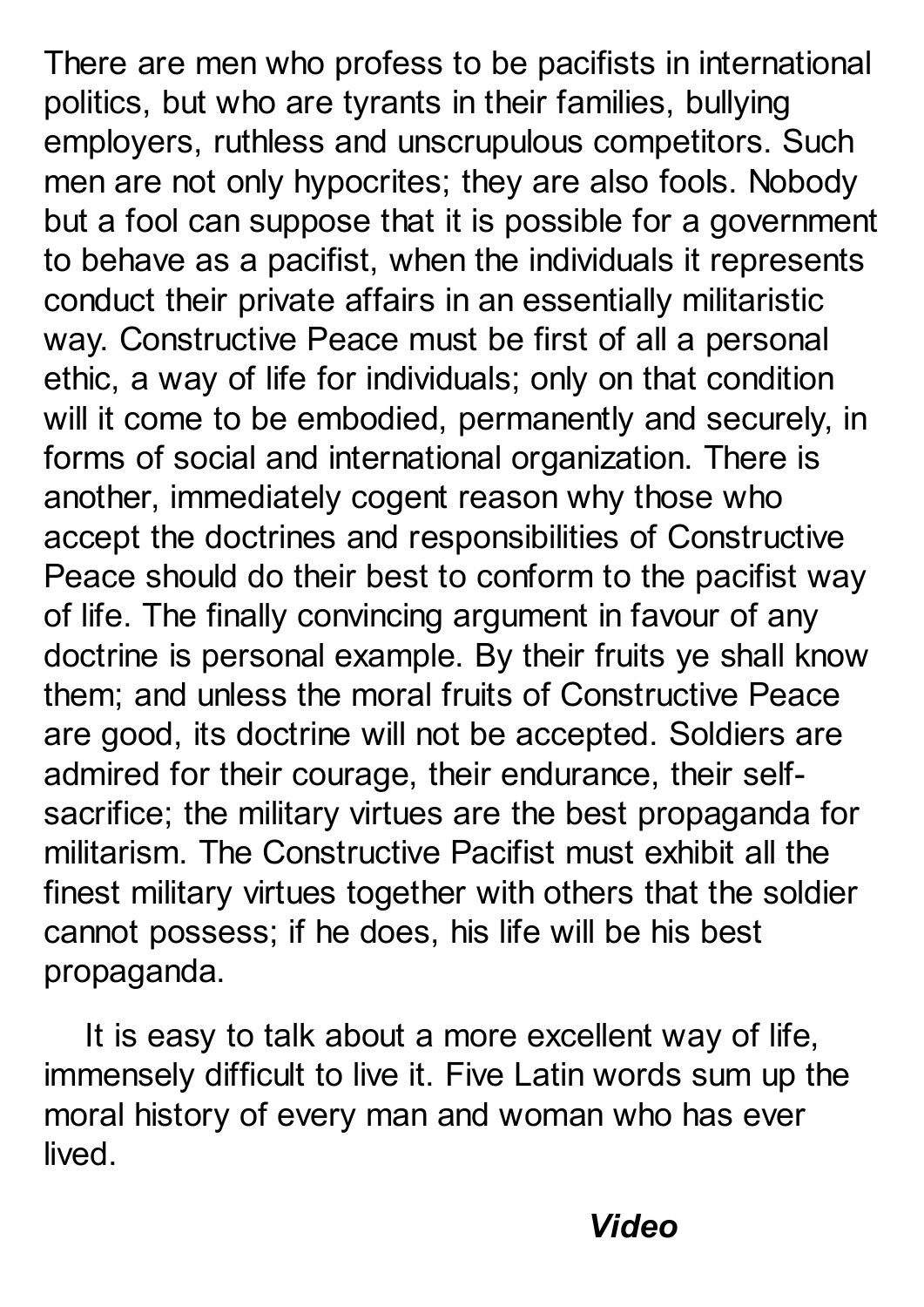#### *meliora, proboque; Deteriora sequor.*

"I see the better and approve it; the worse is what I pursue." Hell is paved, not only with good intentions, but also with the most exquisite sensibilities, the noblest expressions of fine feeling, the profoundest insights into ethical truths. We know and we feel; but knowledge and feeling are not able, in a great many cases, to affect the sources of our will. For the sources of the will lie below the level of consciousness in a mental region where intellect and feeling are largely inoperative. Whatever else they may be—and many theological and psychological theories have been elaborated in order to explain their nature and their mode of action—religious rites, prayer and meditation are devices for affecting the sources of the will. It is a matter of empirical experience that regular meditation on, say, courage or peace often helps the meditate to be brave and serene. Prayer for moral strength and tenacity of purpose is in fact quite often answered. Those who, to express in symbolic action their attachment to a cause, take part in impressive ceremonies and rites, frequently come away strengthened in their power to resist temptations and make sacrifices for the cause. There is good evidence that the practice of some kind of spiritual exercise in common is extremely helpful to those who undertake it. Groups whose members are believing Christians will naturally adopt Christian forms of devotion. To those who are not affiliated to any Christian church we would tentatively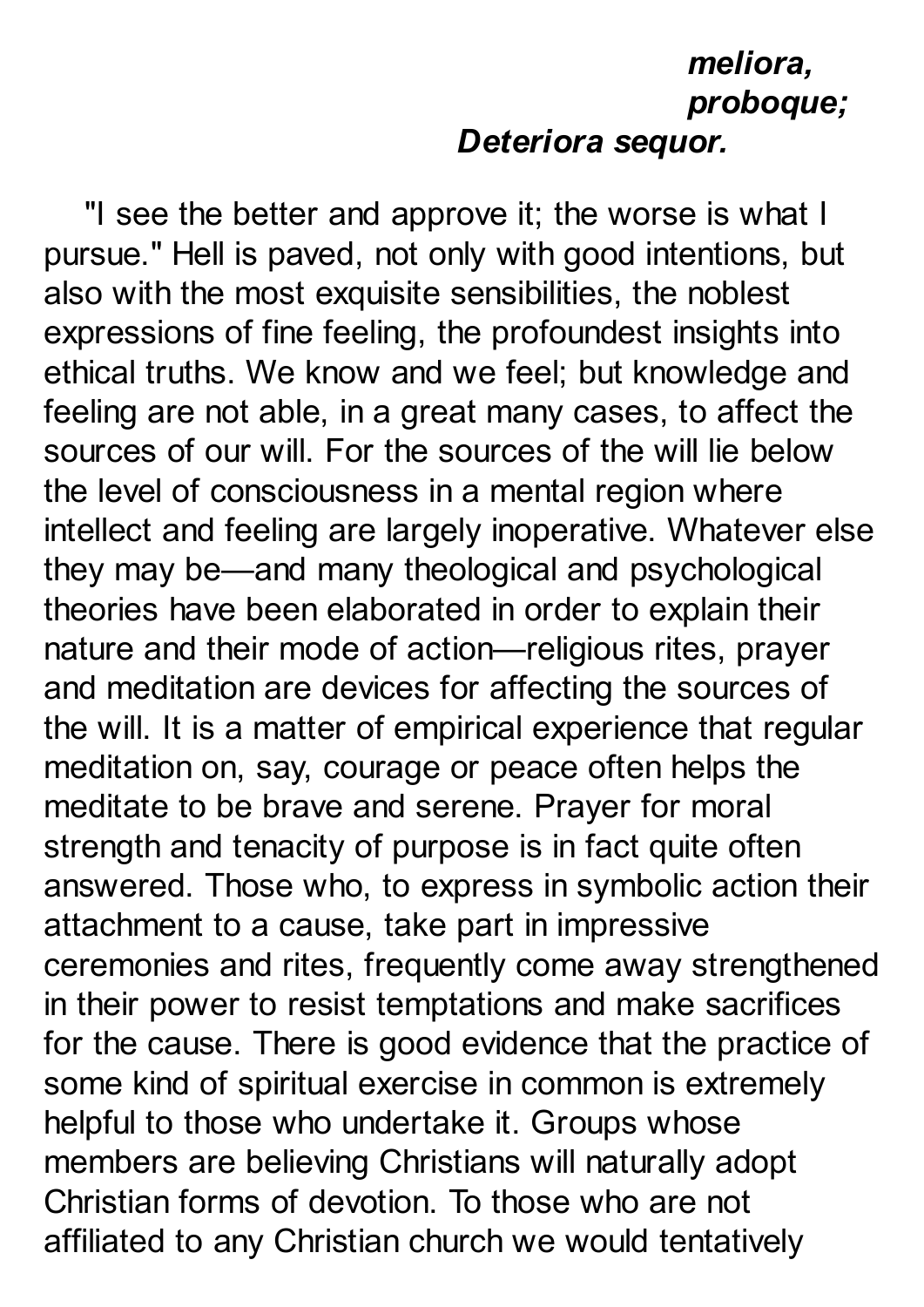recommend some form of group meditation on such subjects as peace, man's unity, the spiritual reality underlying all phenomena and the virtues which Constructive Pacifists should exhibit in their daily lives. Meditation is a psychological technique whose efficacy does not depend on previous theological belief. It can be successfully practised by anyone who is prepared to take the necessary trouble. It is an exercise of the soul, just as running or jumping are exercises of the body. Constructive Pacifists are athletes in training for an event of much more than Olympic importance. They will be wise to use all the exercises that their predecessors in the endless struggle for the embodiment of goodness upon the earth have tested out and found to be useful.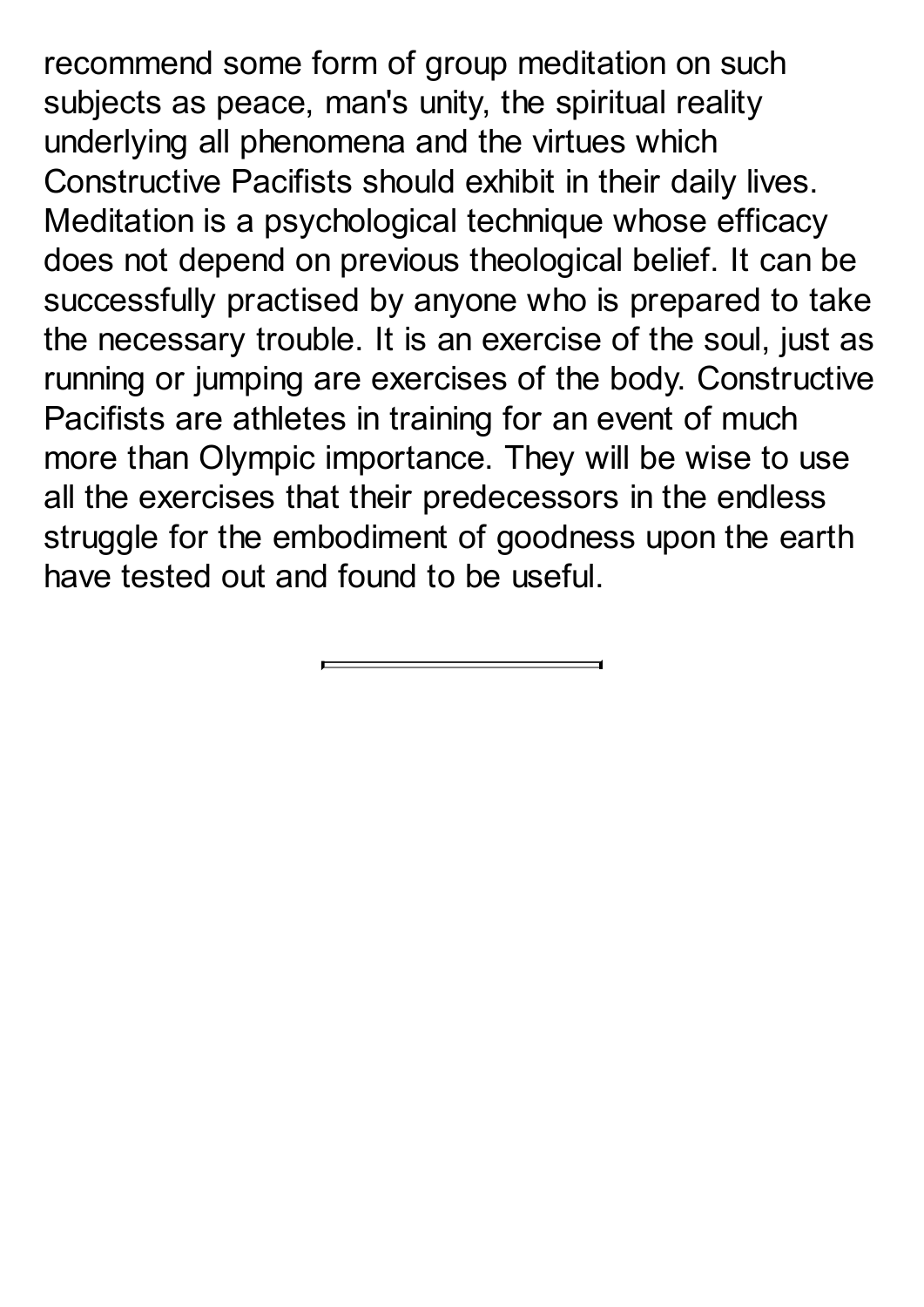#### **"A Human Document"**

LETTERS FROM LEAVENWORTH

CHARACTER, "Bad": *The story of a conscientious objector as told in the letters of Harold Studley Gray. Edited by Kenneth Irving Brown. Harpers, now \$1.25.*

This is not the story of a theoretical conscientious objector to war, but of a real one, who kept his conscience, refusing not only to fight but to accept any form of "noncombatant" service under conscription, focusing his protest directly against the exercise of the state's power to draft him for war service—and taking the consequences! The consequences were fourteen months federal imprisonment involving a court martial sentence of twenty-five years, the imprisonment being terminated by a dishonorable discharge from the army one year after the close of the war. On the reverse side of his discharge paper in the space for "remarks," was written the laconic comment: "Character, 'Bad.'"

I commend this book to all sorts and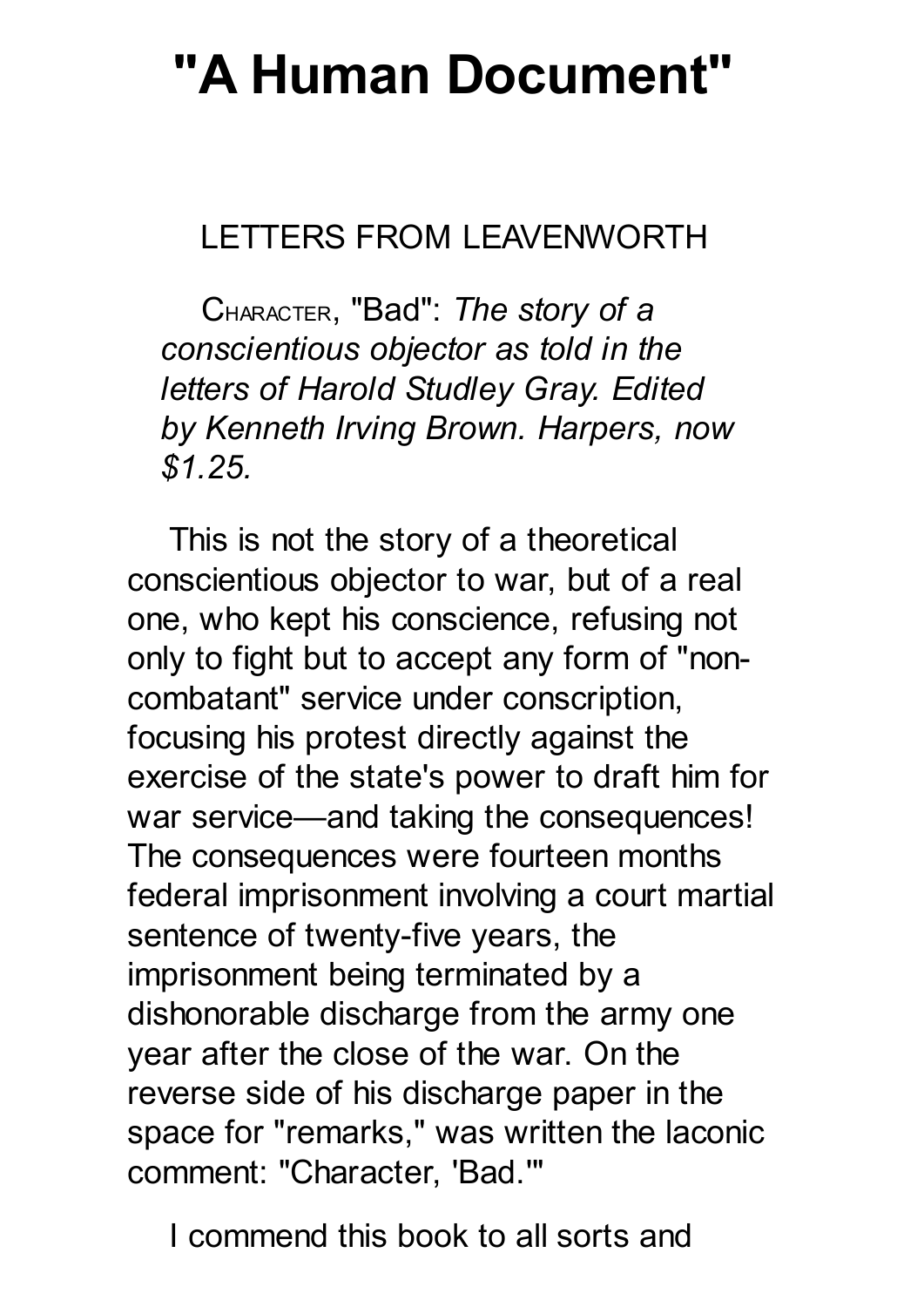conditions of readers. It is a human document of gripping and illuminating power. But there is one group to which I commend it particularly, namely, the 14,000 ministers and rabbis who recently in a questionnaire indicated their present purpose not to sanction or participate in any future war. This book will enable them to see realistically what the consequences of their decision, and that of the laymen who agree with them, are likely to be. If another war comes, the Harold Grays will tax the capacity of the nation's prisons.

> CHARLES CLAYTON MORRISON. in the *Christian Century*.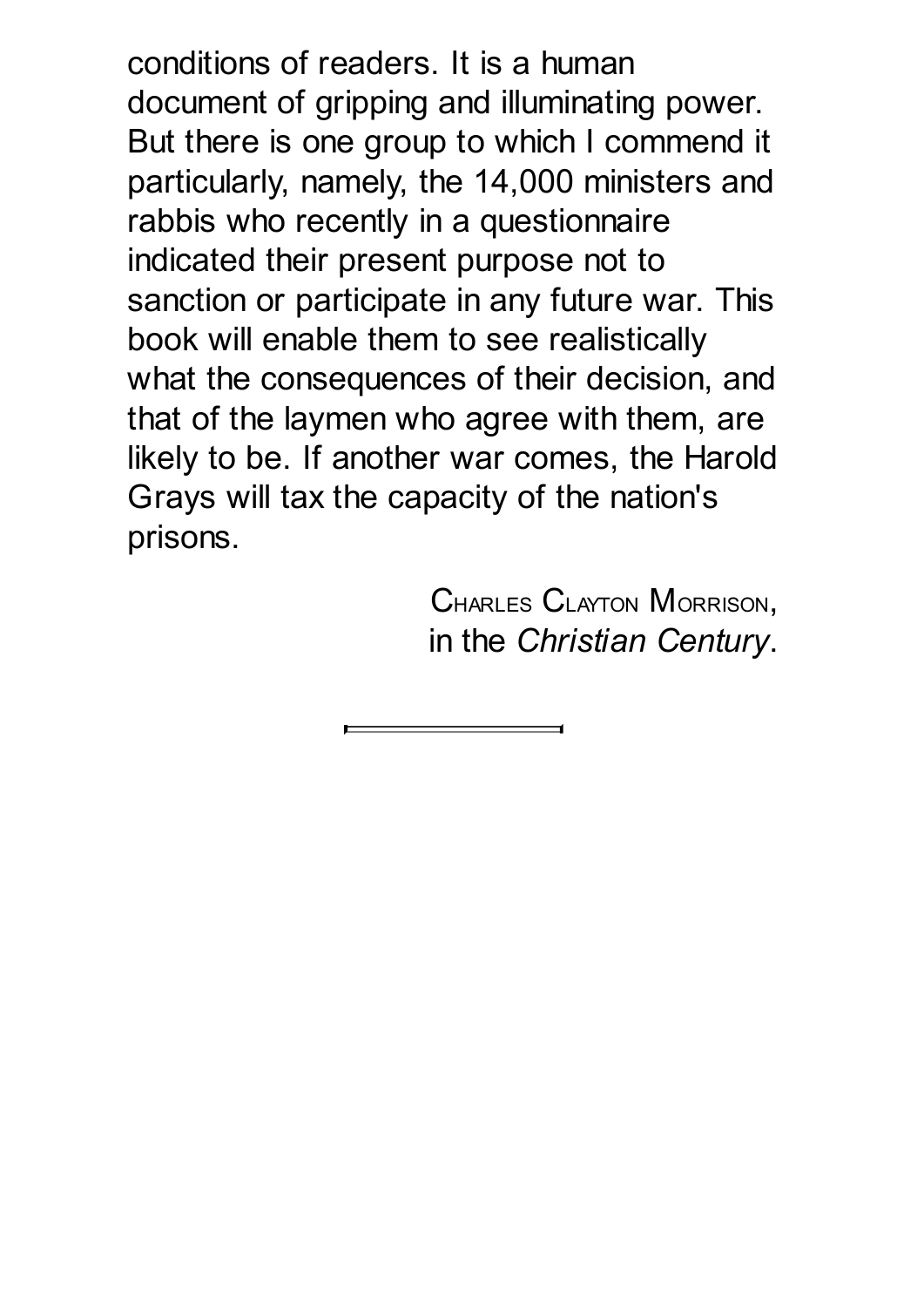## **ALDOUS HUXLEY**

most brilliant sceptic of our times, has discovered what makes life worth living, and round this discovery he has written "the finest novel of our generation."—N.Y. TIMES